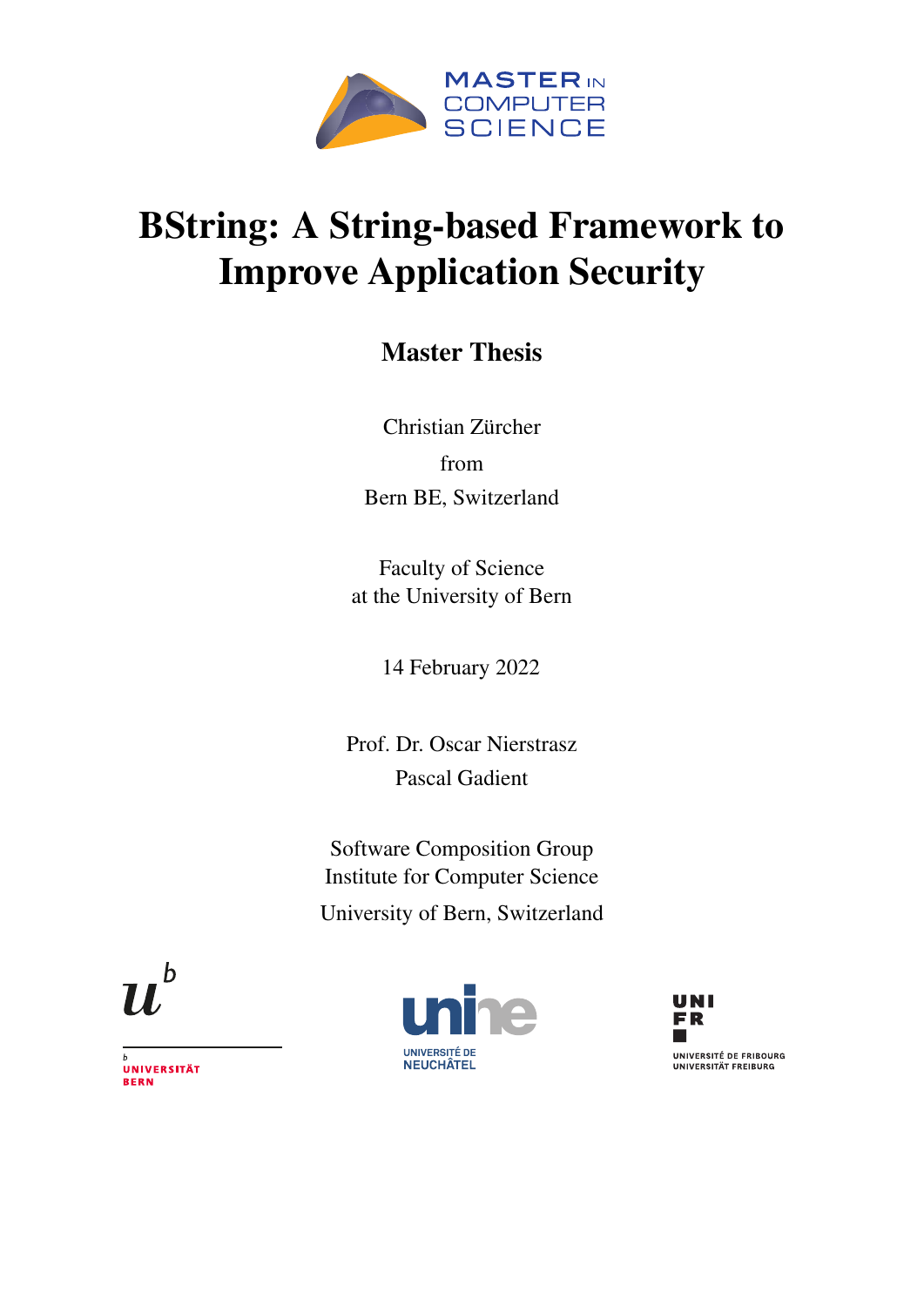### Abstract

Code to handle arbitrary user data is complex and likely suffers from one or more security code smells, which may leak sensitive data or enable remote code execution. The usability and security of software tools and frameworks has improved over the last decade, however their improvements usually focus on specific problems and do not offer a comprehensive solution. In fact, there exists no data-centric solution that can adequately prevent personal information from leaking and at the same time sanitize content to prevent remote code execution attacks, although the origins of both threats are very related.

In this work, we present a flexible framework called *BString* that can effectively prevent data leaks and other threats even if developers are inexperienced or unaware of potential security implications when they apply changes to their own code. To achieve that, we extended the String class of a recent *OpenJDK* release, which we could use with most of the top rated Maven libraries for Java, *e.g.*, *Apache HttpClient*, *Log4J*, and *OkHttp*. Using *BString*, we could successfully prevent data leaks, leverage off-memory encryption, or perform taint and data flow analyses even without changing the existing application logic. Therefore, we believe that such a framework could improve application security and should be incorporated into major programming languages.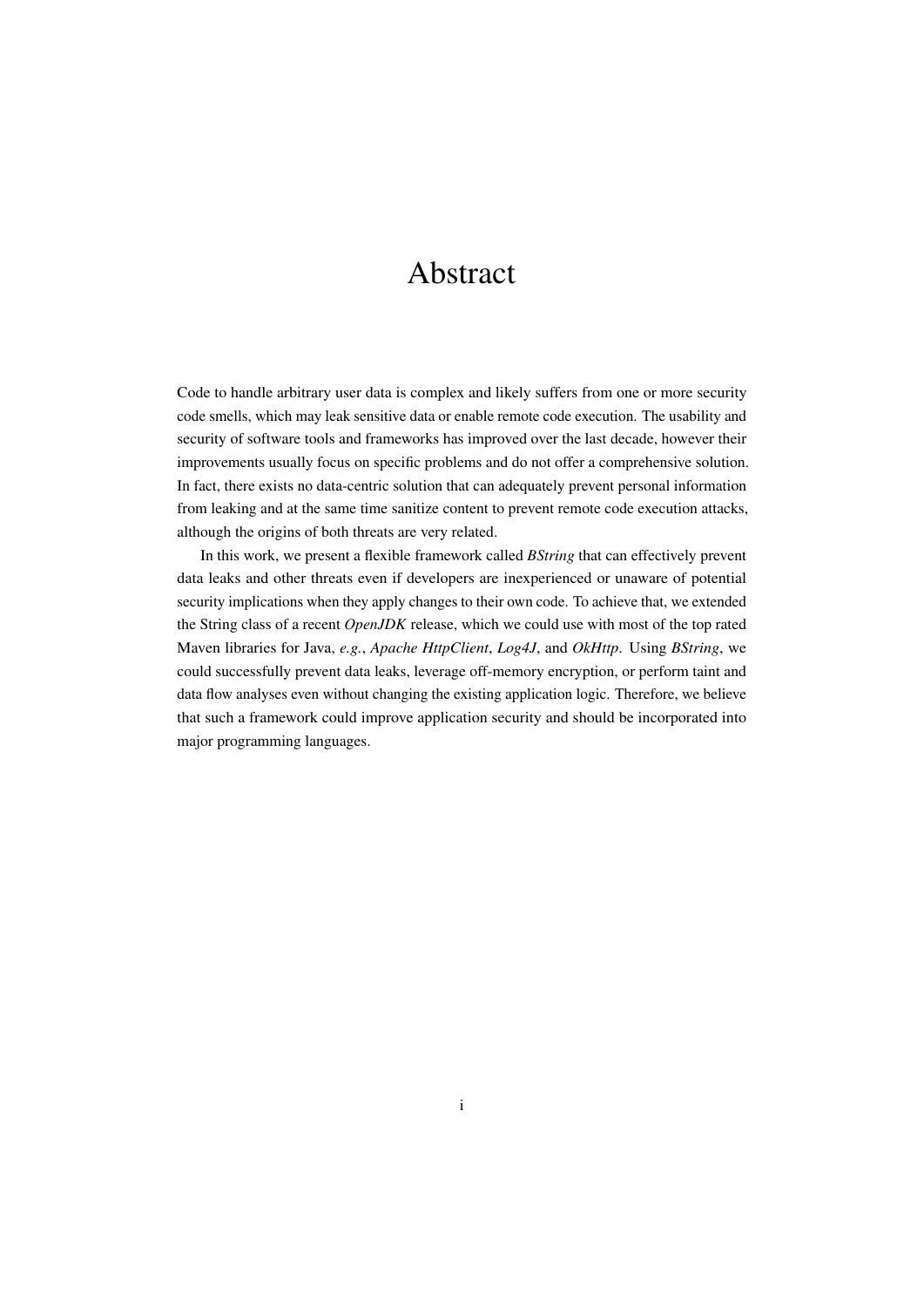### Contents

| 1 |     | Introduction                      | 1              |
|---|-----|-----------------------------------|----------------|
| 2 |     | <b>Existing Security Measures</b> | 3              |
|   | 2.1 |                                   | 3              |
|   |     | 2.1.1                             | 3              |
|   |     | 2.1.2                             | $\overline{4}$ |
|   |     | 2.1.3                             | $\overline{4}$ |
|   | 2.2 |                                   | $\overline{4}$ |
|   | 2.3 |                                   | 5              |
|   |     | 2.3.1                             | 5              |
|   |     | 2.3.2                             | 5              |
|   | 2.4 |                                   | 6              |
| 3 |     | Prototype                         | $\overline{7}$ |
|   | 3.1 |                                   | 7              |
|   | 3.2 |                                   | 8              |
|   | 3.3 |                                   | 10             |
|   |     | 3.3.1                             | 10             |
|   |     | 3.3.2                             | 11             |
|   |     | 3.3.3                             | 12             |
|   | 3.4 |                                   | 14             |
|   | 3.5 |                                   | 16             |
|   | 3.6 |                                   | 17             |
| 4 |     | <b>Restrictions</b>               | 18             |
|   | 4.1 |                                   | 18             |
|   | 4.2 |                                   | 18             |
|   | 4.3 |                                   | 19             |
|   |     | 4.3.1                             | 19             |
|   |     | 4.3.2                             | 20             |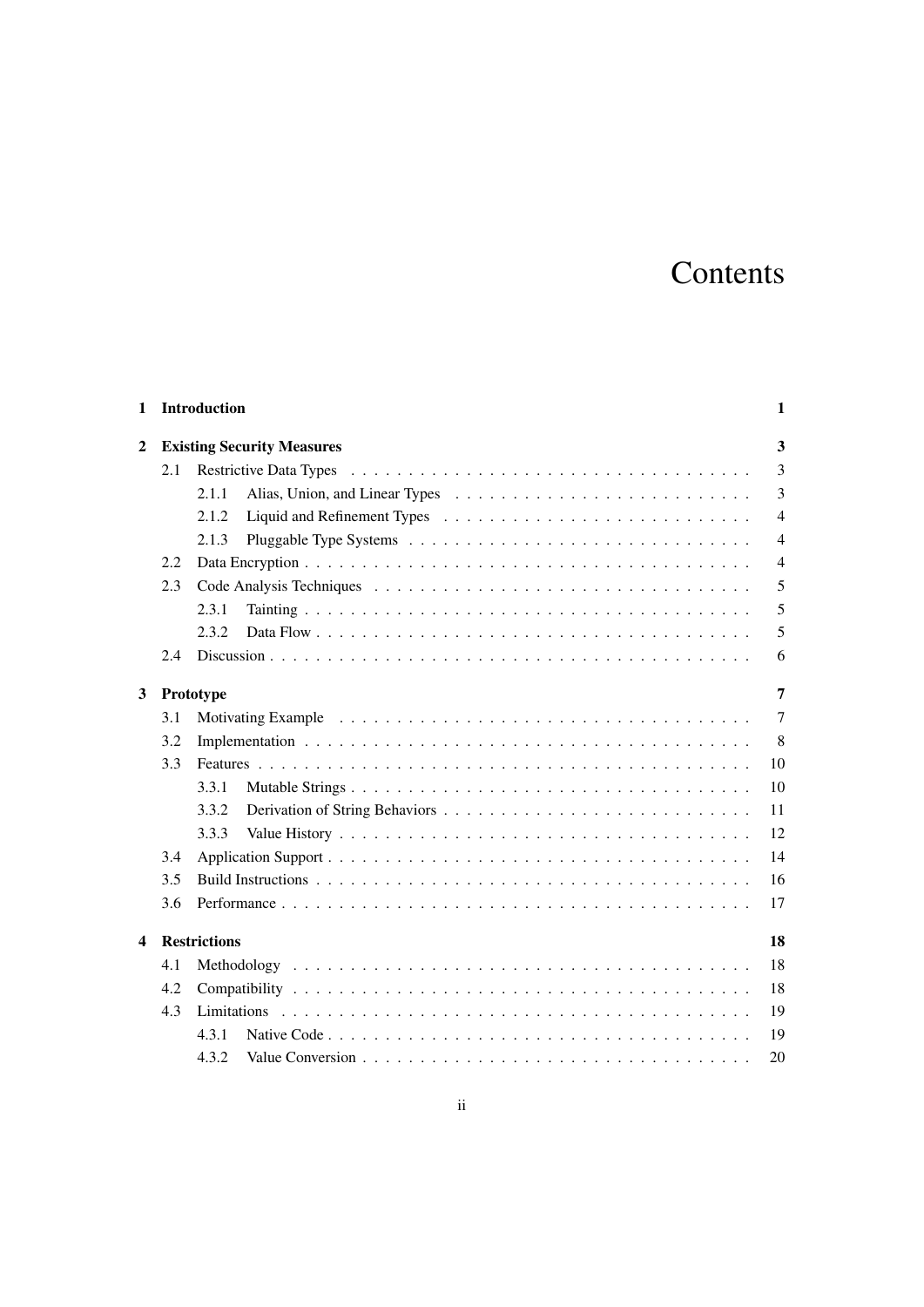|   |     | 4.3.3                       | 20            |  |  |  |  |  |  |  |  |  |
|---|-----|-----------------------------|---------------|--|--|--|--|--|--|--|--|--|
|   |     | 4.3.4                       | 20            |  |  |  |  |  |  |  |  |  |
|   |     | 4.3.5                       | 20            |  |  |  |  |  |  |  |  |  |
| 5 |     | 21<br><b>Security Gains</b> |               |  |  |  |  |  |  |  |  |  |
|   | 5.1 |                             | 21            |  |  |  |  |  |  |  |  |  |
|   |     | 5.1.1                       | 21            |  |  |  |  |  |  |  |  |  |
|   |     | 5.1.2                       | 22            |  |  |  |  |  |  |  |  |  |
|   | 5.2 |                             | 22            |  |  |  |  |  |  |  |  |  |
|   |     | 5.2.1                       | 22            |  |  |  |  |  |  |  |  |  |
|   |     | 5.2.2                       | 22            |  |  |  |  |  |  |  |  |  |
|   | 5.3 |                             | 23            |  |  |  |  |  |  |  |  |  |
|   |     | 5.3.1                       | 23            |  |  |  |  |  |  |  |  |  |
|   |     | 5.3.2                       | 23            |  |  |  |  |  |  |  |  |  |
|   | 5.4 |                             | 24            |  |  |  |  |  |  |  |  |  |
|   |     | 5.4.1                       | 24            |  |  |  |  |  |  |  |  |  |
|   |     | 5.4.2                       | 25            |  |  |  |  |  |  |  |  |  |
|   | 5.5 |                             | 26            |  |  |  |  |  |  |  |  |  |
|   |     | 5.5.1                       | 26            |  |  |  |  |  |  |  |  |  |
|   |     | 5.5.2                       | 26            |  |  |  |  |  |  |  |  |  |
|   | 5.6 |                             | 27            |  |  |  |  |  |  |  |  |  |
|   |     | 5.6.1                       | 27            |  |  |  |  |  |  |  |  |  |
|   |     |                             | 27<br>5.6.1.1 |  |  |  |  |  |  |  |  |  |
|   |     |                             | 28<br>5.6.1.2 |  |  |  |  |  |  |  |  |  |
|   |     | 5.6.2                       | 28            |  |  |  |  |  |  |  |  |  |
| 6 |     | <b>Further Use</b>          | 29            |  |  |  |  |  |  |  |  |  |
|   | 6.1 |                             | 29            |  |  |  |  |  |  |  |  |  |
|   |     | 6.1.1                       | 29            |  |  |  |  |  |  |  |  |  |
|   |     | 6.1.2                       | 30            |  |  |  |  |  |  |  |  |  |
|   | 6.2 |                             | 30            |  |  |  |  |  |  |  |  |  |
|   |     | 6.2.1                       | 31            |  |  |  |  |  |  |  |  |  |
|   |     | 6.2.2                       | 31            |  |  |  |  |  |  |  |  |  |
|   | 6.3 |                             | 31            |  |  |  |  |  |  |  |  |  |
|   |     | 6.3.1                       | 31            |  |  |  |  |  |  |  |  |  |
|   |     | 6.3.2                       | 31            |  |  |  |  |  |  |  |  |  |
| 7 |     | <b>Related Work</b>         | 33            |  |  |  |  |  |  |  |  |  |
|   | 7.1 |                             | 33            |  |  |  |  |  |  |  |  |  |
|   |     | 7.1.1                       | 33            |  |  |  |  |  |  |  |  |  |
|   |     |                             |               |  |  |  |  |  |  |  |  |  |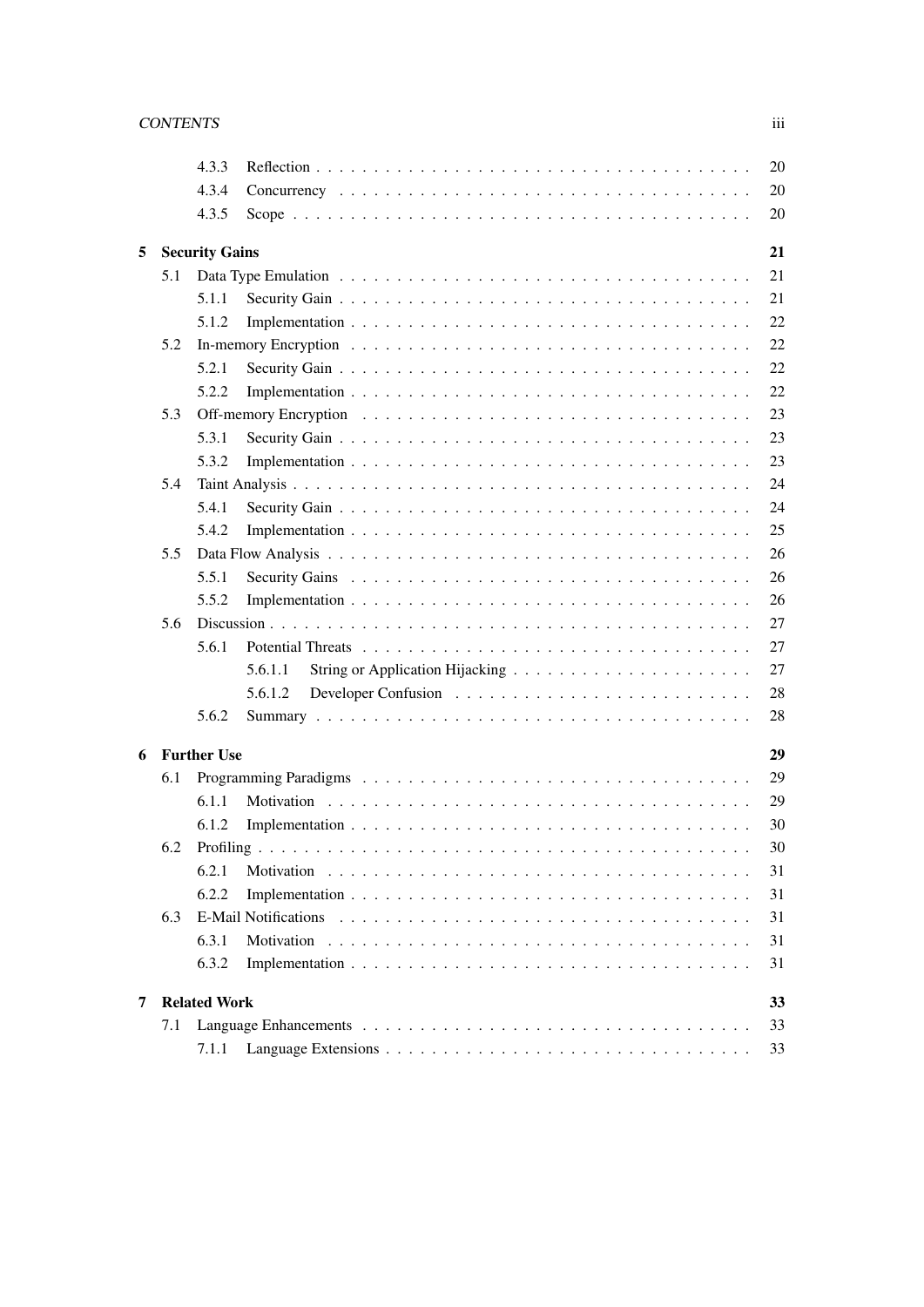#### CONTENTS iv

|   |     | 712                        |  |  |  |  |  |  |  |  |  |  |  | 34 |
|---|-----|----------------------------|--|--|--|--|--|--|--|--|--|--|--|----|
|   |     | 7.1.3                      |  |  |  |  |  |  |  |  |  |  |  | 34 |
|   |     | 7.1.4                      |  |  |  |  |  |  |  |  |  |  |  | 34 |
|   | 7.2 |                            |  |  |  |  |  |  |  |  |  |  |  | 34 |
|   | 7.3 |                            |  |  |  |  |  |  |  |  |  |  |  | 35 |
|   | 7.4 |                            |  |  |  |  |  |  |  |  |  |  |  | 35 |
|   | 7.5 |                            |  |  |  |  |  |  |  |  |  |  |  | 35 |
| 8 |     | <b>Threats to Validity</b> |  |  |  |  |  |  |  |  |  |  |  | 36 |
| 9 |     | Conclusion                 |  |  |  |  |  |  |  |  |  |  |  | 38 |
|   |     | <b>A</b> Code Examples     |  |  |  |  |  |  |  |  |  |  |  | 43 |
|   |     |                            |  |  |  |  |  |  |  |  |  |  |  | 43 |
|   |     |                            |  |  |  |  |  |  |  |  |  |  |  | 46 |
|   |     |                            |  |  |  |  |  |  |  |  |  |  |  | 48 |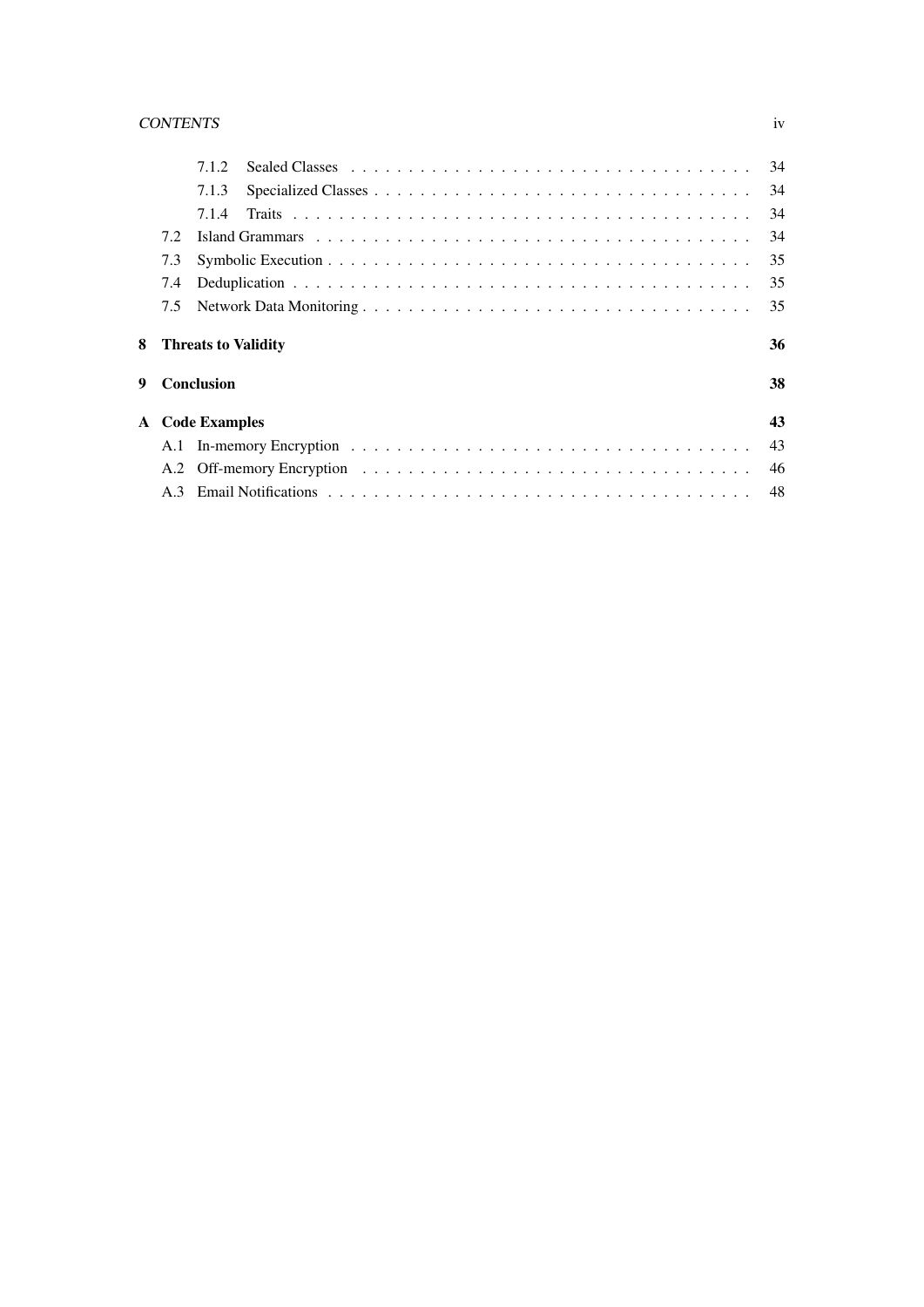# **1** Introduction

<span id="page-5-0"></span>The Java String API does not provide any particular method related to security, *i.e.*, there is no method to validate the assigned data or to prevent data leakage. For example, there exists no embedded facility that can prevent email addresses and passwords stored in text strings from leaking to the console or to a log file. If additional protection is required, developers could, on the one hand, consider using additional checks at critical locations. Unfortunately, the thorough manual implementation of such checks is very error prone and introduces code duplication, which further complicates the problem. On the other hand, there exist static code analysis tools that cannot access problematic run time data, and there exist dynamic analysis tools which are rather limited and usually focus on a single security threat, *e.g.*, they can only perform variable tainting to determine potential data leaks. In other words, there is no comprehensive solution that can prevent sensitive data from leaking *and* remote code execution attacks, although these are among the top three major web application threats in 202[1](#page-5-1) according to the OWASP project.<sup>1</sup>

In this work, we present a String class that can react depending on the contained value. In consequence, the behavior of an application will adjust depending on the contained String values and their locations. For this purpose, we introduced two additional methods in the *OpenJDK* Java String class implementation, which accept compiled byte code as an input parameter. The provided code will be executed before every read, respectively before every write on the object. For example, if such a String object's value is requested from within a FileWriter instance, it can either block the request and raise an exception, grant and

<span id="page-5-1"></span><sup>1</sup><https://owasp.org/www-project-top-ten/>, accessed on 09-FEB-2022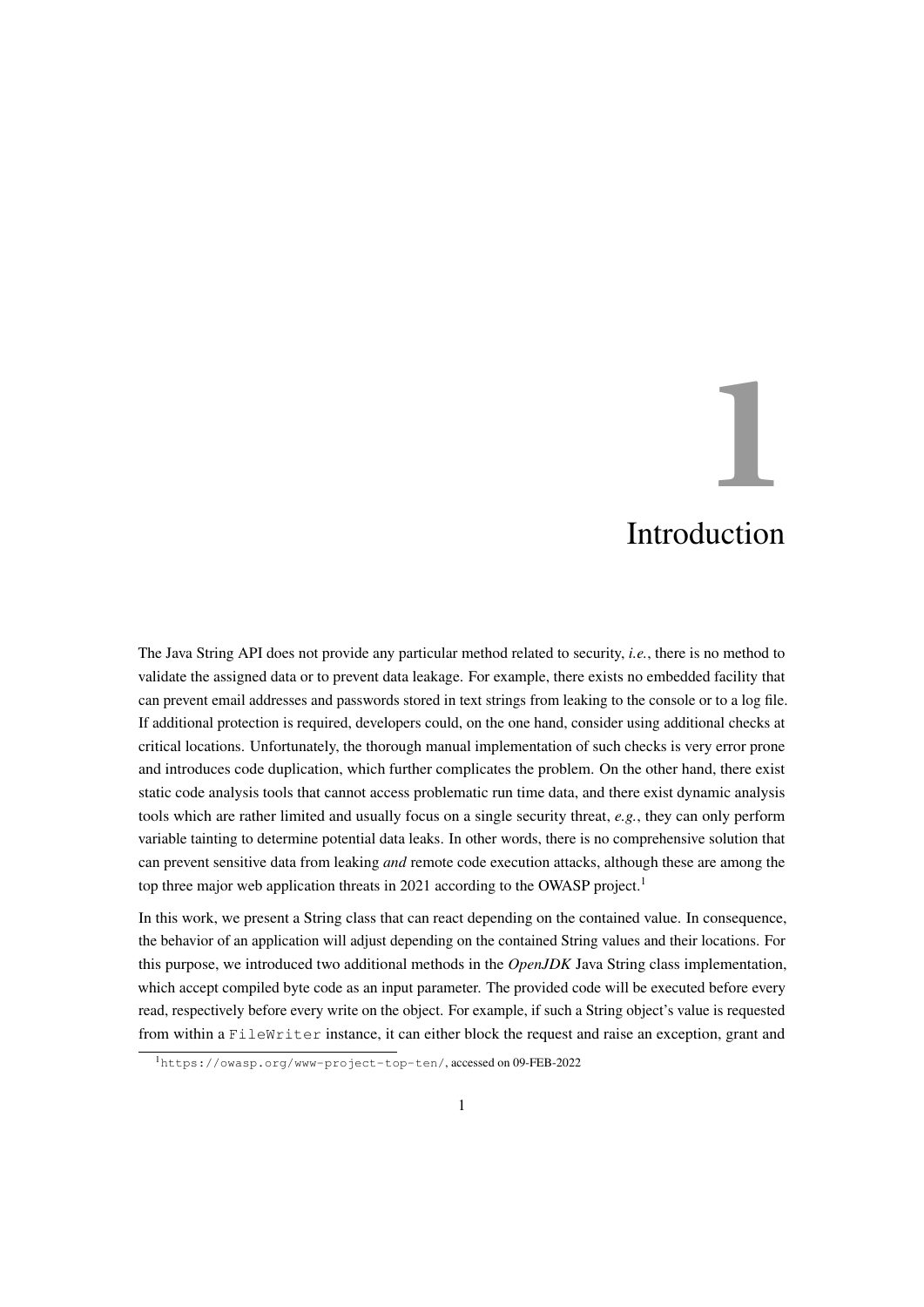#### CHAPTER 1. INTRODUCTION 2

log the request, or return a safe replacement value that indicates the need for protection. The use of such strings has only a minor average performance impact on accesses of less than 16%, is completely optional and, if not used, it does not break existing code.

We investigate the following two research questions:

RQ1: *What are the restrictions when using an instrumented Java String class with existing code?* We used an instrumented String instance as parameter in the API calls of the thirteen most popular Java libraries in the Maven repository, and we evaluated whether the behavior of the instrumented String was executed. If our code was not executed, we investigated the root cause. We found that only two libraries were not compatible with our framework, *i.e.*, the *Gson* library, which used reflection to access String values, and the *SLF4J* library, which used a not instrumented custom byte buffer implementation for text content.

RQ2: *Can an instrumented String class offer protection against data leaks and remote code execution, and what are the security risks using such a technique?* Using our prototype, we implemented several remediation strategies against the two major threats, data leak and remote code execution, that have been presented in existing literature. Moreover, we briefly summarize common threats that may arise when misusing our prototype. We found that this technique can protect particularly well against data leaks, *i.e.*, it can encrypt data on demand or restrict access for certain classes without the need for changing existing code in the used libraries. Furthermore, the provided interface supports various other security-related tasks, *e.g.*, data verification and validation.

In summary, this work investigates the utility of injecting arbitrary code into String instances to leverage additional functionality within Java applications. Our evaluation with commonly used Java libraries showed promising results for security-related tasks and moreover, we expect that this concept can further be helpful in the domain of, for example, logging and debugging.

The remainder of this thesis is organized as follows. We motivate our approach with a review of existing security measures that we present in [chapter 2.](#page-7-0) We discuss the implementation in [chapter 3,](#page-11-0) and we present the restrictions of our tool in [chapter 4.](#page-22-0) We show how our tool can contribute to security in [chapter 5,](#page-25-0) and how our tool can be used for other purposes in [chapter 6.](#page-33-0) We discuss the related work in [chapter 7,](#page-37-0) and we recap the threats to validity in [chapter 8.](#page-40-0) Finally, we conclude this thesis in [chapter 9.](#page-42-0)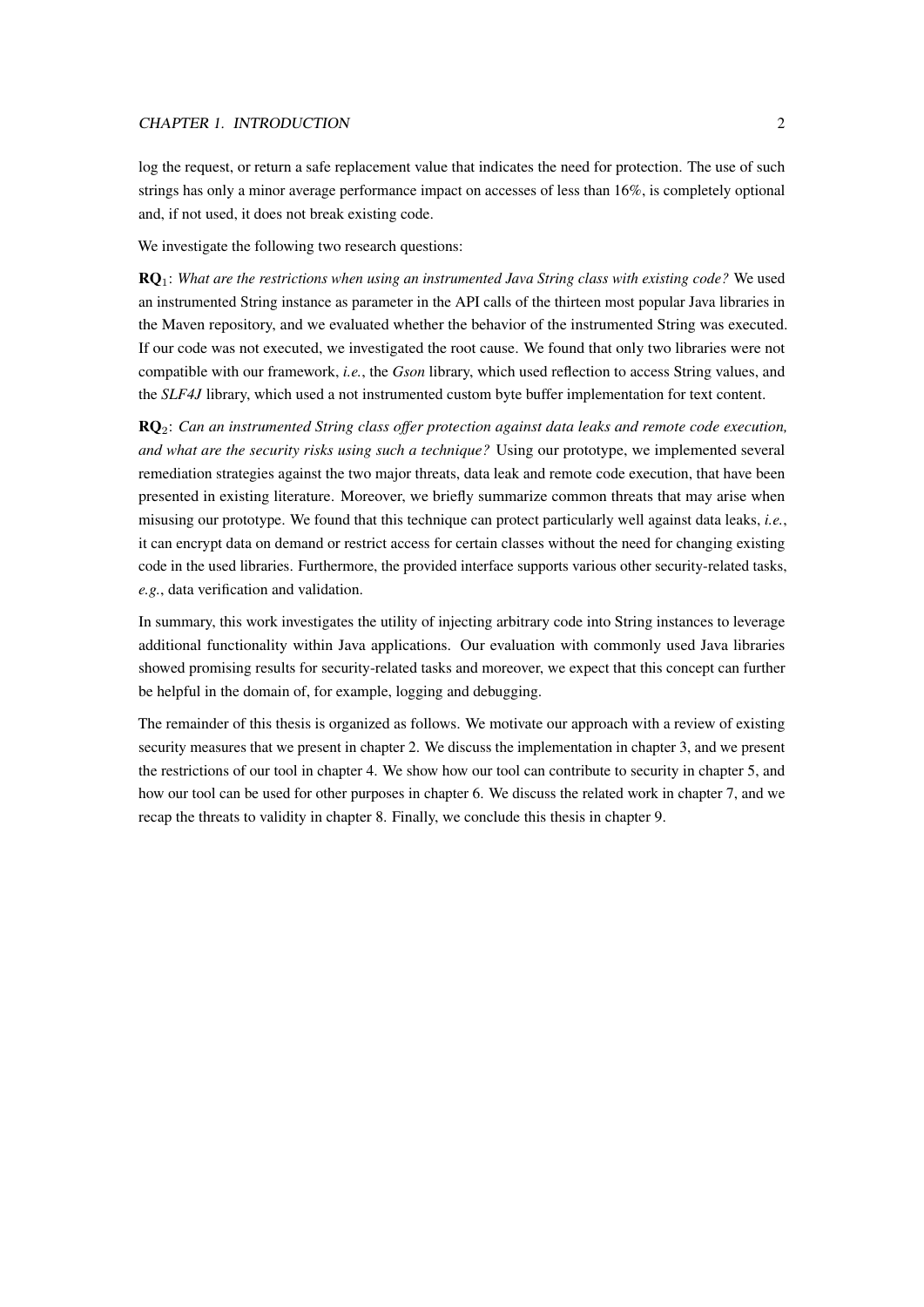# **2**

### <span id="page-7-0"></span>Existing Security Measures

In this chapter, we discuss well known security measures that can be used to prevent data leaks or remote code execution attacks. Security measures against data leaks ensure that sensitive data cannot leave a system by making it read-once so that it cannot accidentally leak to unintended places, by making the data unreadable for non-trusted readers, or they trace it through an application in a way they can intercept potential leaks. Security measures against remote code execution attacks ensure that no arbitrary commands are executed within a system by sanitizing values before they are used. In other words, for these two threats security is commonly maintained with a combination of restrictive data types, data encryption, and code analysis techniques.

#### <span id="page-7-1"></span>2.1 Restrictive Data Types

We discuss five different data types and pluggable type systems that can either prevent data leaks or remote code execution.

#### <span id="page-7-2"></span>2.1.1 Alias, Union, and Linear Types

Linear types ensure that their values are used exactly once and therefore, if a value is used at a certain location, it cannot be leaked at another place. Beyond the initial work from J.-Y. Girard that formalizes and discusses the concept of a linear logic in the context of a programming language [\[18\]](#page-44-0), researchers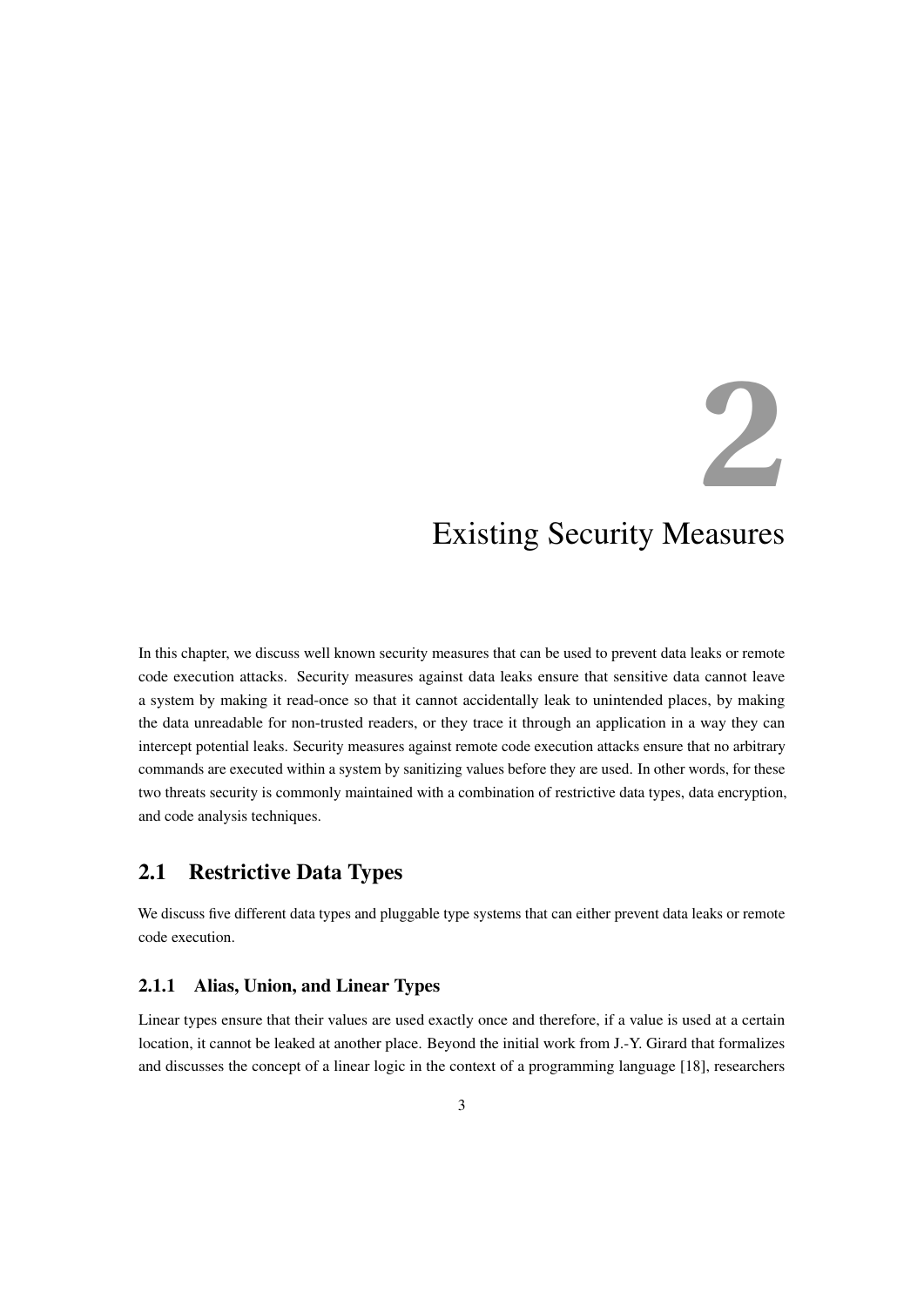#### CHAPTER 2. EXISTING SECURITY MEASURES 4

adopted the linearity property for arrays [\[41\]](#page-46-0) and added support for parallelism with the help of a third type they call "observers for variables of a linear type" [\[30\]](#page-45-0). Since real world data use rarely behaves linearly Kobayashi relaxed these constraints and proposed to consider the evaluation order using simple data flow information, which they call *quasi-linear* types [\[26\]](#page-44-1). In practice, linear types must also support pointer aliasing offered by low-level typed languages like C where multiple pointers that can point to the same data instance; a problem that Smith *et al.* resolved with *Alias Types* for which they track the flow of pointers [\[37\]](#page-45-1). Finally, *Union Types* are finite joint linear types that have been proposed by Anderson *et al.* to simplify their use [\[2\]](#page-43-0). Nowadays, the resulting implementations can be found in several programming languages, *e.g.*, in Haskell [\[5\]](#page-43-1) or Rust. In general, such implementations do not leverage the full potential of linear types, *e.g.*, in Haskell linear types can increase safety, but neither increase performance nor reduce memory consumption.

#### <span id="page-8-0"></span>2.1.2 Liquid and Refinement Types

Refinement types support type invariants for existing types to refine them and allow errors that indicate broken system states to be detected at compile-time that can escape traditional type checkers [\[17,](#page-44-2) [23\]](#page-44-3). There exist more advanced approaches such as *Logically Qualified Data Types (Liquid Types)* which, for example, can automatically deduce certain value boundaries precise enough to be useful for error checking [\[34\]](#page-45-2). Moreover, there exist implementations such as *Liquid Haskell* that support preconditions and postconditions for value types.<sup>[1](#page-8-3)</sup>

#### <span id="page-8-1"></span>2.1.3 Pluggable Type Systems

Pluggable type systems leverage the idea of using on demand sequentially or simultaneously more than one type system to detect errors that might escape one but not another type system [\[9\]](#page-43-2). Two well-known implementations of such a system are *TypePlug* for Smalltalk [\[19\]](#page-44-4) and the *Checker Framework* for Java  $[31]$ ,<sup>[2](#page-8-4)</sup> which offers various error checkers at compile-time, *e.g.*, for nullness, value tainting, resource misuse such as missing close statements for network sockets, or even string formats [\[43\]](#page-46-1). If such a tool detects a type violation, it will raise a type error.

#### <span id="page-8-2"></span>2.2 Data Encryption

Researchers have designed algorithms for the String class to prevent data leaks with a secure workflow for the creation, the clearing, the manipulation, and the comparison of their values [\[1\]](#page-43-3). Moreover, methods have been proposed to efficiently store encrypted string values in the cloud [\[13](#page-44-5)[–15\]](#page-44-6). Although protected strings have been integrated into common programming languages they were not successful, because their protection must be temporarily lifted every time they are accessed, and their support on different platforms

<span id="page-8-3"></span><sup>1</sup><https://ucsd-progsys.github.io/liquidhaskell-blog/>, accessed on 09-FEB-2022

<span id="page-8-4"></span><sup>2</sup><https://checkerframework.org/>, accessed on 09-FEB-2022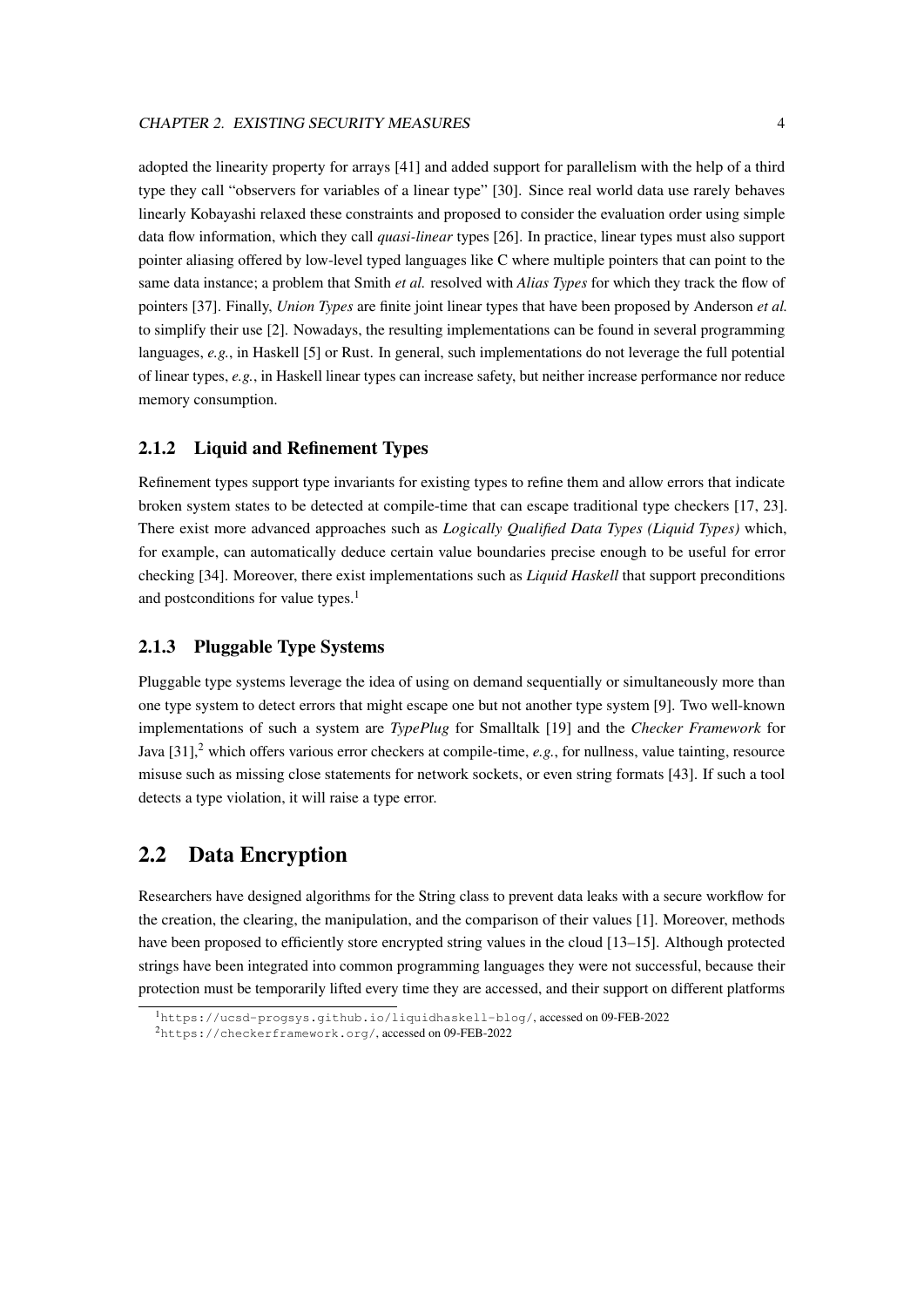<span id="page-9-0"></span>is rather limited  $3$ 

#### 2.3 Code Analysis Techniques

In this subsection, we discuss similar code analysis techniques that have been proposed by researchers and practitioners, *i.e.*, string tainting and reachability search, symbolic execution, string deduplication, and network data monitoring to prevent data leaks.

#### <span id="page-9-1"></span>2.3.1 Tainting

Tainting is a dynamic analysis technique that uses an additional flag for each variable that can be evaluated before each value access. For example, the execution of potentially harmful data can be prevented easily by using a taint flag to indicate non-sanitized data. *Phosphor* is a typical framework for Java taint analyses with a commodity Virtual Machine (VM), *i.e.*, the tool adds additional fields and shadow variables to a Java application's byte code, but does not require any VM or base class library changes [\[4\]](#page-43-4). In particular, its class loader can perform these changes on the fly while loading a class. However, after instrumentation the applications have about twice as many lines of code. Alternatively, there exists an implementation that provides full control to the user and requires the manual insertion of tainting code [\[10\]](#page-43-5). A major problem is the analysis of the interaction between mixed code, *i.e.*, Java byte-code and C/C++ machine code. To circumvent this problem, Wang *et al.* extended a traditional tainting approach to let it tag every instruction in the native code so that the values can be tracked across language boundaries with which they could find several leaks in the network communication of Android mobile apps [\[42\]](#page-46-2). However, such proposals require changes in the application code, which are not always feasible. Therefore, researchers started to extend the language interpreters. Chin *et al.* modified the Java base classes String, StringBuffer, and StringBuilder to let them support tainting [\[11\]](#page-43-6). With this technique they could reduce the execution overhead of the taint analysis down to less than 15%. Such taint tracking techniques have also been implemented in other languages like PHP where researchers achieved a similar performance [\[29,](#page-45-4) [33\]](#page-45-5). Xu *et al.* further realized that tainting techniques can be used to mitigate many major attacks such as control-flow hijack, cross-site scripting, shell command and SQL injection, and consequently advocate the use of more complex tainting policies to detect them [\[44\]](#page-46-3).

#### <span id="page-9-2"></span>2.3.2 Data Flow

Data flow analyses trace data from an origin to a destination, respectively from a source to a sink. Comprehensive analyses with high recursion limits are heavy on resource usage, but rather limited analyses can be well-embedded as plug-ins into IDEs such as Eclipse or IntelliJ in which they can report their findings in distinct views. For example, Livshits *et al.* instrumented byte-code with a Program Query Language (PQL) interface that allows them to specify sources, sinks, and derived methods to

<span id="page-9-3"></span><sup>3</sup><https://github.com/dotnet/platform-compat/blob/master/docs/DE0001.md>, accessed on 09-FEB-2022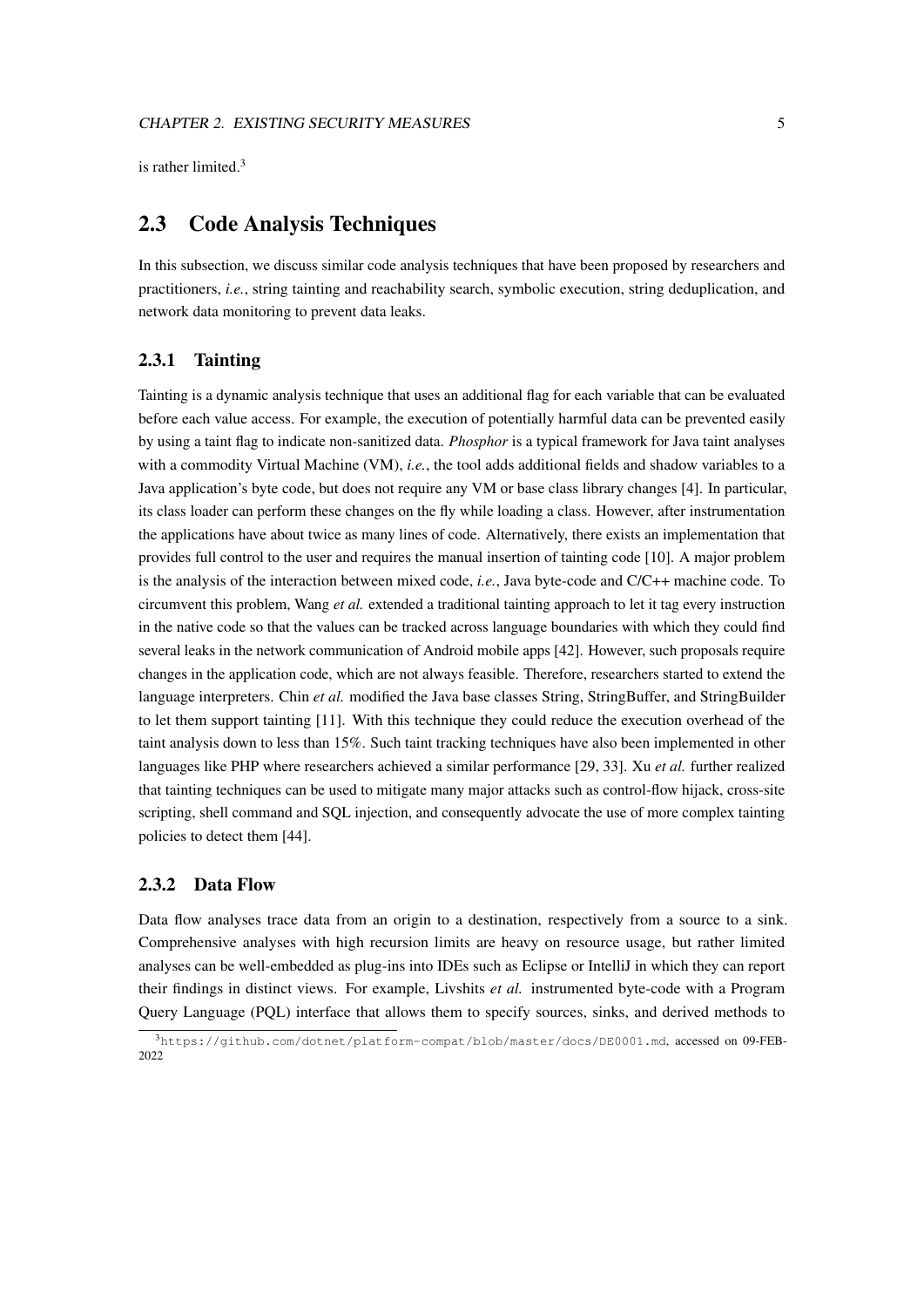identify relevant data flows [\[27\]](#page-45-6). Besides this particular implementation, there exist many more data flow frameworks, *e.g.*, Java String Analyzer (JSA) [\[16\]](#page-44-7), Soot [\[39\]](#page-45-7) and its adaptation for Android called FlowDroid [\[3\]](#page-43-7).

#### <span id="page-10-0"></span>2.4 Discussion

The reviewed literature proposes numerous techniques and measures, however all of them address a very specific problem and cannot be used for a more general purpose. For example, flow analysis tools can report a potential data leak threat, but they still require a manual fix resolve the identified problem. In consequence, a plethora of tools is required to improve the security of an application, which increases the technical debt and limits the ability to have unified security guidelines across different projects. In the increasingly complex environments that developers work nowadays, we believe that we cannot expect such an undertaking from them. Therefore, we advocate a simple, but flexible and reliable tool that offers multiple purposes depending on its configuration. We discuss such a tool in the remainder of this work.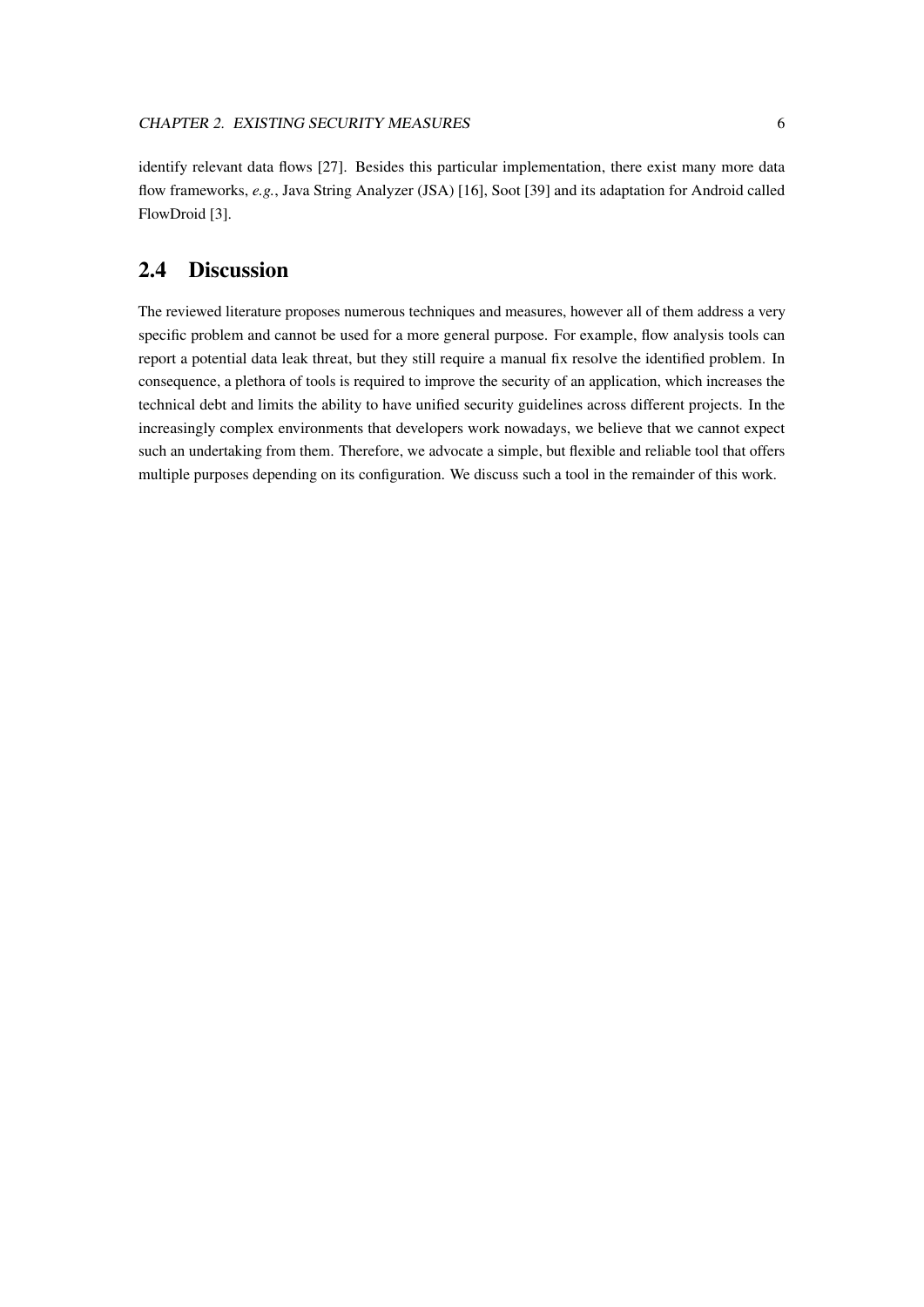# **3** Prototype

<span id="page-11-0"></span>In this chapter, we start with a motivating example to describe the core idea, before we elaborate on our prototype, *i.e.*, its implementation, the features, build instructions, and the achievable performance.

#### <span id="page-11-1"></span>3.1 Motivating Example

A developer has to implement an application that receives a user password from a web service and then securely stores it within an encrypted database. Moreover, the plain password must never be logged, stored to disk, or leaked through a network socket, and it must not contain any special characters that could enable RCE attacks.

To comply with the requirements, a continuous monitoring of all variables that get directly or indirectly "in touch" with the password value would be required since the password string can be concatenated with multiple other strings, for example, when a random salt value is added which increases resilience against brute-force and rainbow table attacks, before it reaches the destination. Therefore, a developer would currently require at least two different tools to solve this task: i) a dynamic analysis framework that can trace variables during run time configured with certain rules, and ii) a library or manual code that will check the variables for consistency before they are accessed. Besides the high complexity of using multiple tools for this particular task, it is difficult to reuse such code and configuration rules across different projects due to the additional dependencies introduced by the tools.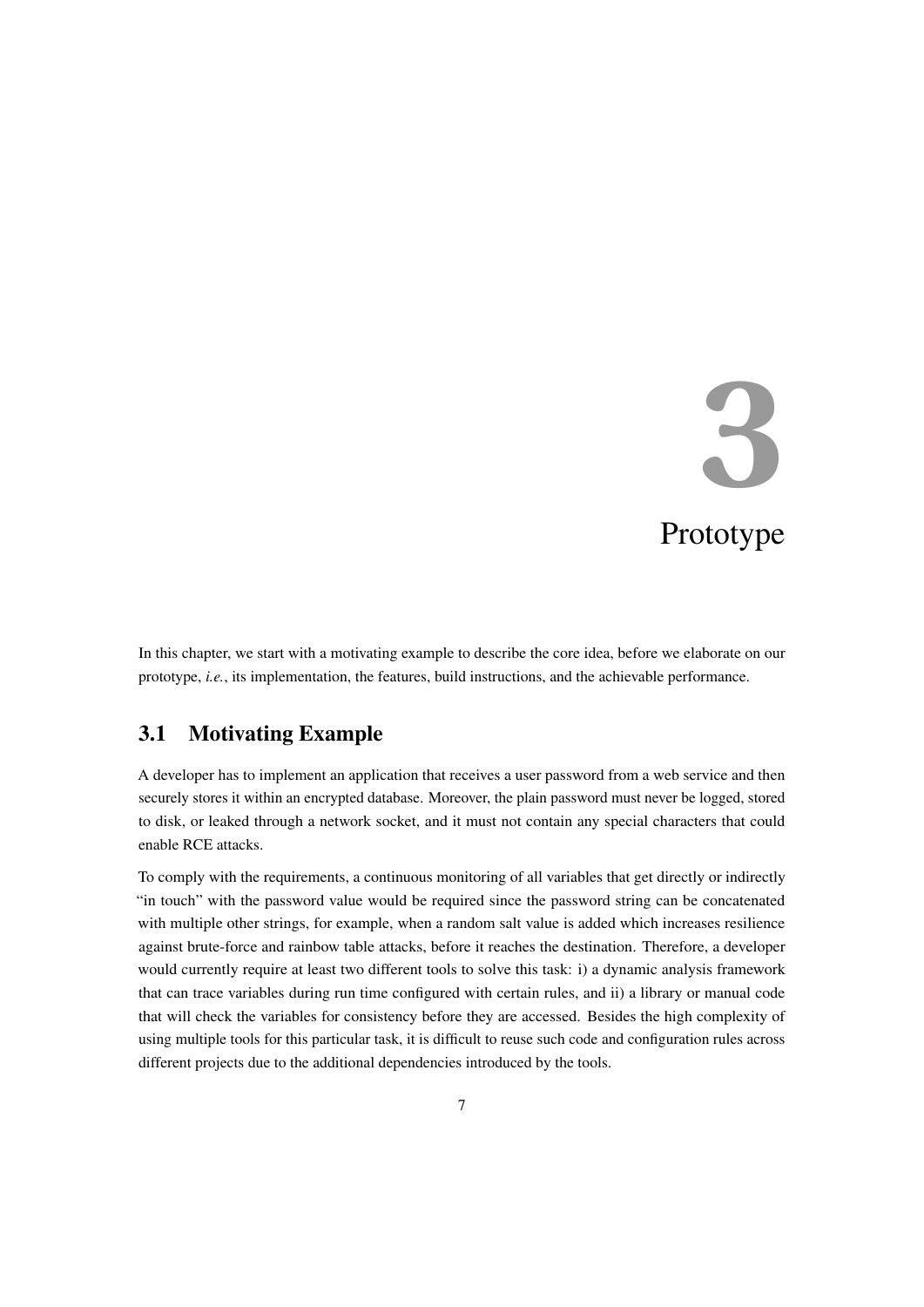In contrast, our framework encourages developers to separate traditional application logic from String validation logic that can easily be reused and maintained across different projects. In [Listing 1,](#page-12-1) we show an excerpt of an interface implementation that can protect a password value, which, using our tool *BString*, can be attached to one or more String class instances. In particular, the implementation ensures that no data can leak through java.net (network), java.io (disk), and java.system.out (console) classes (lines two to nine), and at the same time it checks whether the string value contains only safe characters (lines eleven to fourteen) to prevent potential RCE attacks. Moreover, the attached interface implementation of a String instance automatically can be derived to every other String instance that is involved in a shared operation, *e.g.*, when they get "in touch" because of concatenation. In short, the presented code in [Listing 1](#page-12-1) can offer several benefits: i) it separates security-related concerns from traditional code, ii) it prevents duplicated validation logic scattered across different classes, iii) it reduces the overall project complexity by centralizing code and by making several analysis libraries and frameworks obsolete, iv) it can be reused across different projects, and finally, v) security-related changes are immediately visible when using a versioning system.

```
1 public String applyOnRead(String s) {
2 leakyClasses = "java.net", "java.io", "java.system.out";
         stackTraceElements = Thread.currentThread().getStackTrace();
4
         5 For each fully-qualified class name n in stackTraceElements do {
                 6 if(n.startsWithOneOf(leakyClasses)){
                        throw new LeakException("Data leak identified in class " + n);
8 }
9 }
10
11 allowedCharacters = "A-Z", "a-z", "0-9", "-", ".", ",";
12 if (!s.containsOnly(allowedCharacters) {
13 throw new RCEException("The provided text contains unsafe characters.");
\begin{array}{ccc} 14 & & & \end{array}15
16 return s;
17 }
```
Listing 1: Pseudo-code that illustrates the use of *BString* against data leaks and RCE attacks

#### <span id="page-12-0"></span>3.2 Implementation

We only modified the built-in Java classes of the OpenJDK VM to maintain compatibility across different platforms. In particular, we modified besides the Java String class three more Java base classes, which are used by the Java implementation when a developer concatenates multiple strings, *e.g.*, by using the + operator: StringBuilder, StringBuffer, and AbstractStringBuilder. In particular, we were interested in intercepting all methods of the String class that internally operate on the String value using a byte[] or this reference, *i.e.*, equals(Object), getBytes(), charAt(int),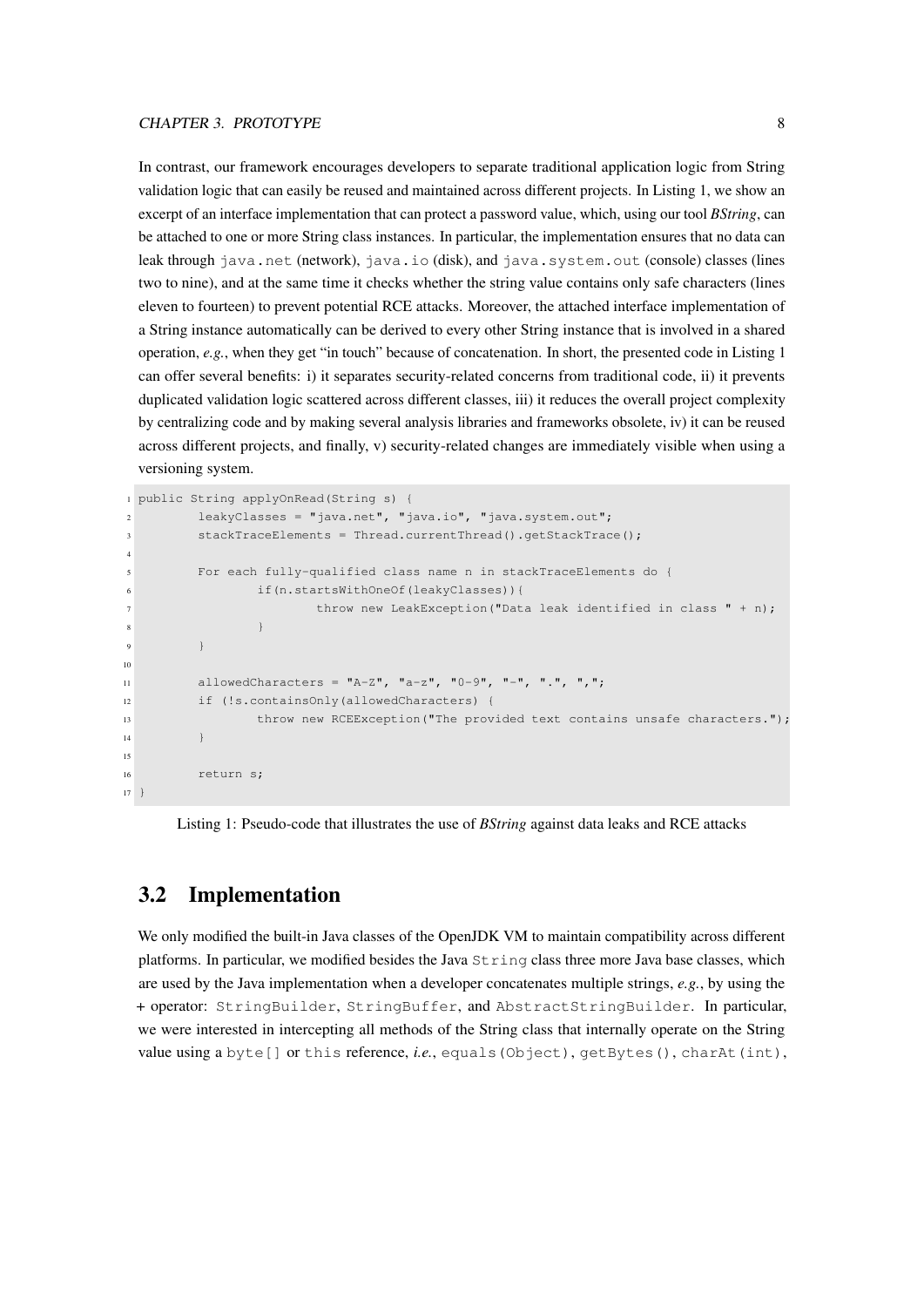#### CHAPTER 3. PROTOTYPE 9

substring(int, int), matches(String regex), and toString(). We check for each of these public methods whether there is a behavior attributed to the String object and act accordingly.

We define the term "behavior" as the required code that a user must provide to make use of our prototype, *i.e.*, an implementation of the IStringBehavior interface.

The intercepting code must follow the convention of the IStringBehavior interface shown in [List](#page-13-0)[ing 2](#page-13-0) that we have added to the package java.lang. This interface describes five methods that can be implemented: i) applyOnCreation( $\dots$ ) that holds the code that is executed before the initialization of a String instance, ii) applyOnRead( $\dots$ ) that holds the code that is executed before a value is leaked, iii) applyDerivationRule( $\ldots$ ) that specifies when the provided code should be attached to a derived String instance, iv)  $recordHistory()$  that allows, if enabled, to access each String transformation that occurred in the lifetime of a String, and finally, v) getDescription() that returns a textual description of the provided logic. Moreover, we provide the class StringNotMatchingBehaviorException to indicate an error state that can be raised by the developer, *e.g.*, if a password is about to get leaked, *etc.*

```
1 public interface IStringBehavior {
2 public String applyOnCreation(String s);
     public String applyOnRead(String s);
    public boolean applyDerivationRule(DerivationRule dr);
     public boolean recordHistory();
     6 public String getDescription();
7 }
```
Listing 2: Methods of the interface IStringBehavior

Whether a user has to use applyOnCreation(...), applyOnRead(...), or even both methods simultaneously depends on the task. If such a method is not implemented, the string with behavior will act like any regular non-modified string. If such a method is implemented, it must return a string that will be further used throughout the application instead of the original value. Four examples are listed in [Listing 3:](#page-13-1) line two returns the original string and therefore does not alter the behavior, line three returns the string "NewString," line four returns a protected string encrypted by a custom method, and finally, line five throws the run time exception StringNotMatchingBehaviorException to block the current execution of the application.

```
1 public String applyOnRead(String s) {
2 return s;
     3 return "NewString";
     return EncryptionMechanism.encrypt(s);
5 throw new StringNotMatchingBehaviorException();
6 }
```
Listing 3: Behavior examples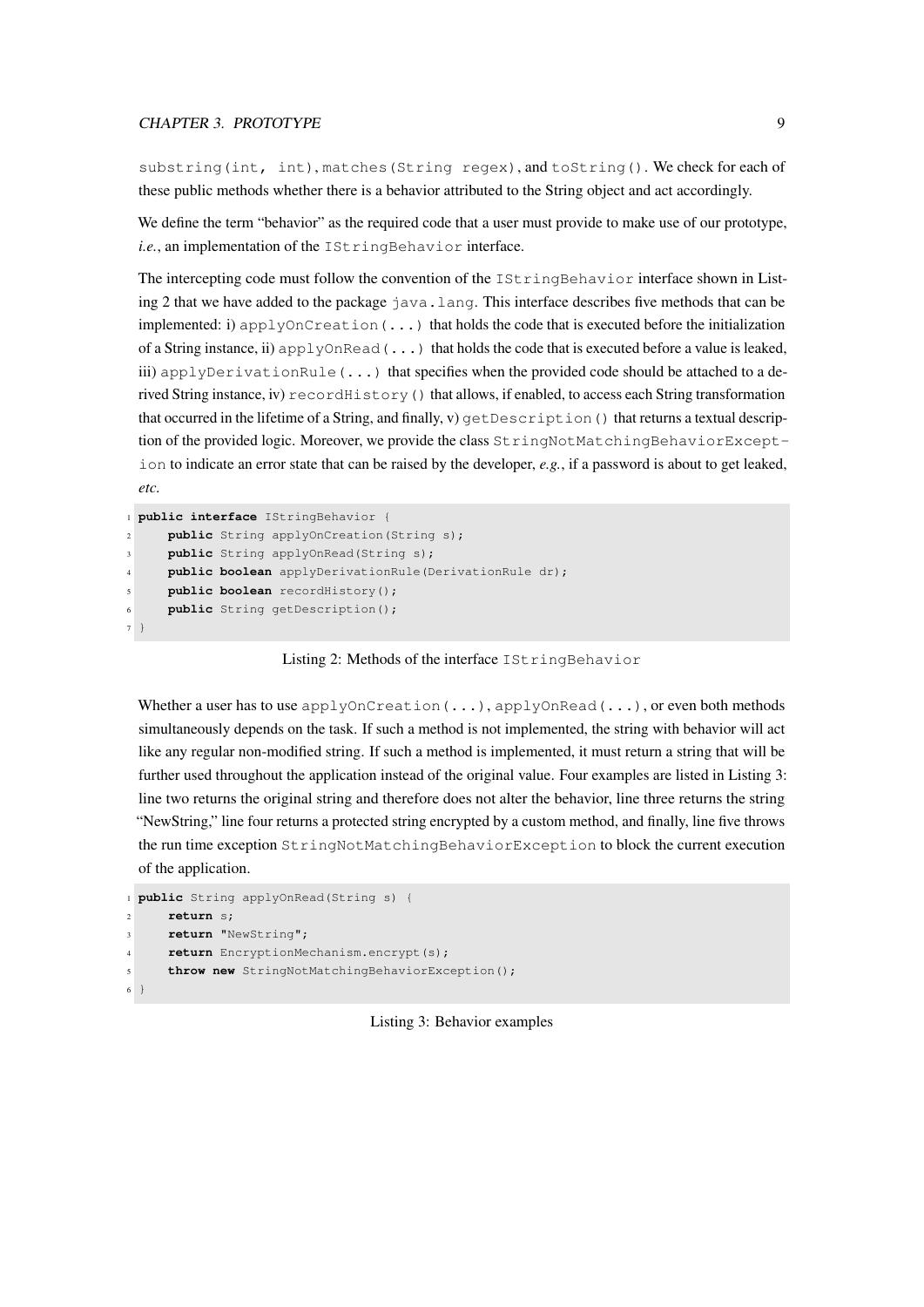

<span id="page-14-2"></span>Figure 3.1: Message flow between software components

We illustrate the signalling between the different methods when the applyOn $*(\ldots)$  APIs are used in [Figure 3.1.](#page-14-2) First, we create a String object and then we add some behavior to it, *i.e.*, an implementation of the IStringBehavior interface. This implementation contains the relevant logic and remains active when the String is later accessed with, for example, the toString() method. Besides the manual use of such String objects, we further provide the class StringBehaviorController that can programmatically assign a behavior to selected String instances, *e.g.*, inside a specified package, method, or class. This class is particularly important when working with closed-source code, however it only works when the support for modules is disabled in the JDK.

#### <span id="page-14-0"></span>3.3 Features

The implementation adds three major features to the String class, *i.e.*, mutable strings, derivation of string behaviors, and a value history.

#### <span id="page-14-1"></span>3.3.1 Mutable Strings

Strings are immutable in the Java VM and a change in a String value will always return a new, derived String instance. However, we can use the applyOnCreation(...) method to set a different value of the derived String instance during its initialization by accessing the internal fields  $byte[]$  value and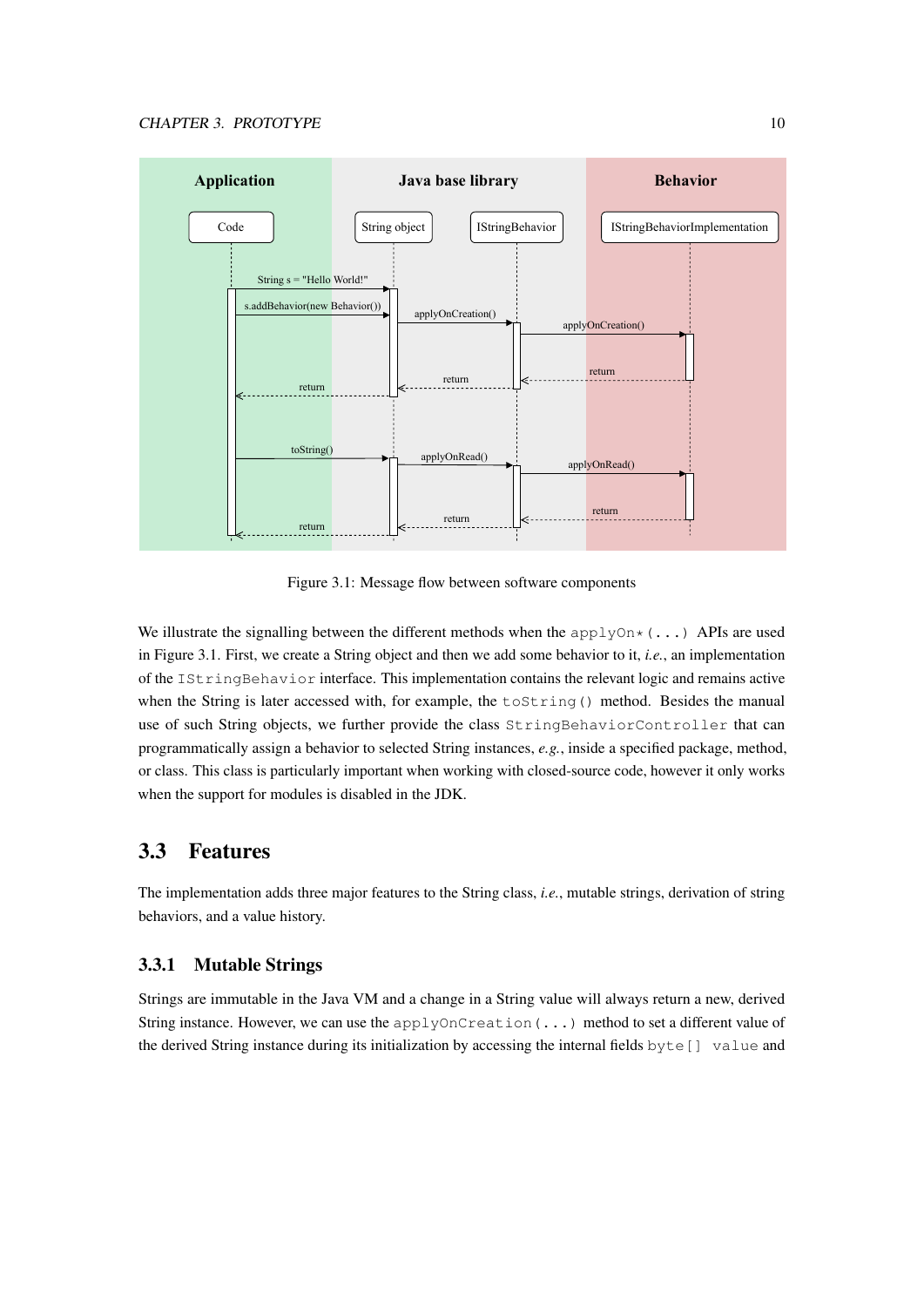#### CHAPTER 3. PROTOTYPE 11

byte coder, or we could at any time change the returned value of the string with the help of a behavior, *e.g.*, to prevent data leaks.

We present two examples that illustrate the use and usefulness of a mutated string value:

• [Listing 4](#page-15-1) shows the code that is required to escape all apostrophes inside a string to prevent SQL injection attacks. Only the resulting escaped string value will be saved into memory.

```
1 public String applyOnCreation(String s) {
2 if(s.contains("'"))
3 return s.replaceAll("'","''");
4 return s;
5 }
```
Listing 4: Initialization behavior to prevent SQL injection attacks

• [Listing 5](#page-15-2) shows the code that is required to add a prefix to a String of which the prefix even can be altered during run time to, for example, inform users that the application is a debug release that should not be used for production.

```
1 public static String prefix = "DebugRelease:";
2 public String applyOnRead(String s) {
3 return prefix + s;
4 }
```
Listing 5: Read behavior that adds a prefix

#### <span id="page-15-0"></span>3.3.2 Derivation of String Behaviors

A user can precisely control to which derived String instances a behavior is attached with the method applyDerivationRule(...), which takes a DerivationRule enumeration as argument. Four different derivation rules are available: i) COPY only attaches the behavior to the derived String if it is a copy of the original String, ii) ADD only attaches the behavior to the derived String if it is the result of a concatenation from the original String with another String, iii) DELETE only attaches the behavior to the derived String if it is the original String with one or more removed characters, and iv) REPLACE only attaches the behavior to the derived String if at least one character is altered from the original String. The derivation rules are useful if certain string operations reduce the sensitivity of information, *e.g.*, a credit card number from which numbers were removed, might require less protection since the shortened numbers may not anymore unique.

[Listing 6](#page-16-1) shows typical examples of the different derivation rules. In line one we copy a string to another string. Therefore, the framework will consider that a COPY operation. In line two we add a character to an existing string, which will be classified as ADD operation. In line three we derive a new string without the first three characters, which will be classified as DELETE operation. Finally, in line four we replace the letter "a" with "b" in a string, which will be classified as REPLACE operation. We distinguish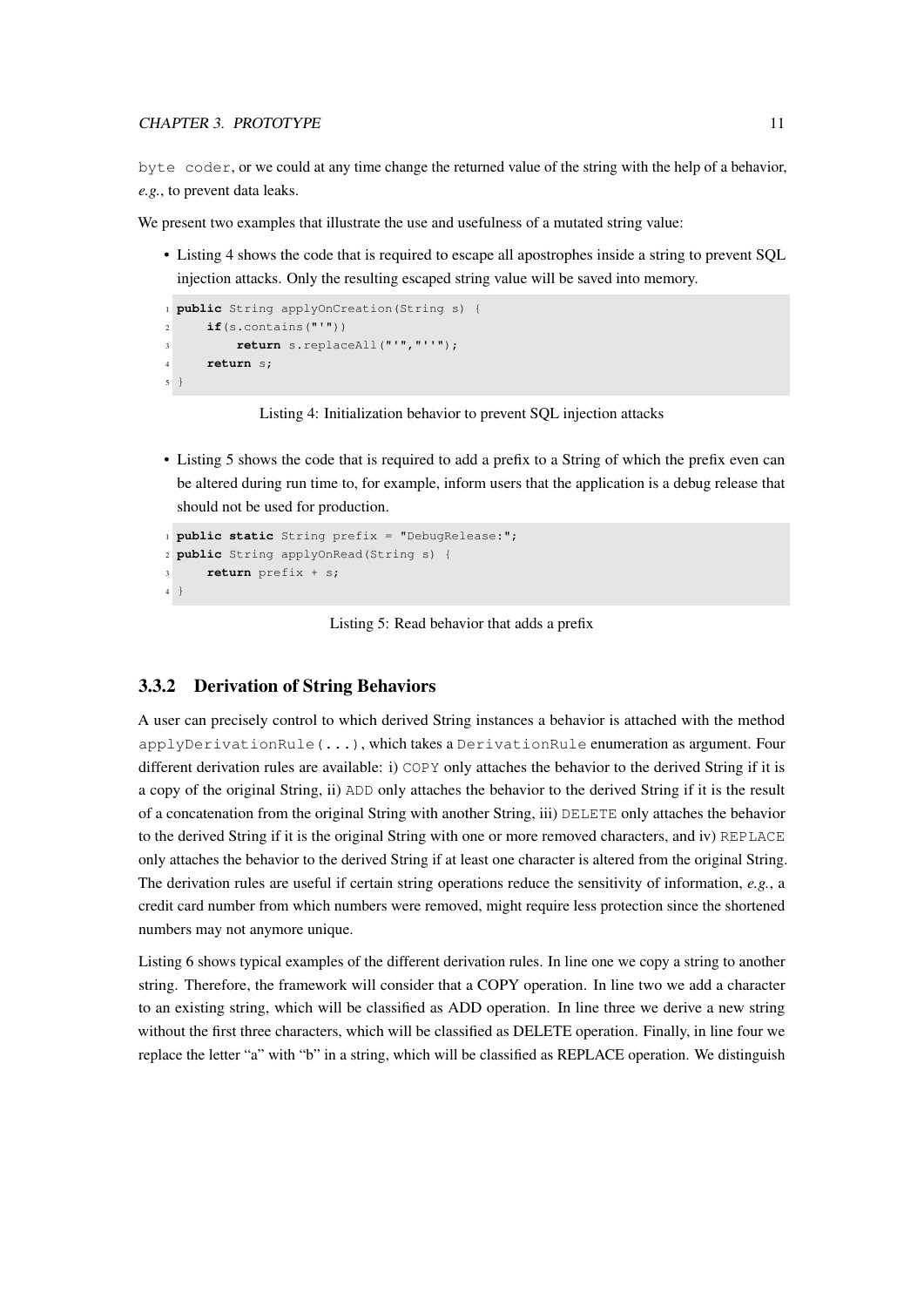#### CHAPTER 3. PROTOTYPE 12

the REPLACE operation although it could be seen as a mixture of add and delete operations, because it enables a developer to react more accurately on the performed changes.

```
1 String derivative = original; // resulting derivation rule: COPY
2 String derivative = original + "!"; // resulting derivation rule: ADD
3 String derivative = original.substring(3); // resulting derivation rule: DELETE
4 String derivative = original.replace('a','b'); // resulting derivation rule: REPLACE
```
Listing 6: Typical examples of different derivation rules

We show the use of such derivation rules in [Listing 7.](#page-16-2) During run time, the provided variable  $d\mathbf{r}$  in line four holds the detected string operation by *BString*. For whatever string operation a developer returns true, the behavior will be derived to the resulting String instance. For example, in line five we specify that the behavior must be attached to derived String instances if they are copied or include additional characters, but not in any other case. In other words, if we want to always or never attach a behavior to derived String instances, we can simply return true or false, respectively.

```
1 public class BehaviorWithDerivationRule implements IStringBehavior {
2 ...
3 @Override
     4 public boolean applyDerivationRule(DerivationRule dr) {
        5 return (dr.equals(COPY) || dr.equals(ADD));
6 }
     7 ...
8 }
```
Listing 7: Use of derivation rules

[Listing 8](#page-16-3) shows the interplay between a behavior and the derivation rules using more complex examples together with the behavior from [Listing 7.](#page-16-2) We initially assign a behavior to the String instance  $s1$  (line one). The behavior will be derived from s1 to s2 (COPY, line two) and s3 (ADD, line 3) since both derivation rules matched the specified condition in the used behavior. However, all the other strings will remain without any attached behavior, *i.e.*, s4, s5, s6, and both instances inside arr.

```
1 String s1 = new String("Hello World", new BehaviorWithDerivationRule());
2 String s2 = new String(s1); // resulting derivation rule: COPY
3 String s3 = s1 + "!"; // resulting derivation rule: ADD
4 String s4 = s1. substring(6); // resulting derivation rule: DELETE
5 String s5 = s1.toLowerCase(); // resulting derivation rule: REPLACE
6 String s6 = s1.toUpperCase(); // resulting derivation rule: REPLACE
7 String[] arr = s1.split(" "); // resulting derivation rule: DELETE
```
Listing 8: Interplay between a behavior and the derivation rules

#### <span id="page-16-0"></span>3.3.3 Value History

*BString* can record the value of every instrumented String object and generate a tree representation of their lineages. In more detail, the String history node class SHNode represents a node of a tree that reflects the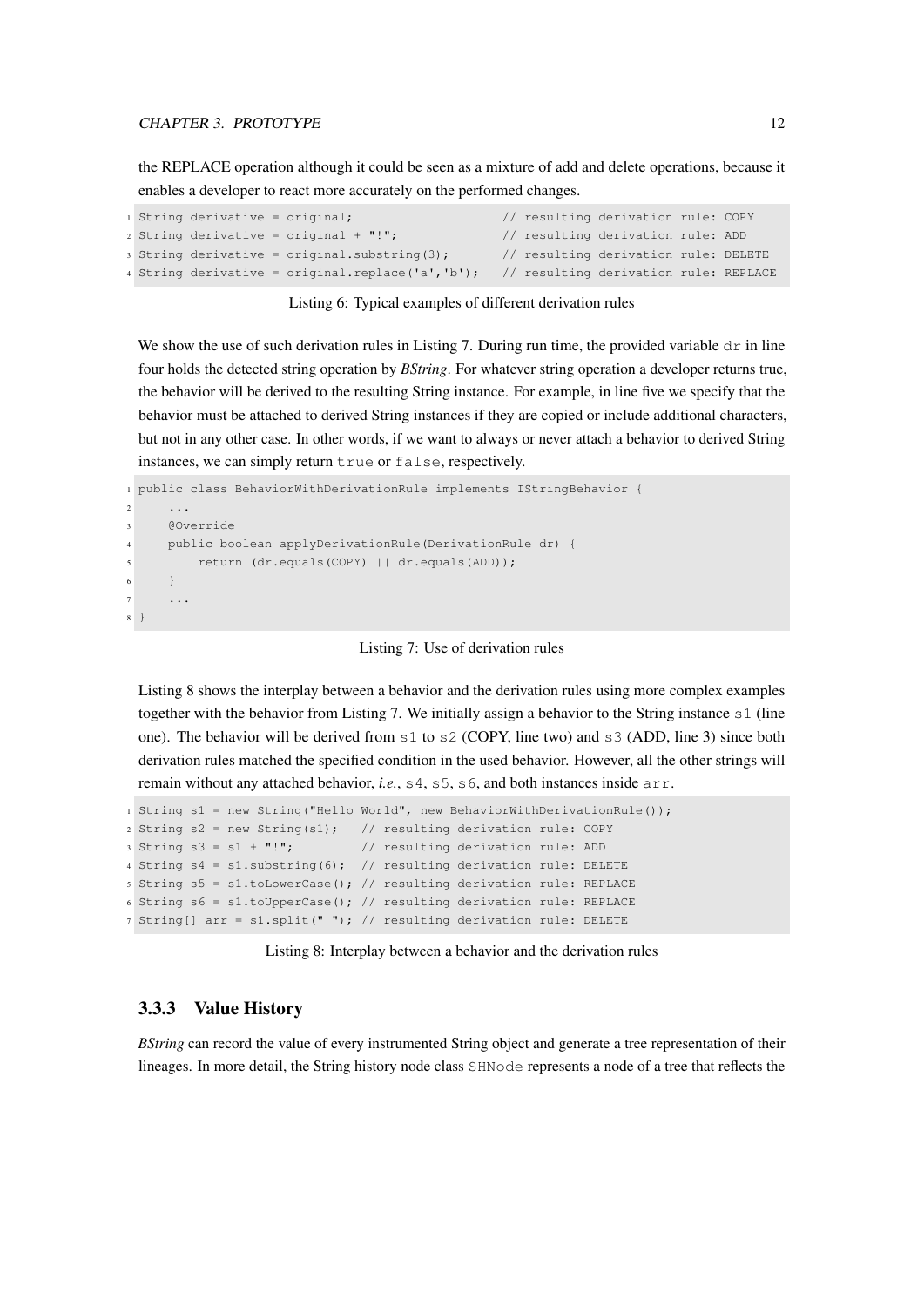

<span id="page-17-1"></span>Figure 3.2: The resulting value history tree for [Listing 9](#page-17-0)

tracked string transformations, *e.g.*, when two strings are concatenated the resulting string will contain a tree with at least two nodes, *i.e.*, a parent node that points to one or more child nodes, which refer to the originating strings. To use this feature, the implementation of the method  $\text{recordHistory}( )$  must return true and then the developer can access the tree through the SHNode variable in the behavior interface. With this feature a user can track the changes that have been applied over time to a particular String, and act accordingly.

```
1 String s1 = new String("Hello World", new HistoryRecordBehavior());
2 String s2 = s1 + "!";
3 String s3 = s2.t0UpperCase();
4 String[] arr = s3.split(" "");5 SHNode historyNodeOfS1 = s1.getHistoryNode();
6 SHNode historyNodeOfArr = arr[1].getHistoryNode();
```
Listing 9: Use of the value history feature

[Listing 9](#page-17-0) illustrates the use of the value history feature. The content of the String s1 is reused several times before the final result arrives in the String variables in arr. The corresponding value history tree is shown in [Figure 3.2.](#page-17-1) First, we perform an ADD operation on "Hello World" and "!", before we perform a REPLACE operation with toUpperCase(). Next, we perform a DELETE operation that splits the string into the two distinct strings "Hello" and "World." For the original and every derived String instance a new history value node is attached to their existing tree after each operation, which we can then access with the method String.getHistoryNode(). We can further navigate the tree by calling the getParents(), getChildren(), and getValue() methods of SHNode. Alternatively, the tree can be inspected by any debugger. In [Figure 3.3,](#page-18-1) we show a screenshot of the debugger available in Visual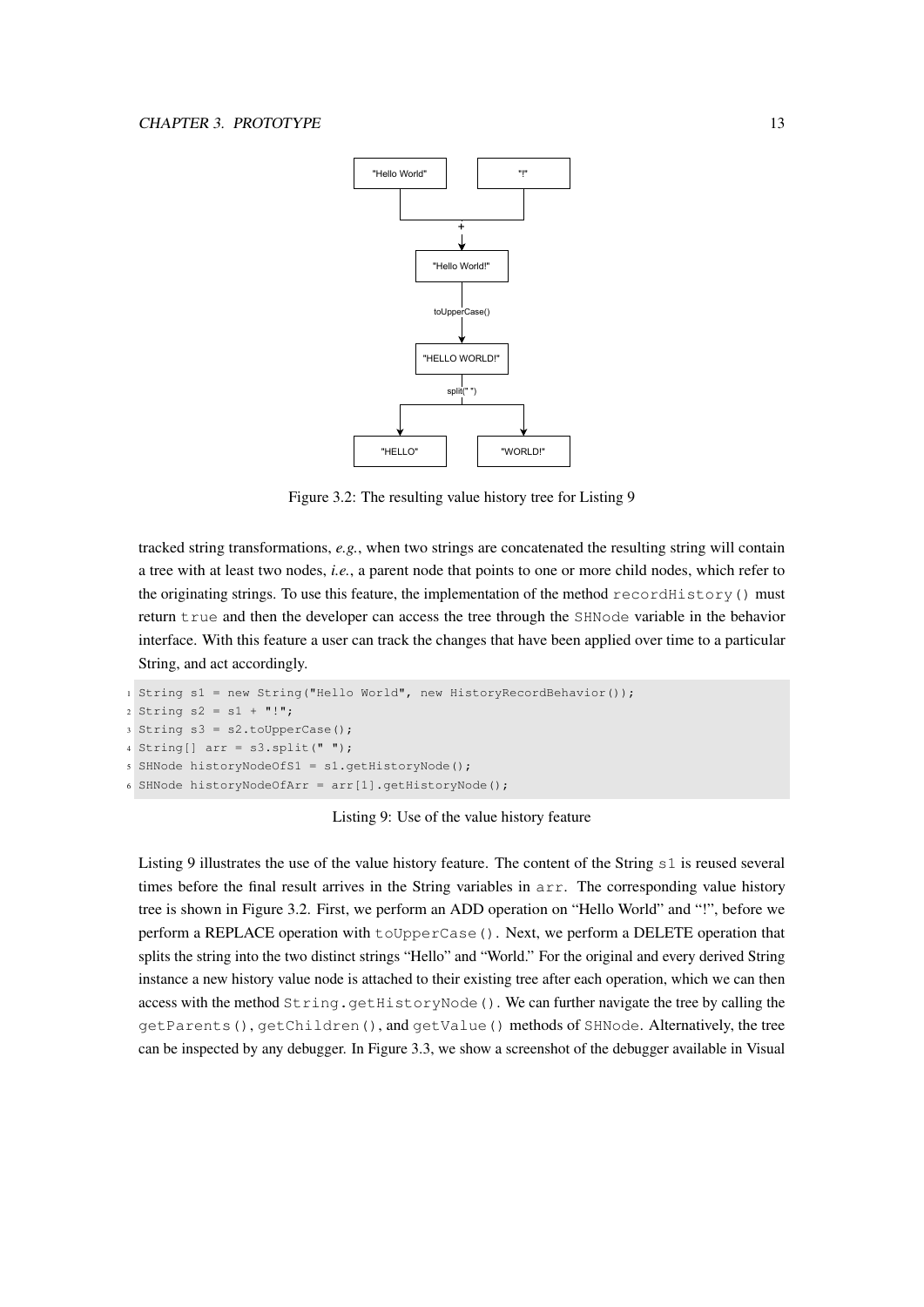

Figure 3.3: Value history tree visualized from a debugger

<span id="page-18-1"></span>Studio Code<sup>[1](#page-18-2)</sup> that currently inspects the variable historyNodeOfS1 at the end of the execution (line six in [Listing 9\)](#page-17-0).

#### <span id="page-18-0"></span>3.4 Application Support

*BString* supports three different kinds of software:

• *Open-source applications*. If the source-code of an application is available, a user can implement the IStringBehavior interface to specify the desired behavior and either assign it to individual strings with the method String.setBehavior(IStringBehavior) or assign it more generally with the provided class StringBehaviorController to, for example, all strings within a specified class. In more detail, the class StringBehaviorController supports the methods addMethodBehavior(...), addClassBehavior(...), and addPackageBehav- $\text{ior}(...),$  which all require a string parameter that either define the relevant method (*e.g.*, some.package.class.Method), the relevant class (*e.g.*, some.package.class), or the relevant package (*e.g.*, some.package), and an instance of the behavior that should be applied.

<span id="page-18-2"></span><sup>1</sup><https://code.visualstudio.com/>, accessed on 09-FEB-2022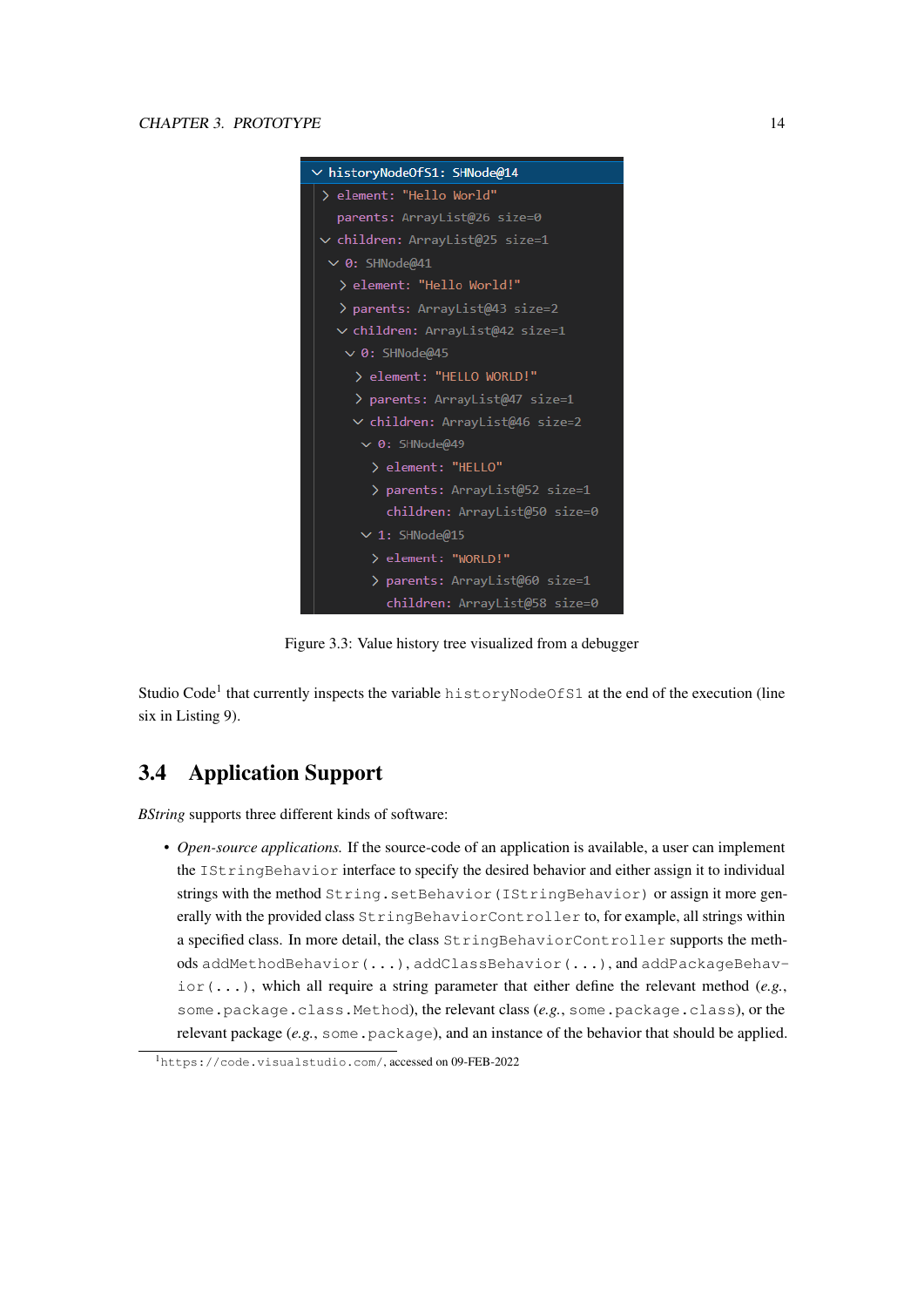This will force all String constructors inside the defined scope to execute the applyOnCreation() method of the behavior. In cases where method, class and package behavior conflict, the method behavior is prioritized, then the class behavior and finally the package behavior.

- *Closed-source libraries.* A user can add custom String behavior to compiled libraries. The process is the same as for open-source applications, *i.e.*, a String with behavior must be created and then used as parameter in public library methods.
- *Closed-source applications.* The process to instrument compiled code that is packaged as a runnable .jar file or as class files is more complex: the interface implementation must be compiled manually, and then referenced in an .xml file that must be parameterized at the start of the VM, which then will load the configuration from disk. An example of such a configuration file is shown in [Listing 10](#page-19-0) where the root tag  $\leq$  behaviors  $\geq$  allows to specify one or more IStringBehavior implementations that will be used in the application. Each behavior is enclosed by a  $\triangle$ behavior $>$  tag that must contain the name of the behavior including the package name if necessary, and where it applies to. We can define each package, class, or method in which the String instances must use the provided behavior within the behavior's  $\langle \text{applyTo} \rangle$  tag. The use of such a configuration file will force all String constructors within the defined scope to execute the  $applyOnCreatment(...)$  method of the specified behavior. Whenever a conflict arises between different behaviors, package-level behaviors will have the least priority and method-level behaviors will have the highest priority.

```
1 <?xml version="1.0">
2 <behaviors>
3 <behavior>
        4 <name>SomeBehaviorClass</name>
5 <applyTo>
6 <package>name.of.package</package>
7 <class>name.of.other.package.Class</class>
            <method>name.of.package.Class.method1</method>
            9 <method>name.of.package.Class.method2</method>
10 \langle /app1vTo \rangle11 </behavior>
12 <behavior>
13 ...
14 </behavior>
15 ...
16 </behaviors>
```
Listing 10: Typical configuration file for closed-source application analyses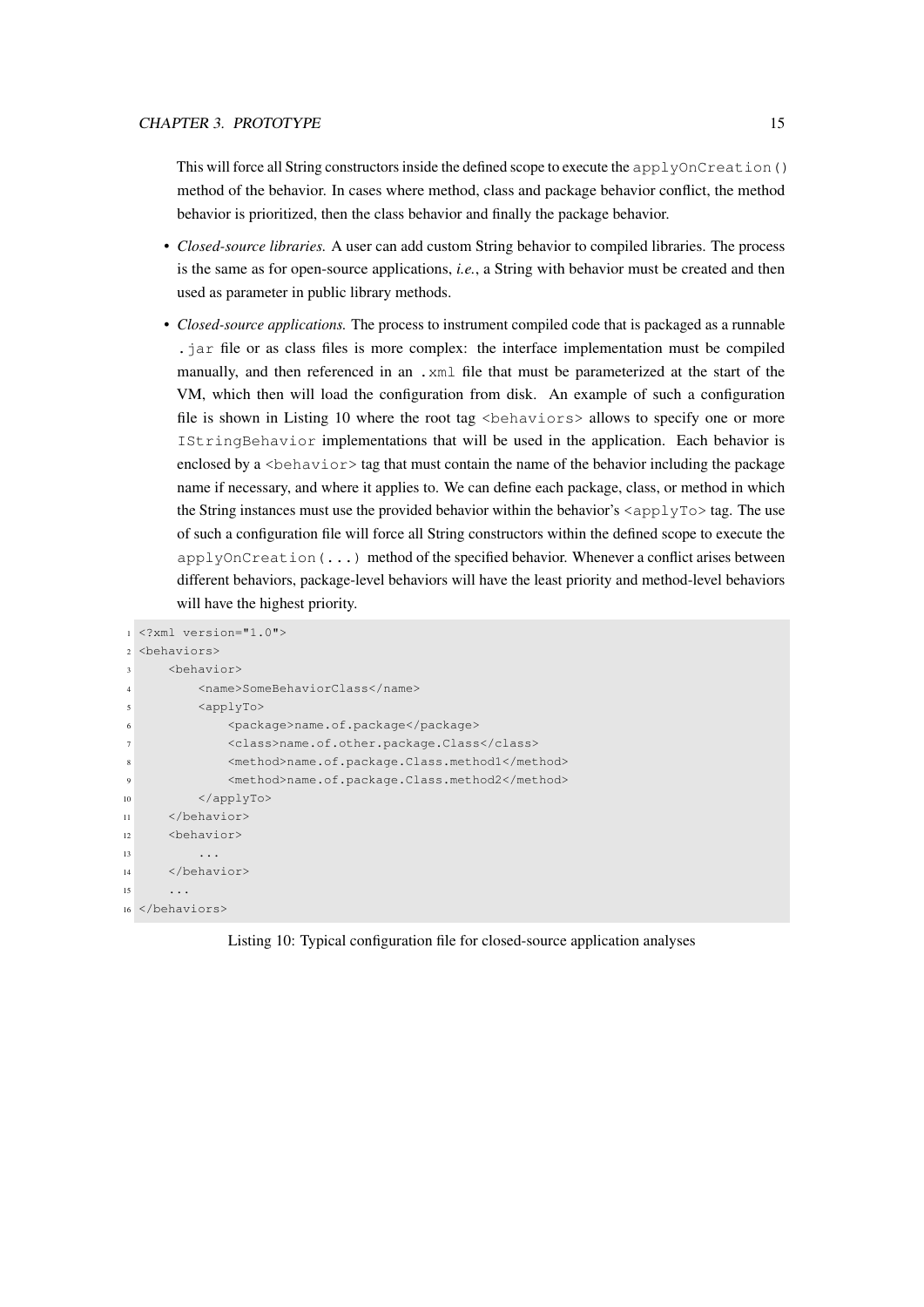#### <span id="page-20-0"></span>3.5 Build Instructions

The modified Java classes required to build *BString* are publicly available on GitHub.[2](#page-20-1) These classes can be used with the latest OpenJDK release 17, which is an open-source Java platform implementation that is also available on GitHub.[3](#page-20-2)

Three steps are required to build and use *BString* implementation: i) the OpenJDK source code must be downloaded from its official GitHub repository, ii) our modified Java classes must be integrated into the corresponding OpenJDK source code folders ./src/java.base/share/classes/java/lang and ./src/java.base/share/classes/module-info.java, and finally, iii) the entire VM must be compiled including the Java base library image files, which contain the compiled and condensed Java base classes. Since we are building a JDK 17, we used a clean JDK 16 as boot JDK to run the Java files during the build of the new VM. The last step requires about fifteen minutes on a six-core (12 threads) Intel Core i5-10400F CPU with 16 GB of memory. The exact commands depend on the used operating system:

#### Microsoft Windows 10 (x64):

- 1. First, the *cygwin* environment must be installed with at least the packages autoconf, make, zip, unzip, and gcc.
- 2. Then *Visual Studio 2017* or higher must be installed including the optional components *Visual C++ core desktop features* and *Visual C++ tools for CMake*. Since some components can interfere with the build process it is highly recommended to use a clean installation in case of any problems.
- 3. Next, in the cygwin console bash configure  $-with-boot-jdk=/cyqdrive/path/$ to/boot-jdk-16 must be executed in the root folder of the custom VM. For other Visual Studio releases than 2017, the corresponding version must be specified with the parameter  $-with-tool$ chain-version=XXXX.
- 4. Once the environment preparation has finished, the bash command make images can be executed to compile the entire JDK.

#### Ubuntu Linux 18.04.6 (x64):

- 1. First, the gcc package must be installed.
- 2. Then, the bash command bash configure -with-boot-jdk=/path/to/boot-jdk-16 must be executed in the root folder of the custom VM.
- 3. Once that process has finished, the make images command must be executed. The compiled JDK will be stored in the folder ./build/[operating-system]-release/images/jdk.

<span id="page-20-2"></span><span id="page-20-1"></span><sup>2</sup><https://github.com/jacktraror/papers-behavioral-strings-code>, accessed on 09-FEB-2022 <sup>3</sup><https://github.com/openjdk/jdk>, accessed on 09-FEB-2022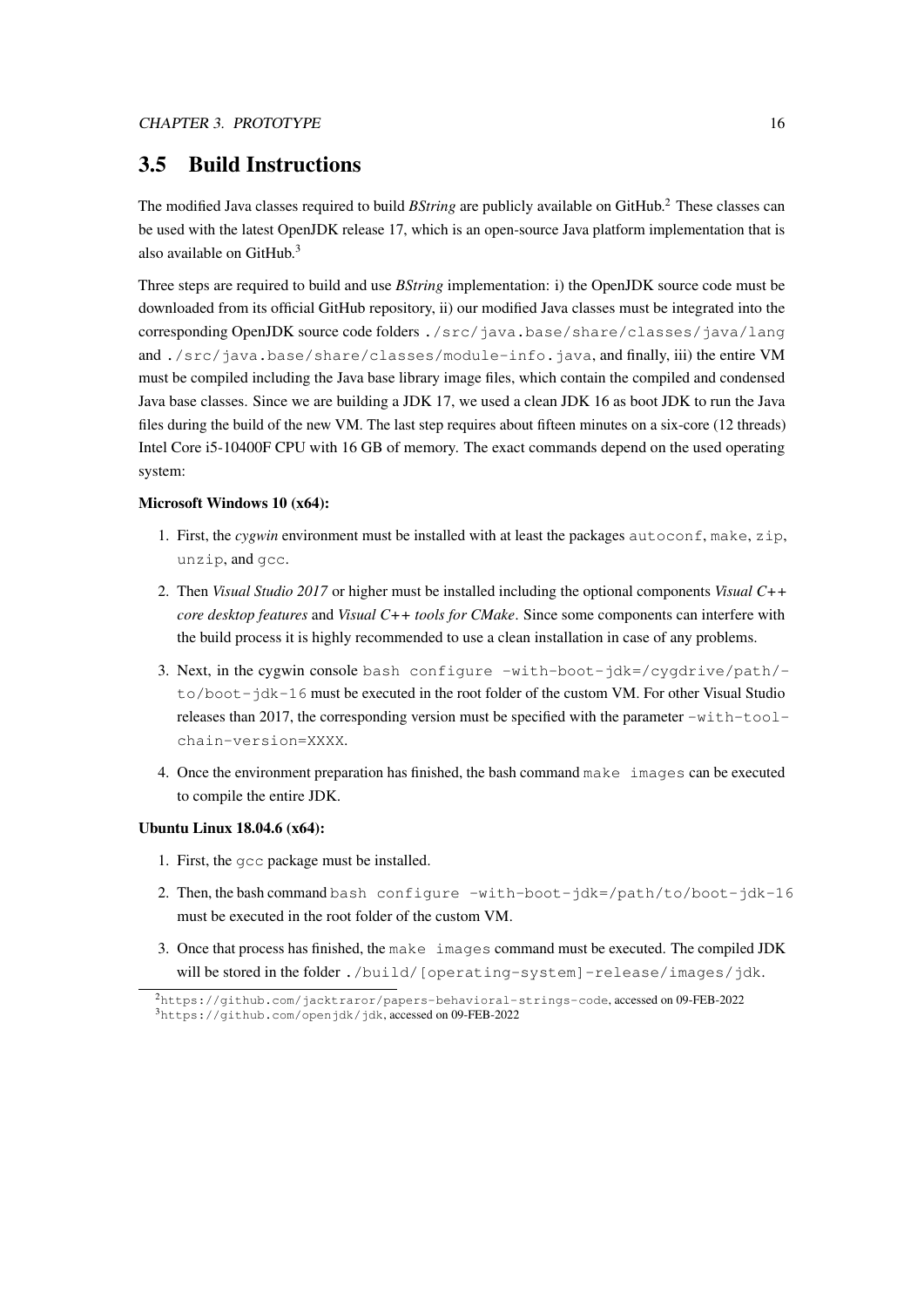#### CHAPTER 3. PROTOTYPE 17

|                                     | initialization  | read             | derivation      |
|-------------------------------------|-----------------|------------------|-----------------|
| baseline                            | $4 \text{ ms}$  | $166 \text{ ms}$ | 11 ms           |
| without behavior                    | $13 \text{ ms}$ | $171 \text{ ms}$ | $20 \text{ ms}$ |
| with empty behavior                 | $16 \text{ ms}$ | $193 \text{ ms}$ | $22 \text{ ms}$ |
| with derivation rules               | $16 \text{ ms}$ | $191 \text{ ms}$ | $32 \text{ ms}$ |
| with history                        | 59 ms           | $213 \text{ ms}$ | $87 \text{ ms}$ |
| with encrypt on init.               | 2388 ms         | 9331 ms          | $19 \text{ ms}$ |
| encrypt on init and decrypt on read | 5 1 1 2 m s     | 7982 ms          | timeout         |

<span id="page-21-1"></span>Table 3.1: String performance evaluation

#### <span id="page-21-0"></span>3.6 Performance

To assess the performance of the implementation, we instantiated one million String objects with random values using seven different configurations and measured the required time: i) a vanilla JDK without any changes in the String class, ii) a custom JDK where we used no behaviors, iii) a custom JDK where we used empty behavior stubs, iv) a custom JDK where we used empty behavior stubs and the behavior derivation feature, v) a custom JDK where we used empty behavior stubs, the behavior derivation feature, and the history feature, vi) a custom JDK where we used a behavior that encrypts the provided value according to the DES algorithm during the initialization, and finally, vii) a custom JDK where we used a behavior that encrypts the provided value during the initialization and decrypts the value when it is read. For each assessment we disabled any output to System. out to prevent potential biases.

We present the results in [Table 3.1.](#page-21-1) We can clearly see that a read from a String object consumes much more time compared to its initialization, *i.e.*, a read is between 1.6 and 41.5 times slower. This seems to be caused by inefficient look-ups in the string pool that may involve value conversions between native and interpreted code. In general, encryption and decryption methods are computationally demanding and can prolong the initialization or read tasks by more than three orders of magnitude, *e.g.*, 5,1 s compared to 4 ms. Deriving behavior to other Strings is relatively cheap, *i.e.*, it usually prolongs the initialization task about 50%. Interestingly, it seems that the vanilla Java VM is performing additional background optimizations for String objects when they are reassigned, which is 2.75 times slower than the initialization of the original String instance. Overall, we observed that the use of strings with rather simple behavior has only a minor average performance impact on reads of less than 16%, which is very close to what other researchers have achieved when they added support for value tainting where they measured an overhead of less than 15% [\[11\]](#page-43-6).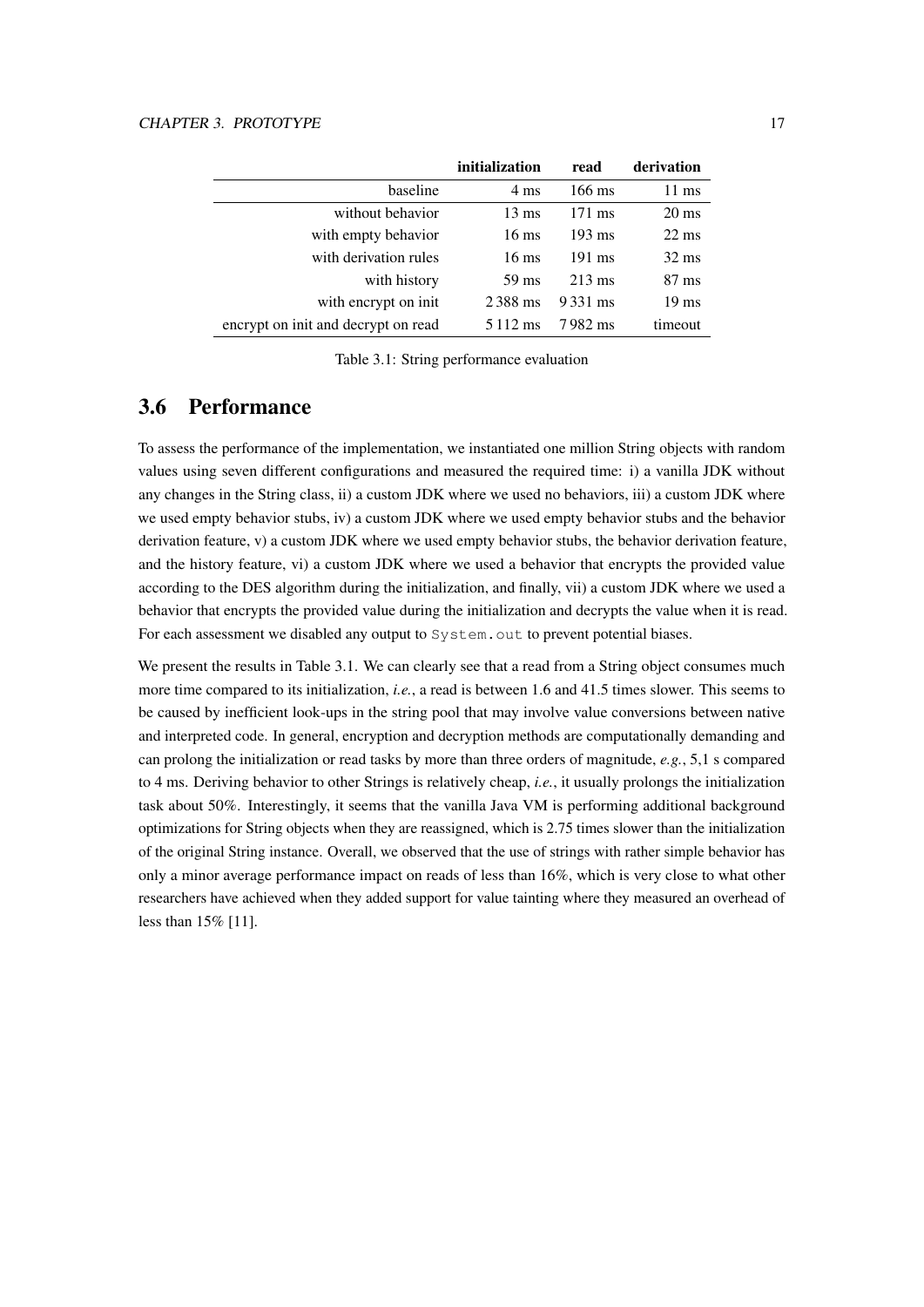## **4** Restrictions

<span id="page-22-0"></span>In this chapter we investigate the first research question, *i.e.*, *What are the restrictions when using an instrumented Java String class with existing code?* For that purpose we tested our implementation with some of the most popular libraries in the Maven repository.

#### <span id="page-22-1"></span>4.1 Methodology

We searched in the Maven repository for the 13 most popular Java web communication libraries and downloaded for each the most recent version. Next, we set up a Java project for each library that uses our custom JDK and prepared a String instance with a behavior that logs a potential value leak to the console. Then we provided this String instance to the library and checked whether the behavior was executed within the library code. Whenever a behavior did not work as intended, *i.e.*, we received no message in the console, we kept notes and started to investigate the root cause.

#### <span id="page-22-2"></span>4.2 Compatibility

[Table 4.1](#page-23-2) presents the results of this evaluation. The first column states the project name, the second column the Maven package identifier, the third column lists the tested library version, and finally, the last column indicates whether the library is compatible with our framework, and if not, it shows the reason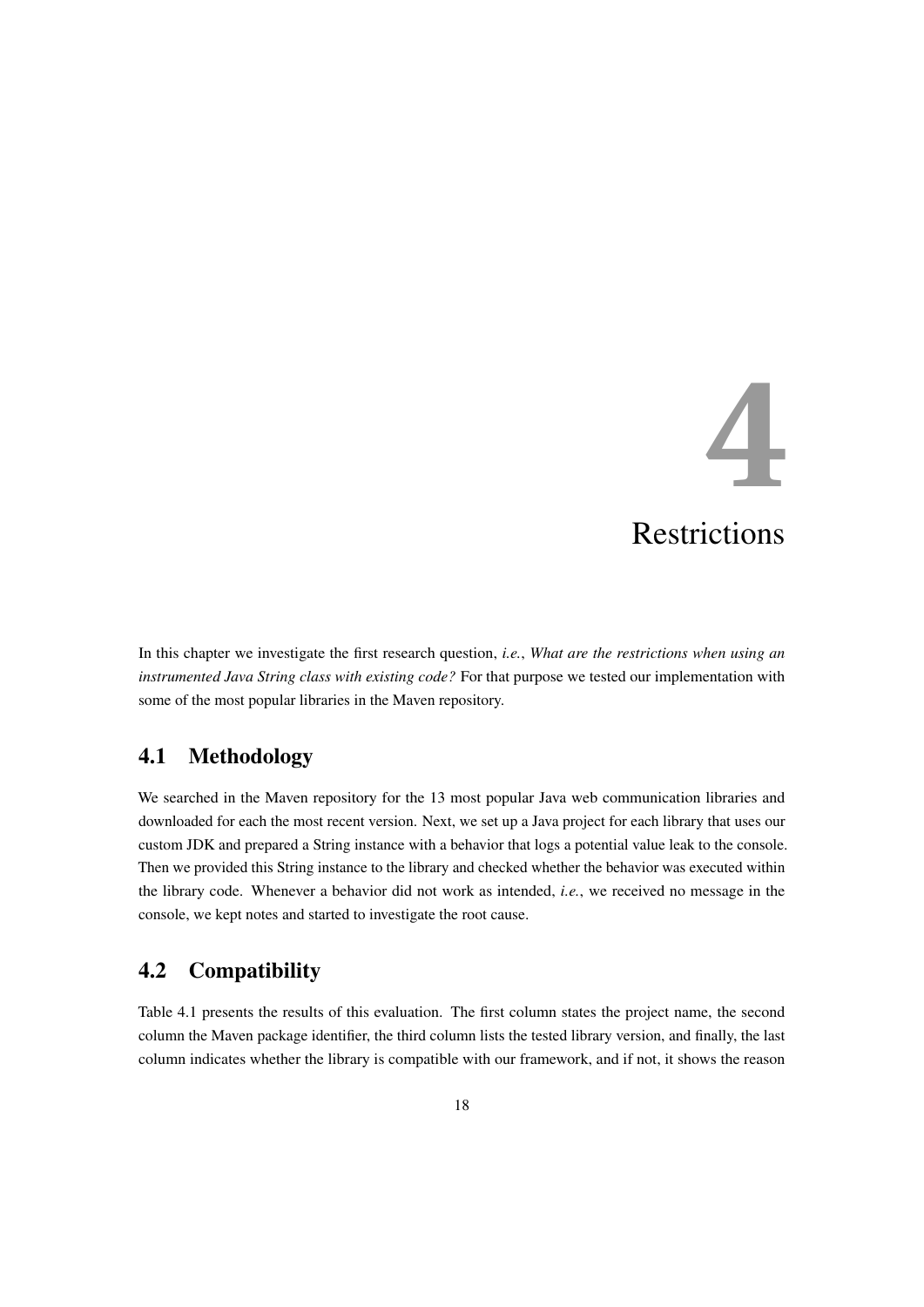#### CHAPTER 4. RESTRICTIONS 19

| <b>Project Name</b>      | Package                   | <b>Version</b>     | Compatible?            |
|--------------------------|---------------------------|--------------------|------------------------|
| Apache Commons (IO)      | commons-io                | 2.8.0              | ✔                      |
| Apache Commons (Logging) | commons-logging           | 1.2                | V                      |
| Apache HttpClient        | org.apache.httpcomponents | 4.5.13             | V                      |
| Gson                     | com.google.code.gson      | 2.8.5              | $\star$ (reflection)   |
| JavaMail                 | com.sun.mail              | 1.6.0              | ✔                      |
| $Log4J$ (core)           | org.apache.logging.log4j  | 2.14.1             | ✔                      |
| Logback (classic)        | ch.qos.logback            | $1.3.0$ -alpha $5$ | ✔                      |
| SLF4J                    | slf4j-simple              | $2.0.0$ -alpha $1$ | * (custom byte buffer) |
| SLF4J (API)              | org.slf4j                 | $2.0.0$ -alpha $1$ | ✔                      |
| Spring                   | org.springframework       | 5.3.6              | V                      |
| Square Okhttp            | com.squareup.okhttp3      | 5.0.0-alpha.2      | ✔                      |
| Square Okio              | com.squareup.okio         | 2.10.0             | ✔                      |
| Square Retrofit          | com.squareup.retrofit2    | 2.9.0              | ✔                      |

<span id="page-23-2"></span>Table 4.1: Evaluation of popular Java libraries

why not. We can see that only two of thirteen libraries are incompatible with our framework, *i.e.*, Gson and SLF4J. Gson uses reflection to access String data internally, which is not supported by our framework. SLF4J uses custom byte buffers that are not instrumented in our framework.

#### <span id="page-23-0"></span>4.3 Limitations

We discuss the observed limitations of our prototype in more detail, and how these shortcomings could be mitigated in future work, *e.g.*, by extending the prototype or the Java environment.

#### <span id="page-23-1"></span>4.3.1 Native Code

Our prototype relies on the Java class system and therefore cannot track strings that leave the object boundary and are forwarded to native code, which can only work with primitive data types. However, a string with behavior might still detect whether it is accessed in a native method and take action before it is transformed to a primitive string type. Conversely, a user can add behavior, *i.e.*, use the method addBehavior(...) to attach an implementation of IStringBehavior to a new String that is created within a native method. This limitation could be removed entirely, however this demands many changes. On the one hand, the original C and C++ languages only know a string in the form of a character array, which is a primitive type that is not extensible. If behavior features are required, they must be improved to support such mechanisms. On the other hand, the C++ boost library offers a string class that could be adapted, *i.e.*, to *BString*. Nevertheless, this requires that all native C++ code is recompiled and uses that particular class. In the end, the required native behavior interfaces and their implementations would not be interoperable with our Java implementation.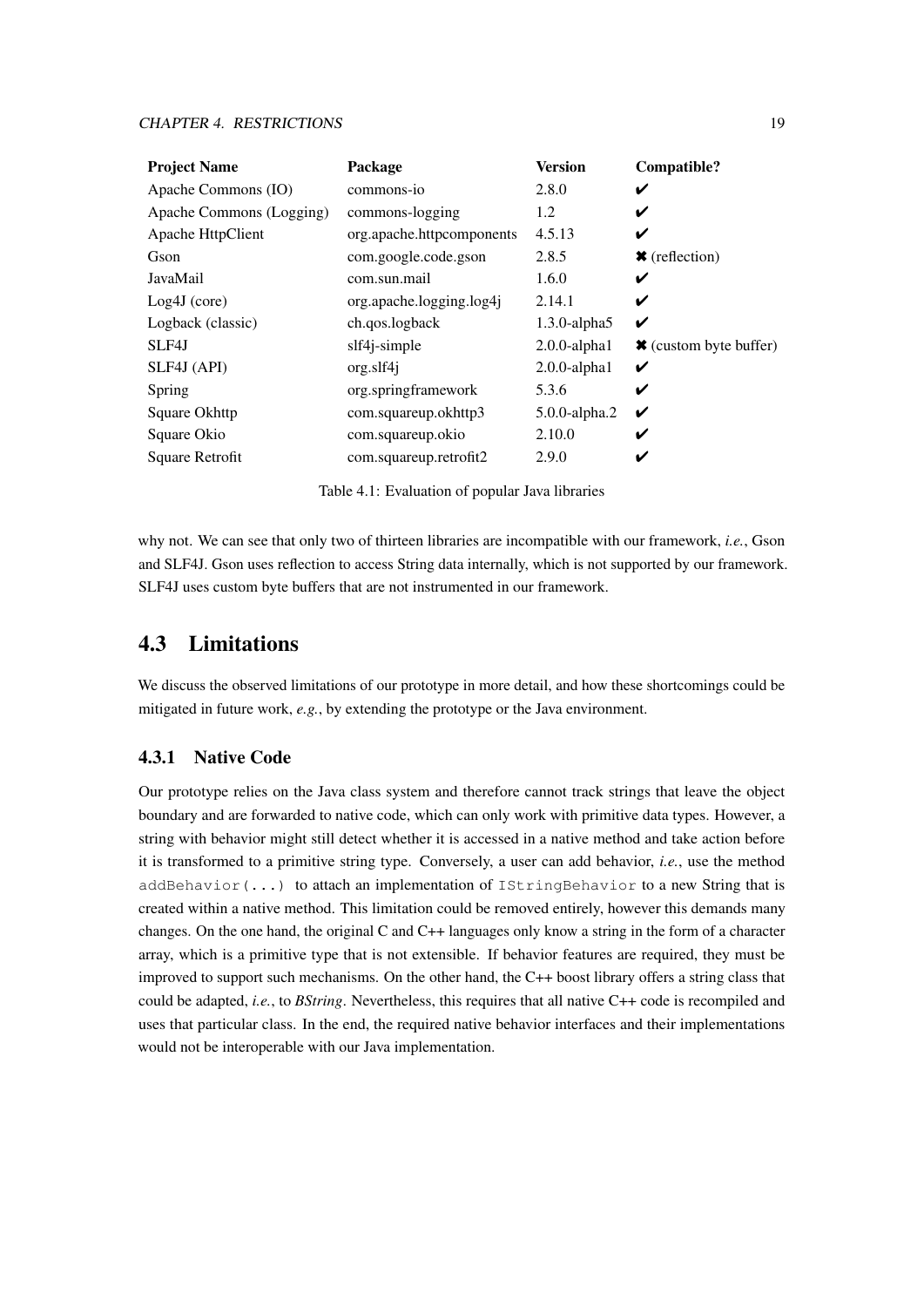#### <span id="page-24-0"></span>4.3.2 Value Conversion

Value conversions are not supported without additional support in the relevant classes, *e.g.*, ByteArray, *etc.* In other words, classes that do not use the String class to work with text and rather prefer primitive collections such as char arrays, byte streams, *etc.* cannot benefit from our framework and the attached behavior will be lost when the value conversion is performed. To be clear: we can detect a value conversion in a behavior, but the behavior will be lost after it. This limitation could be removed if additional classes and primitive types would support behaviors, *e.g.*, the Object class or the char type. However, a generic implementation for Object would require type-specific code, which may be difficult to maintain, and primitive types would become more complex and thus slower.

#### <span id="page-24-1"></span>4.3.3 Reflection

In Java, the reflection mechanisms eventually rely on native code to interact with the system that can bypass our behavior. In other words, a behavior will be lost if a String instance is constructed using reflective methods. Therefore, our framework does not entirely support applications that use reflective methods although it is possible to detect an access from a reflection class in a behavior to act accordingly. This limitation could be removed if the native Java VM code that is responsible for the reflection feature would support behaviors.

#### <span id="page-24-2"></span>4.3.4 Concurrency

Our framework is currently not thread-safe. This limitation could be removed by improving the existing code of *BString* to leverage concurrency features, *e.g.*, using concurrent locks to safeguard the offered methods. However, such a change would decrease the performance since string operations would then first need to acquire a lock before any further operation, which is very expensive.

#### <span id="page-24-3"></span>4.3.5 Scope

*BString* only instruments commonly used methods in the String-related classes String, String-Buffer, and StringBuilder. There is currently no support for the Object class or wrapper classes like Integer, Float, or Boolean. Moreover, if enabled, the module system introduced in Java 9 prevents the use of our framework for closed-source projects since such code will not reside in the same module. In order to use our framework for such analyses, the module system must first be disabled or bypassed. This limitation could be removed by additional changes to the Java VM, and by adding support for behaviors in  $Ob$  ject instances. However, the latter change would massively increase the complexity for such behaviors.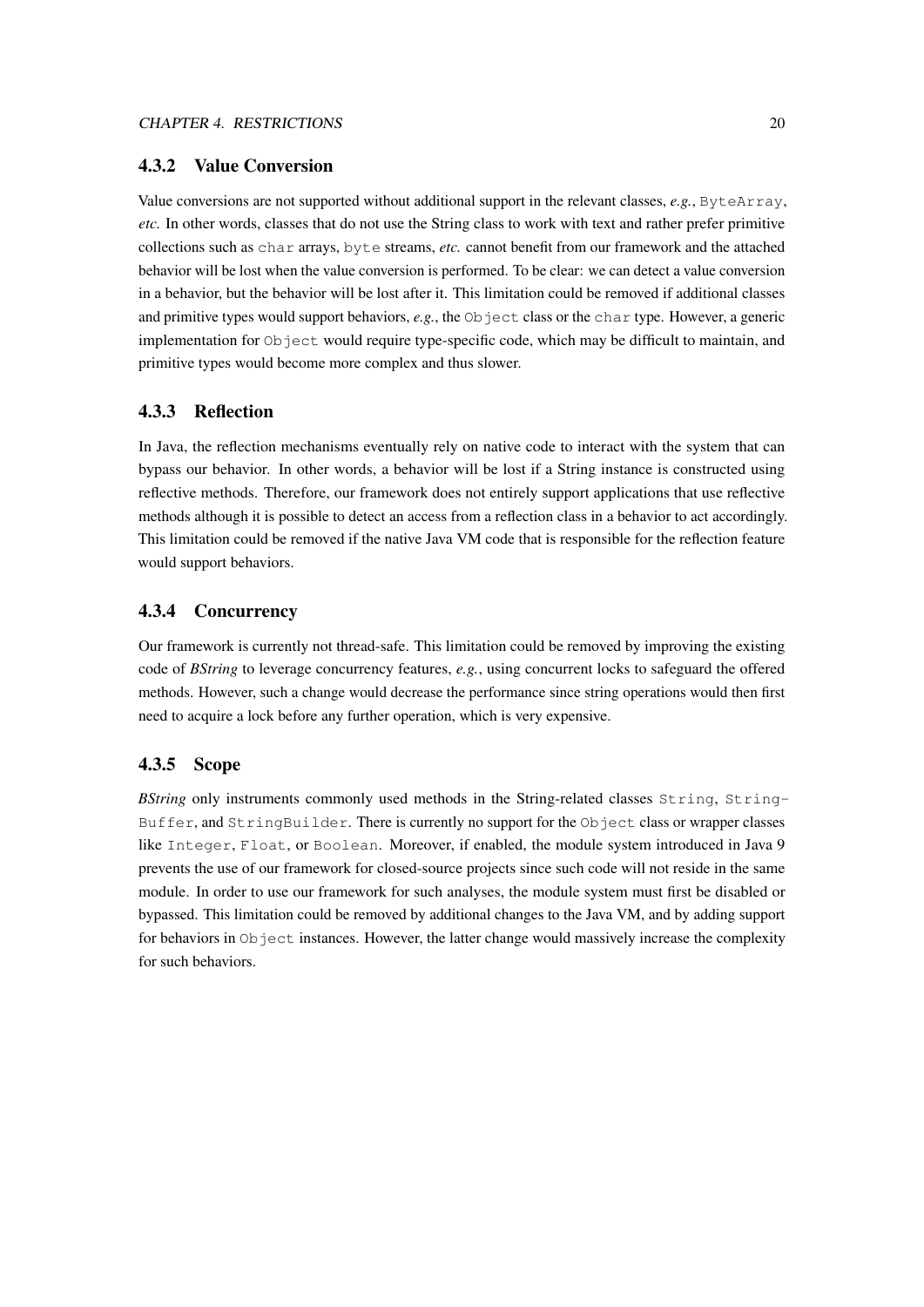# **5** Security Gains

<span id="page-25-0"></span>In this chapter, we explore the second research question, *i.e.*, *Can an instrumented String class offer protection against data leaks and remote code execution, and what are the security risks using such a technique?* For that purpose, we implemented well-known security measures to prevent data leaks and remote code execution attacks that we have presented in [chapter 2.](#page-7-0) In particular, we show how a developer can use our framework to implement type systems, encrypt values, and perform code analyses. Finally, we reason about potential threats that could arise when using our prototype.

#### <span id="page-25-1"></span>5.1 Data Type Emulation

Two major type systems that are used in practice are linear types and liquid or refinement types. Whereas a linear type can be accessed once at most, refinement types do not have such a limit. However, they allow value constraints, *e.g.*, the corresponding value must be shorter than five characters or only contain letters.

#### <span id="page-25-2"></span>5.1.1 Security Gain

Such type systems can be used to prevent remote code execution by specifying value patterns that must not occur (refinement types), or to prevent data leakage and to improve performance (linear types), because a value can be accessed at most once and immediately after the access it can be safely deleted.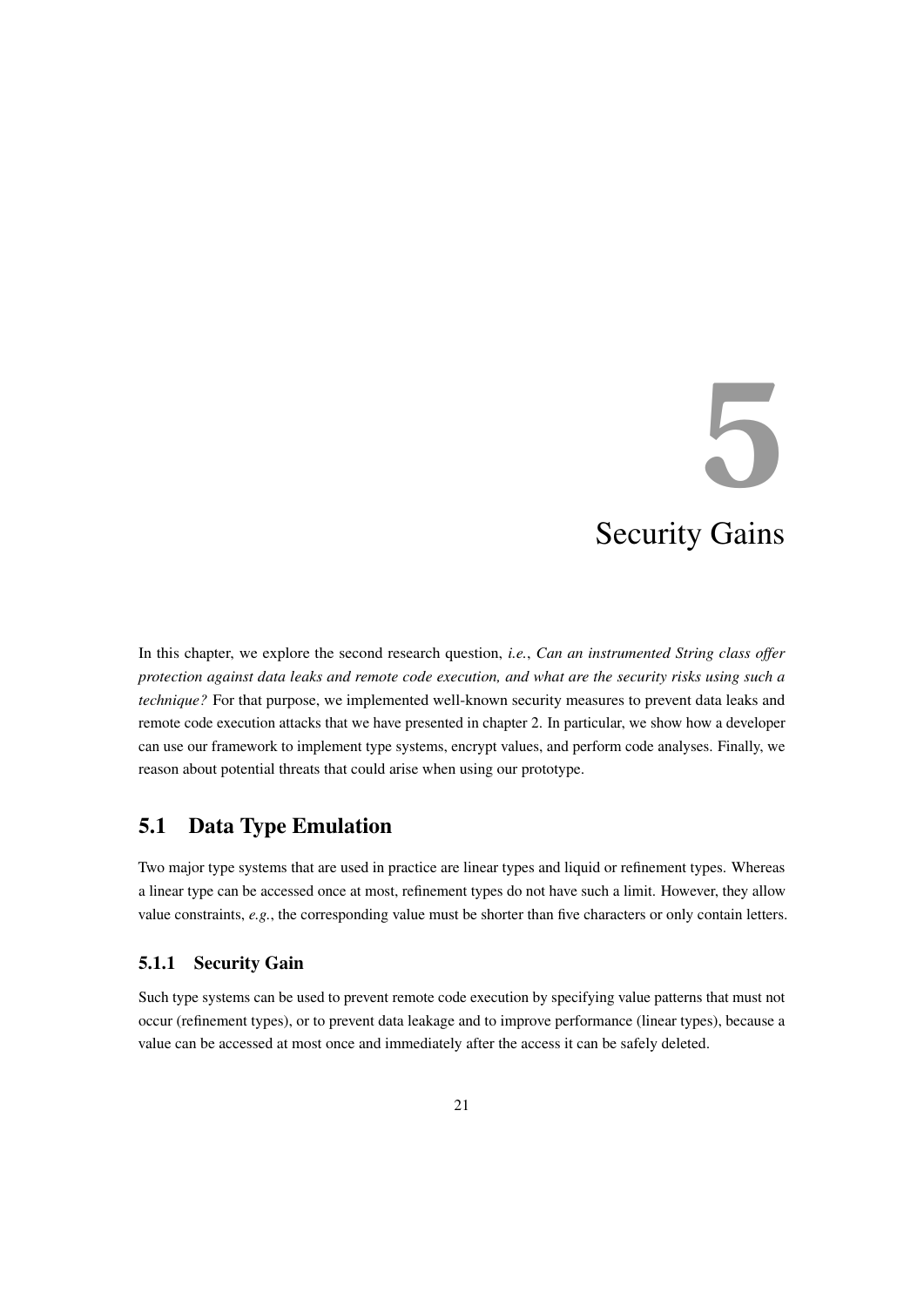#### <span id="page-26-0"></span>5.1.2 Implementation

The code snippet in [Listing 11](#page-26-4) shows a String behavior that imitates a linear type, *i.e.*, a boolean flag is checked (line two) to ensure the returned value has not been accessed before in which case the application will proceed as expected. However, if it already has been accessed before, the check will fail and thus raise a LinearTypeException (line six). The code snippet in [Listing 12](#page-26-5) shows a String behavior that imitates a refinement type, *i.e.*, the value is checked whether it meets the requirements (line two) when it is created. If the value does not meet the requirements, the check will fail and thus raise a RefinementTypeException (line three).

```
1 public String applyOnRead(String s) {
2 if (!this.hasBeenRead) {
3 this.hasBeenRead = true;
4 return s;
     5 } else {
        throw new LinearTypeException();
7 }
8 }
```
Listing 11: Code that simulates a typical linear type behavior

```
1 public String applyOnCreation(String s) {
2 if (s.length < 5) {
3 throw new RefinementTypeException();
     \rightarrow5 return s;
6 }
```
Listing 12: Code that simulates a typical refinement type behavior

#### <span id="page-26-1"></span>5.2 In-memory Encryption

String data can be securely encrypted using a robust encryption algorithm together with a complex password. Such data remains encrypted in the memory and is only decrypted when used.

#### <span id="page-26-2"></span>5.2.1 Security Gain

The in-memory encryption of data values increases the difficulty for adversaries to understand and exfiltrate sensitive data from collected memory dumps.

#### <span id="page-26-3"></span>5.2.2 Implementation

A String value is encrypted in the applyOnCreation(...) method and decrypted in the applyOn- $Read(\ldots)$  method. The simplified code of such a behavior implementation is shown in [Listing 13.](#page-27-3) The behavior will encrypt the original string and store the encrypted value in memory instead, when a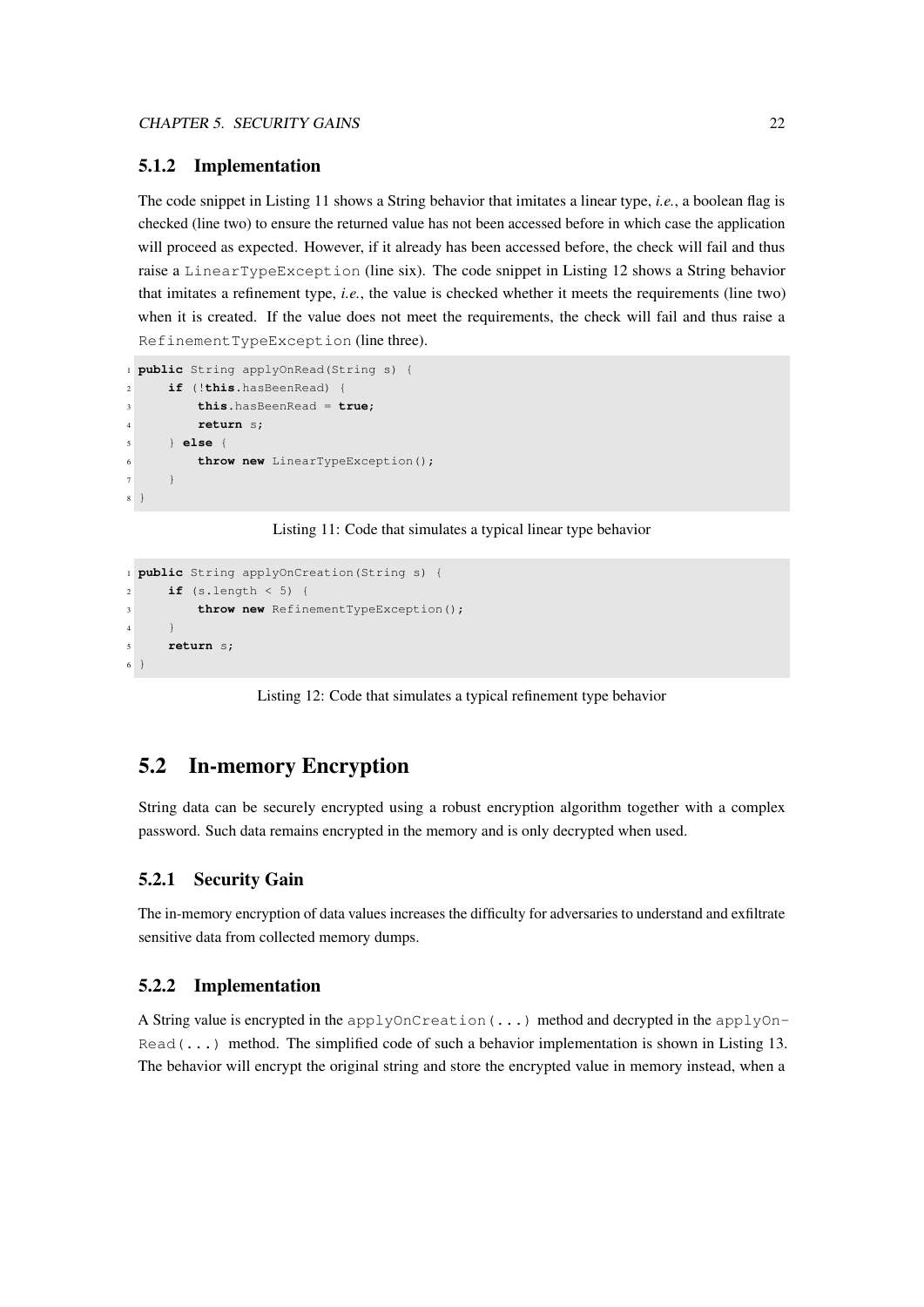#### CHAPTER 5. SECURITY GAINS 23

string is created or the behavior attached to an existing string (line four). If the string is requested, the  $applyOnRead(...)$  method is called and the string is decrypted for the requester (line 9), but it still remains encrypted in memory. The behavior will further attach itself to all derived String instances (lines thirteen to fifteen), *e.g.*, a substring will also have the identical behavior attached and hence be encrypted in-memory. The entire code of a working implementation can be found in the appendix in [Listing 22.](#page-47-2)

```
1 public class InMemoryEncryptionBehavior implements IStringBehavior {
2 @Override
    3 public String applyOnCreation(String original) {
       return encrypt (original);
5 }
6
    @Override
8 public String applyOnRead(String encryptedStringInMemory) {
9 return decrypt(encryptedStringInMemory);
10 \t311
12 @Override
13 public boolean applyDerivationRule(DerivationRule dr) {
14 return true;
15 }
16 }
```
Listing 13: A simplified behavior that illustrates the use of *BString* for in-memory encryption

#### <span id="page-27-0"></span>5.3 Off-memory Encryption

Off-memory encrypted data remains as plain text in the memory and is only encrypted when it leaves the memory.

#### <span id="page-27-1"></span>5.3.1 Security Gain

The off-memory encryption of data values ensures that adversaries cannot understand sensitive data that leaves a system, *e.g.*, through a network socket. Developers do not need to encrypt data manually, instead they can attach behavior to sensitive content that will automatically encrypt itself in a transparent process.

#### <span id="page-27-2"></span>5.3.2 Implementation

Contrary to the in-memory encryption, the applyOnCreation $(\ldots)$  is not needed and the value encryption in the applyOnRead $(\ldots)$  method must only take place in certain execution contexts, *e.g.*, where a value is stored to disk or transmitted through a network socket. A strong but less efficient encryption technique like a symmetric AES-256 algorithm should be preferred since a secure algorithm prevents an adversary from recovering the decryption key. Therefore, the receivers of the encrypted data must know the decryption key. [Listing 14](#page-28-2) shows the simplified code for such an implementation. It is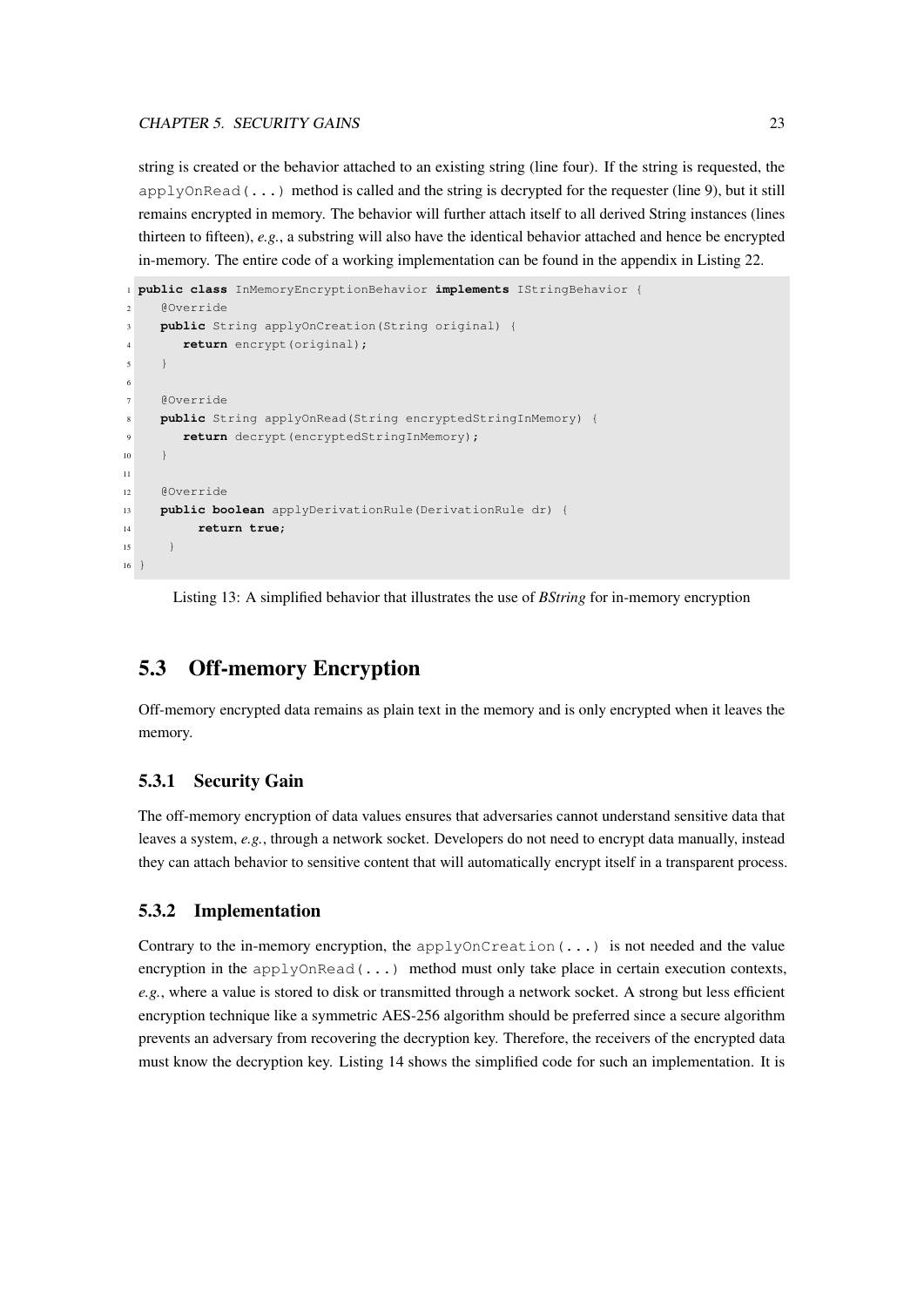#### CHAPTER 5. SECURITY GAINS 24

not required to implement the applyOnCreation(...) method, because the value must only be encrypted when it is read in classes from network and file input/output packages. Two packages related to network and disk storage have been selected to enable the encryption: java.net and java.io (line two). The current execution context that contains the used packages is determined with the stack trace (line six). If a package name matches one of those that have been previously selected (lines seven to nine), the behavior will automatically encrypt the value before it is returned (line ten). Since it is reasonable to apply this behavior to every derived string for protecting the data, the applyDerivationRule $(\ldots)$ method always returns true (line nineteen) without checking for a specific DerivationRule. The entire working implementation can be found in appendix [Listing 23.](#page-50-1)

```
1 public class OffMemoryEncryptionBehavior implements IStringBehavior {
2 private String[] ioPackages = { "java.net", "java.io" };
3
    4 @Override
5 public String applyOnRead(String s) {
6 StackTraceElement[] contexts = Thread.currentThread().getStackTrace();
\mathbf{for}(\mathbf{int} i = 1; i < \text{context} s.length; i++)8 for(String ioPackageName: ioPackages) {
9 if(contexts[i].getClassName().startsWith(ioPackageName)) {
10 return encrypt(s);
\begin{array}{ccc} 11 & & & \end{array}12 }
13 }
14 return s;
15 }
16
17 @Override
18 public boolean applyDerivationRule(DerivationRule dr) {
19 return true;
20 }
```
Listing 14: A simplified behavior that illustrates the use of *BString* for off-memory encryption

#### <span id="page-28-0"></span>5.4 Taint Analysis

Taint checking or tainting is the concept of adding a marker to a specific variable that indicates its trustworthiness, *i.e.*, either the origin of the value is safe or unsafe. For example, a value received from an insecure network socket should be tainted as unsafe, because an adversary might have altered its value to exploit the application.

#### <span id="page-28-1"></span>5.4.1 Security Gain

Properly tainted values can prevent arbitrary code execution or data leaks. However, it is important to accurately specify the contexts, *i.e.*, packages, classes, or methods for which unsafe tainted data represents a security threat.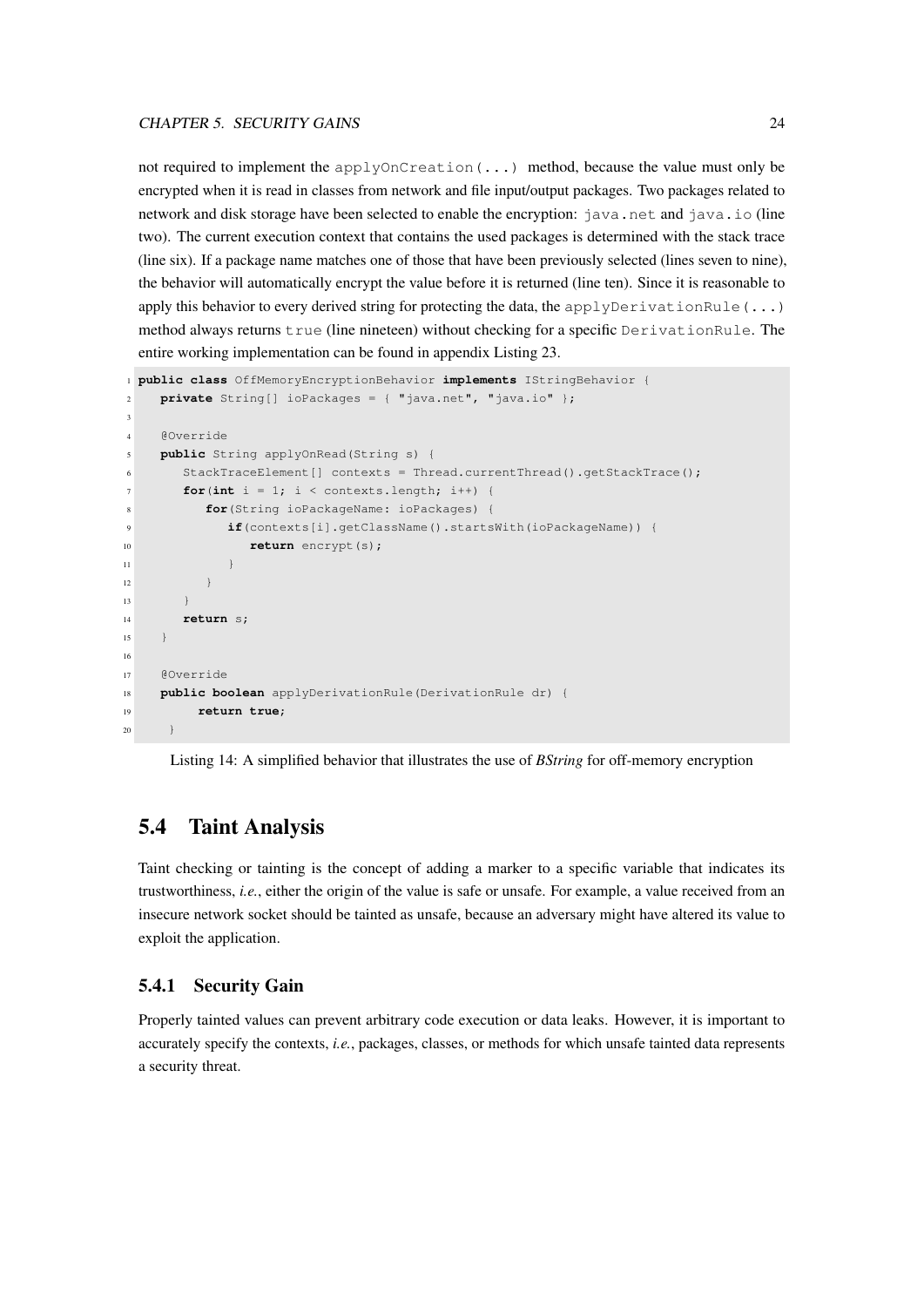#### <span id="page-29-0"></span>5.4.2 Implementation

[Listing 15](#page-29-1) shows a typical implementation that provides taint support for a String variable. The use of a boolean marker is optional, because we can selectively assign this behavior to String instances that must be tainted. However, a taint variable can be introduced, if desired, to support use cases that require the StringController class. The String array (line two) denotes the packages in which the particular String instance must not be read, *i.e.*, network and input/output-related classes. The current execution context is retrieved from the stack trace (line five), and the package names are validated for each element in it (lines seven and eight). If an unauthorized package is found, a run time exception will be thrown (line nine). Otherwise, the application will proceed as expected (line thirteen). Since the tainting behavior should "taint" every derived string, we just return true and do not check for a specific DerivationRule (line seventeen). Please note that the caching of stack traces is not a viable option with the *existing* Java mechanisms, because the returned stack trace instance is different for every look up and therefore a manual comparison, which we implemented, is required anyway.

```
1 private String[] unauthorizedPackages = {"java.net", "java.io"};
2 private ArrayList<String> list = Arrays.asList(unauthorizedPackages);
3
4 public String applyOnRead(String s) {
5 StackTraceElement[] contexts = Thread.currentThread().getStackTrace();
6 for (int i = 1; i < contexts.length; i++) {
7 for (String packageName: list) {
8 if (contexts[i].getClassName().startsWith(packageName)) {
9 throw new TaintException();
10 }
\overline{11} }
12 }
13 return s;
14 }
15
16 public boolean applyDerivationRule(DerivationRule dr) {
17 return true;
18 }
```
Listing 15: A behavior that simulates taint checking

Moreover, a behavior can behave responsibly for different kinds of threats as illustrated in [Listing 16.](#page-30-3) For example, it could ignore them (lines four and five), log the use of a tainted value to the console for minor threats (lines six to eight), or interrupt the further code execution for more major threats by throwing a TaintException (lines nine and ten). Further possibilities could involve the manipulation of the String value before it is returned, or the termination of the entire application.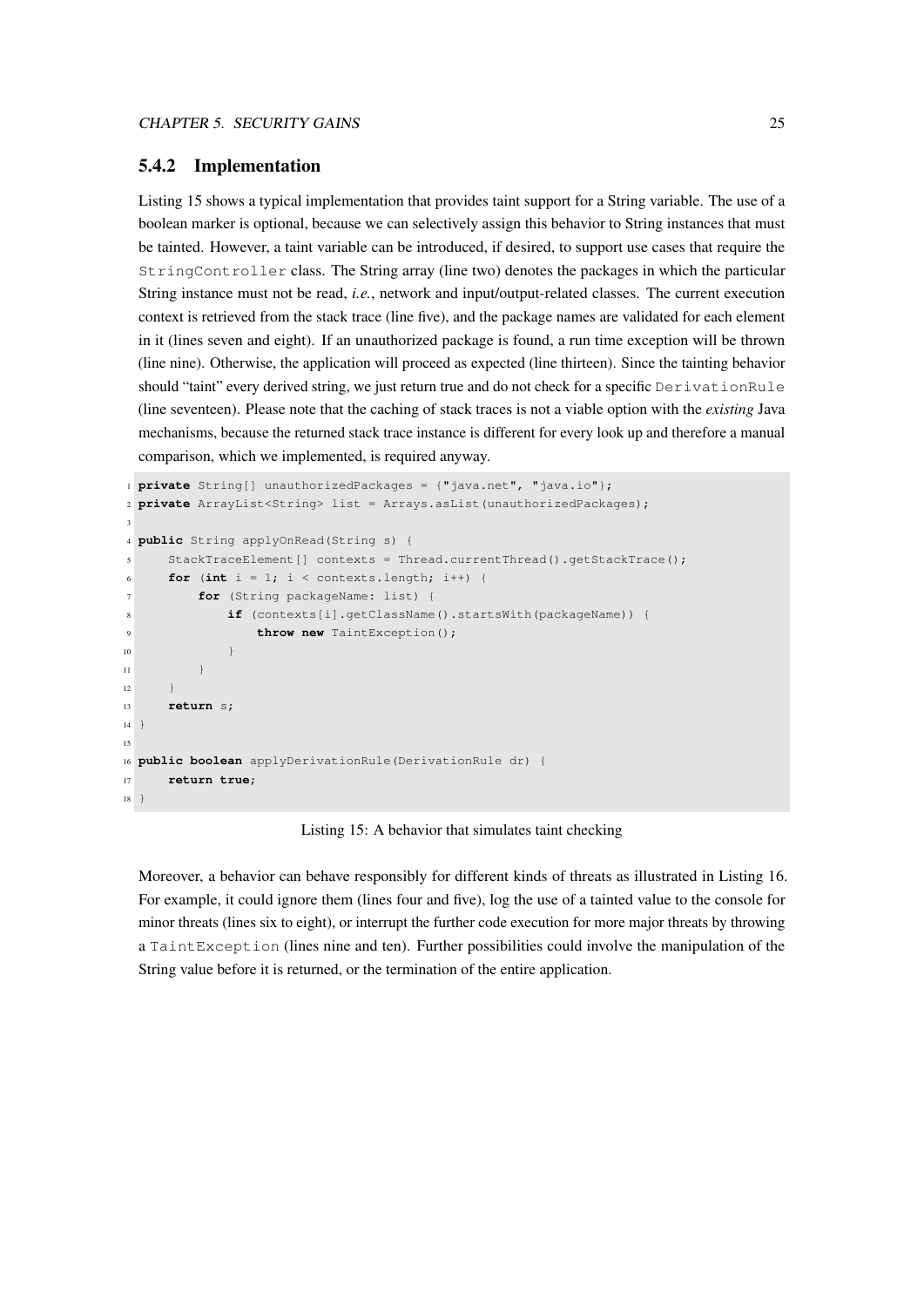```
1 public String applyOnRead(String s) {
2 \cdots3 switch(taintAction) {
4 case NO_ACTION:
5 return s;
        6 case LOG:
           logLeak(stElements[i].getClassName(), stElements, i);
8 return s;
9 case BLOCK:
10 throw new TaintException ("This String must not be used in this package!");
11 }
12 ...
13 }
```
Listing 16: Behavior extension to support different severity levels

#### <span id="page-30-0"></span>5.5 Data Flow Analysis

Whereas taint analyses are usually rather limited in the scope and the level of automation, data flow analyses are much more sophisticated and can trace data throughout the system from a source that provides sensitive data to a sink that can leak sensitive data. A data flow analysis typically requires a list of relevant data sources and sinks to report the desired traces.

#### <span id="page-30-1"></span>5.5.1 Security Gains

Data flow analyses can prevent arbitrary code execution or data leaks. However, it is important to accurately specify the contexts, *i.e.*, data sources and sinks for which an exchange of data represents a security threat, *e.g.*, a password field as data source and the console output as disallowed data sink. Using the history feature of our implementation, the originating method and class where a String value was instantiated is always known, every access can be tracked and, if necessary, prevented for selected components of the application.

#### <span id="page-30-2"></span>5.5.2 Implementation

The analysis of data flows is very similar to taint checking, and thus it is straightforward to reuse that code as shown in [Listing 17.](#page-31-3) In essence, the behavior must be automatically attached to relevant String sources by using the StringController class, and every relevant sink must be added to the list of unauthorized contexts (lines one and two). In addition, access to the origin and every subsequent state is required, which can be enabled using the String history feature (lines twenty to twenty-two). The use of history nodes has already been discussed in [subsection 3.3.3.](#page-16-0)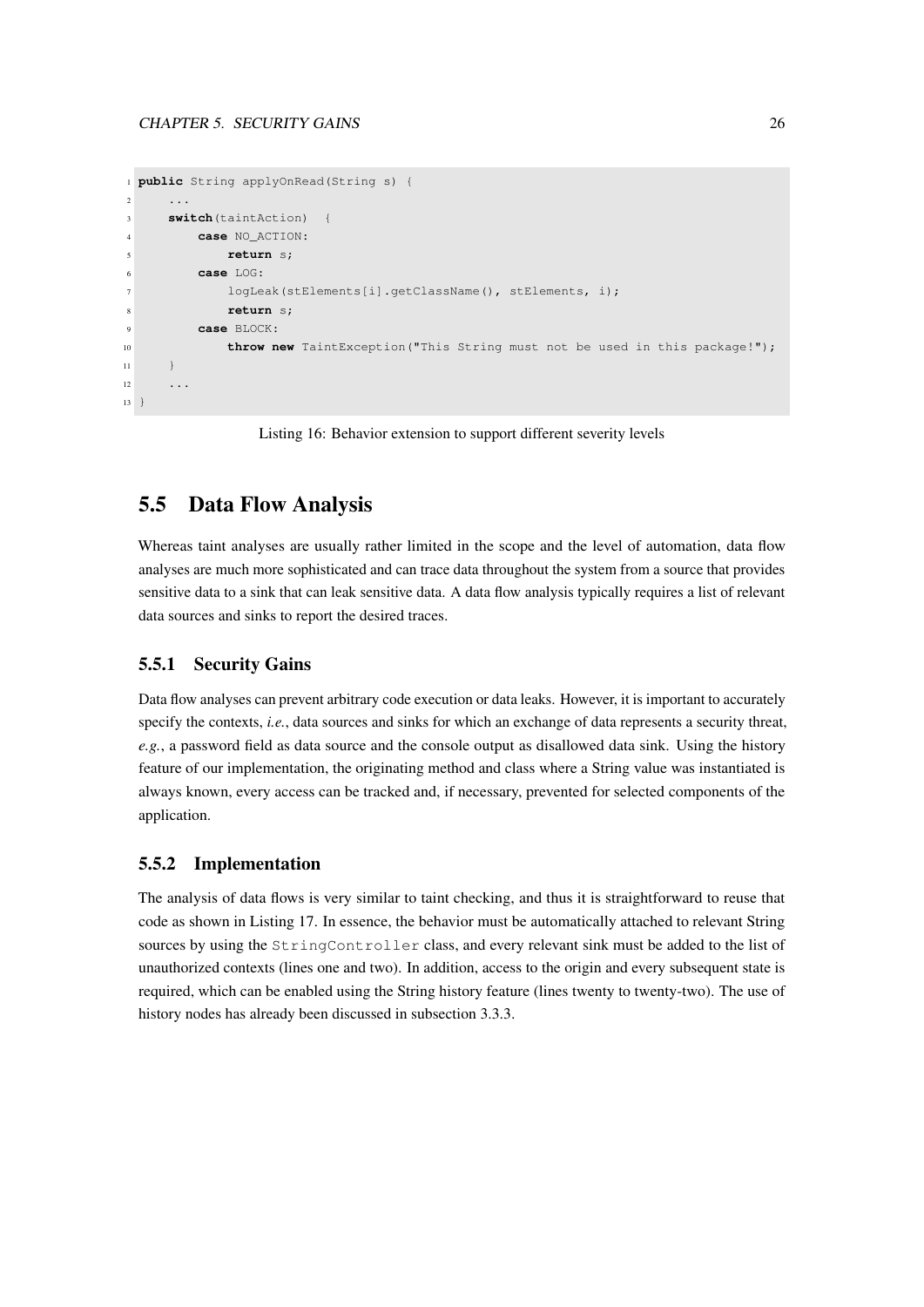```
1 private String[] unauthorizedPackages = {"java.net", "java.io"};
2 private ArrayList<String> list = Arrays.asList(unauthorizedPackages);
 3
4 public String applyOnRead(String s) {
5 StackTraceElement[] contexts = Thread.currentThread().getStackTrace();
      for (int i = 1; i < contexts.length; i++) {
           for (String packageName: list) {
8 if (contexts[i].getClassName().startsWith(packageName)) {
9 throw new TaintException();
10 }
\begin{tabular}{c} 11 \\ \end{tabular} \begin{tabular}{c} \includegraphics[width=0.35\textwidth]{figs/1000}} \end{tabular}12 }
13 return s;
14 }
15
16 public boolean applyDerivationRule(DerivationRule dr) {
17 return true;
18 }
19
20 public boolean recordHistory() {
21 return true;
22 }
```
Listing 17: A behavior that enables data flow analyses

#### <span id="page-31-0"></span>5.6 Discussion

In this section we discuss potential threats and summarize the security gains.

#### <span id="page-31-1"></span>5.6.1 Potential Threats

In this subsection, we briefly mention threats that can arise when using our prototype, how they present a security risk, and how they could be mitigated.

#### <span id="page-31-2"></span>5.6.1.1 String or Application Hijacking

We call string hijacking the attack that allows an adversary to collect the content of string variables. If adversaries gain access to the behavior files of an application, they could induce malicious behavior that could, for example, send the value of an instrumented string over the internet to any recipient. Consequently, sensitive information may leak. Even worse, malicious behavior classes would also allow to hijack an entire application, *i.e.*, adversaries could execute their own code in the context of the Java VM, *e.g.*, to download and execute arbitrary malicious code from the internet to take over the computer that runs the application and eventually the corporate network. This threat can only be mitigated by protecting the behavior files from unauthorized accesses and instituting regular code reviews.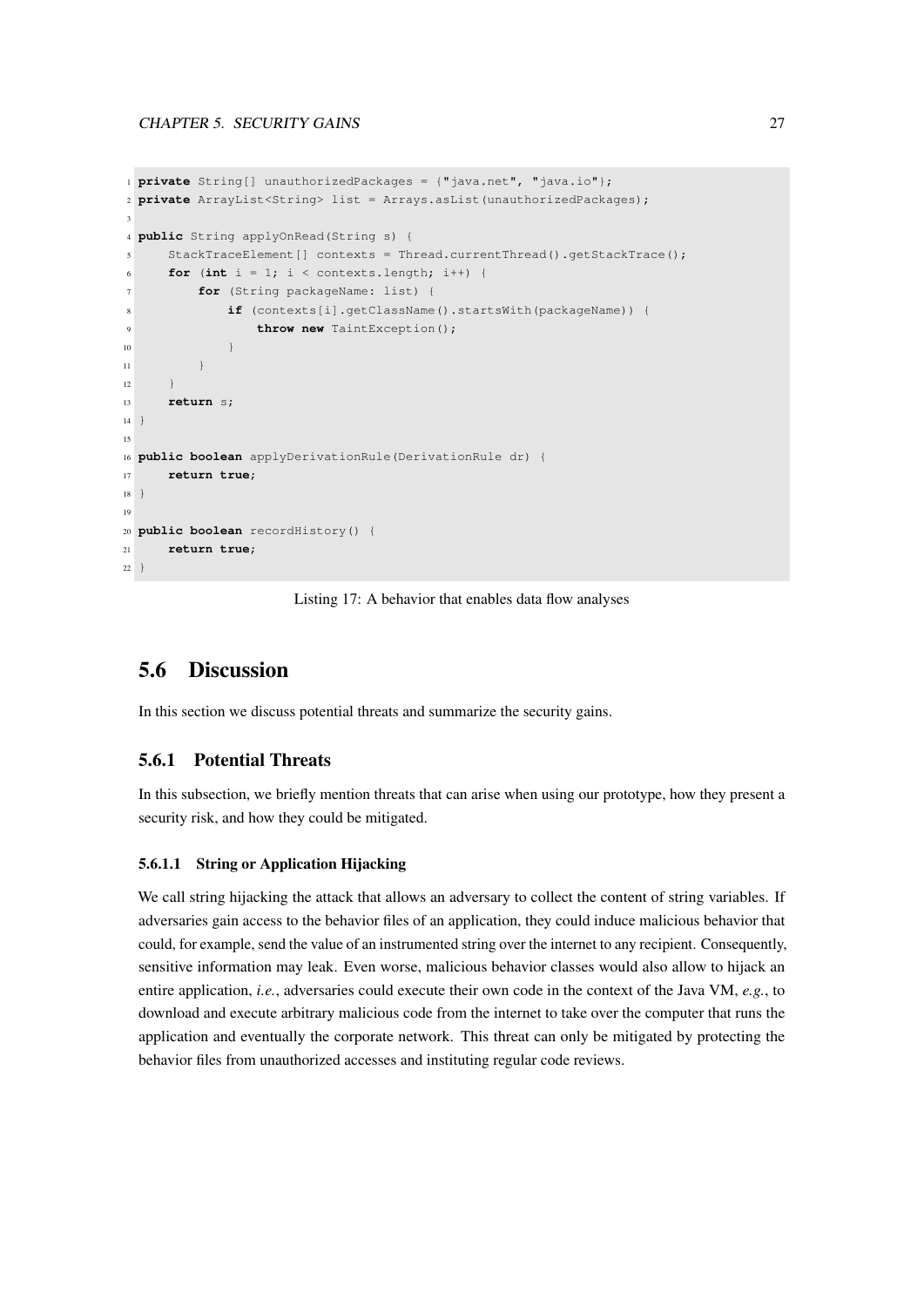#### <span id="page-32-0"></span>5.6.1.2 Developer Confusion

A developer who encounters unexpected behavior might become confused and start to debug the application, *e.g.*, when the code does not function as expected. Therefore, the productivity of such a developer will decrease. This threat cannot entirely be mitigated, however a developer who has to work on projects that rely on behavior classes should be made familiar with the mechanism before writing any code.

#### <span id="page-32-1"></span>5.6.2 Summary

We elaborated five different measures to prevent data leaks and remote code execution that would require several distinct tools, and showed that our proposed framework can provide initial support for all of them. Moreover, different functionality could be combined to provide new solutions to common problems. For example, a developer could create a behavior that validates whether a variable access originates from a network socket class and block the subsequent storage into a database, or transparently encrypt sensitive data to prevent a potential data leak.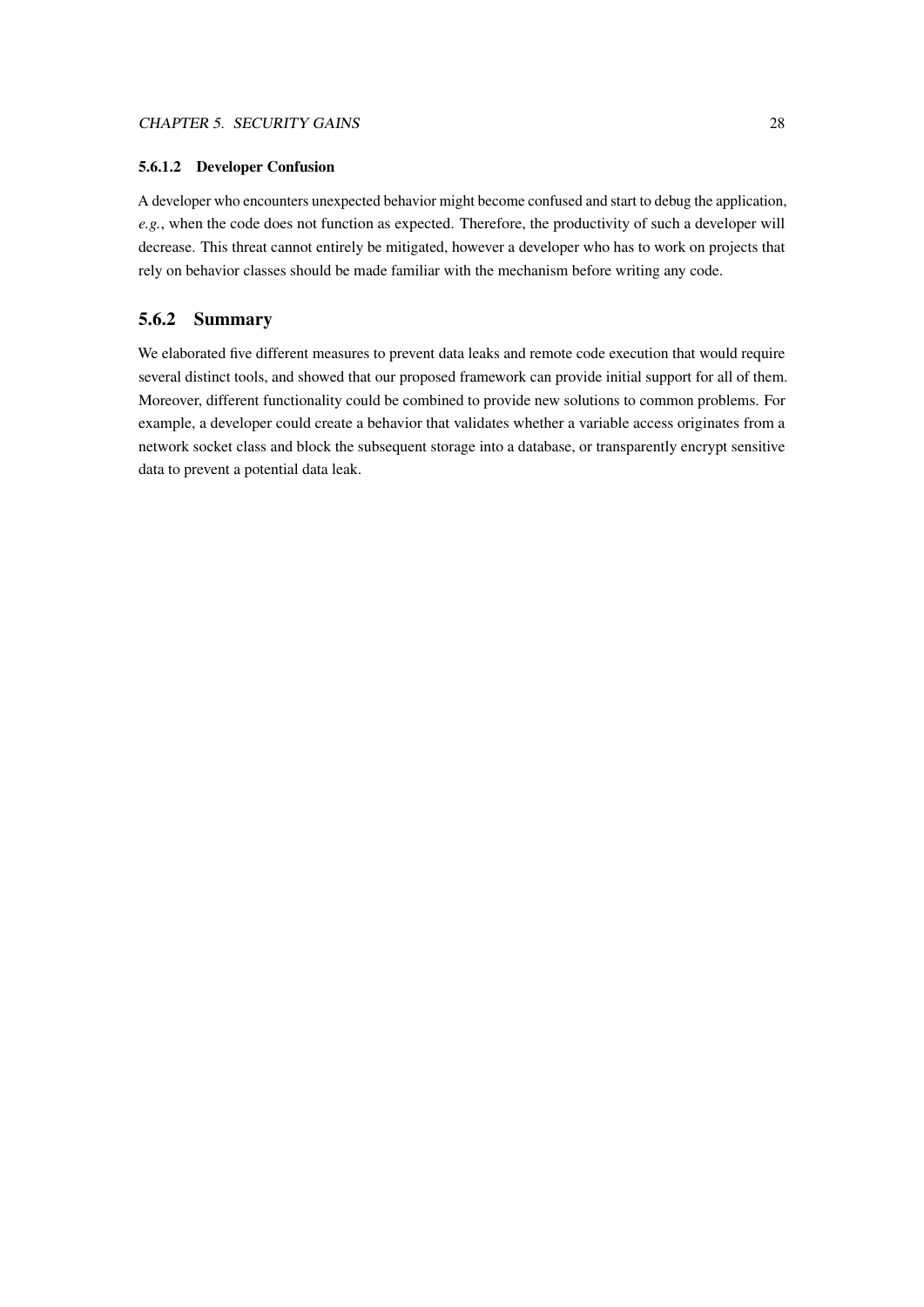# **6** Further Use

<span id="page-33-0"></span>Our prototype is built around security, however it can be used for other purposes.

#### <span id="page-33-1"></span>6.1 Programming Paradigms

Two popular programming paradigms are *Design by Contract (DbC)* and *Aspect-oriented Programming (AoP)*. DbC is somewhat similar to the concept of refinement types, but contrary to that any value type is supported. DbC further allows the declaration of preconditions, postconditions, and invariants for which it ensures that they hold during execution time. AoP serves a different purpose and enables a developer to inject additional code at arbitrary locations, *e.g.*, before the business logic with @Before and for specific methods within a class with @Pointcut. In the context of a String value both of these paradigms can be simulated with our framework.

#### <span id="page-33-2"></span>6.1.1 Motivation

DbC improves software reliability by constraining value ranges, which can effectively prevent certain error states and it fosters formal methods to validate such logic. AoP allows developers to reuse code in a flexible manner.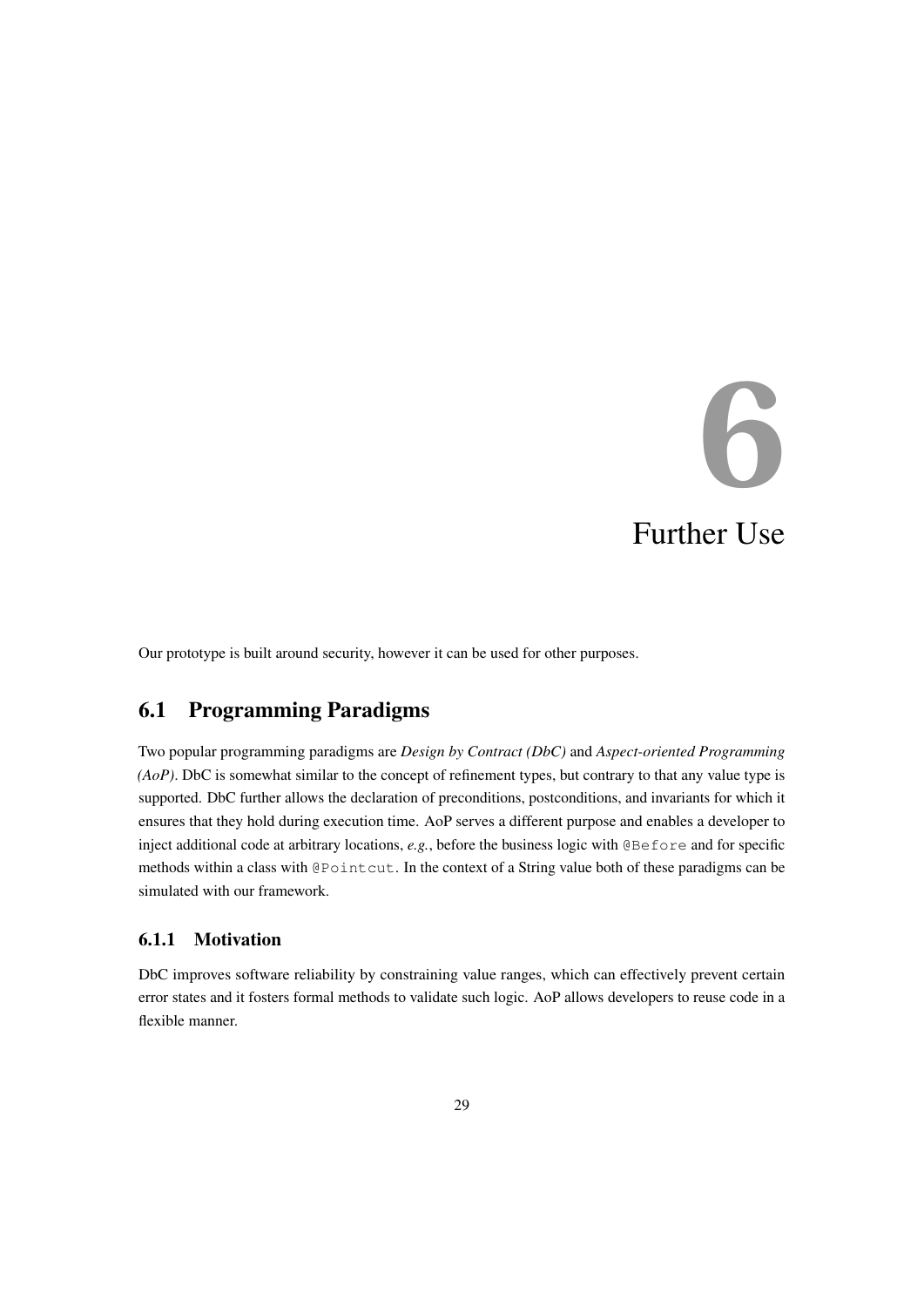#### <span id="page-34-0"></span>6.1.2 Implementation

[Listing 18](#page-34-2) shows the implementation of a DbC contract that has been specified in the lines one to three. Preconditions can be implemented in the applyOnCreation(...) method (line 6), and postcondition checks can be implemented in the applyOnRead( $\dots$ ) method (line 15). Invariants must be specified in both methods (see lines eight and seventeen). [Listing 19](#page-34-3) mimics the ability of AoP to inject arbitrary code before receiving the value of a String variable. In this example, line five prints a message to the system console whenever the variable value is accessed.

```
1 // @pre s != null
2 // @post !s.isEmpty()
3 // @inv s.startsWith("http://")
4
5 public String applyOnCreation(String s) {
    6 if (s == null) {
       throw new DbCException();
     8 } else if (!s.startsWith.equals("http://")) {
9 throw new DbCException();
10 }
11 return s;
12 }
13
14 public String applyOnRead(String s) {
15 if (s.isEmpty()) {
16 throw new DbCException();
17 } else if (!s.startsWith.equals("http://")) {
18 throw new DbCException();
19 }
20 return s;
21 }
```
Listing 18: Code that simulates a typical DbC behavior

```
1 public String applyOnRead(String s) {
2 String style = "dd/MM/yyyy HH:mm:ss";
3 SimpleDateFormat formatter = new SimpleDateFormat(style);
4 String currentDate = formatter.format(new Date());
5 System.out.println("Accessed at: " + currentDate);
6 return s;
7 }
```
Listing 19: Code that simulates a typical AoP behavior

#### <span id="page-34-1"></span>6.2 Profiling

Profiling is used to detect inefficiencies in code. Such analyses require usage data that can be retrieved with our framework.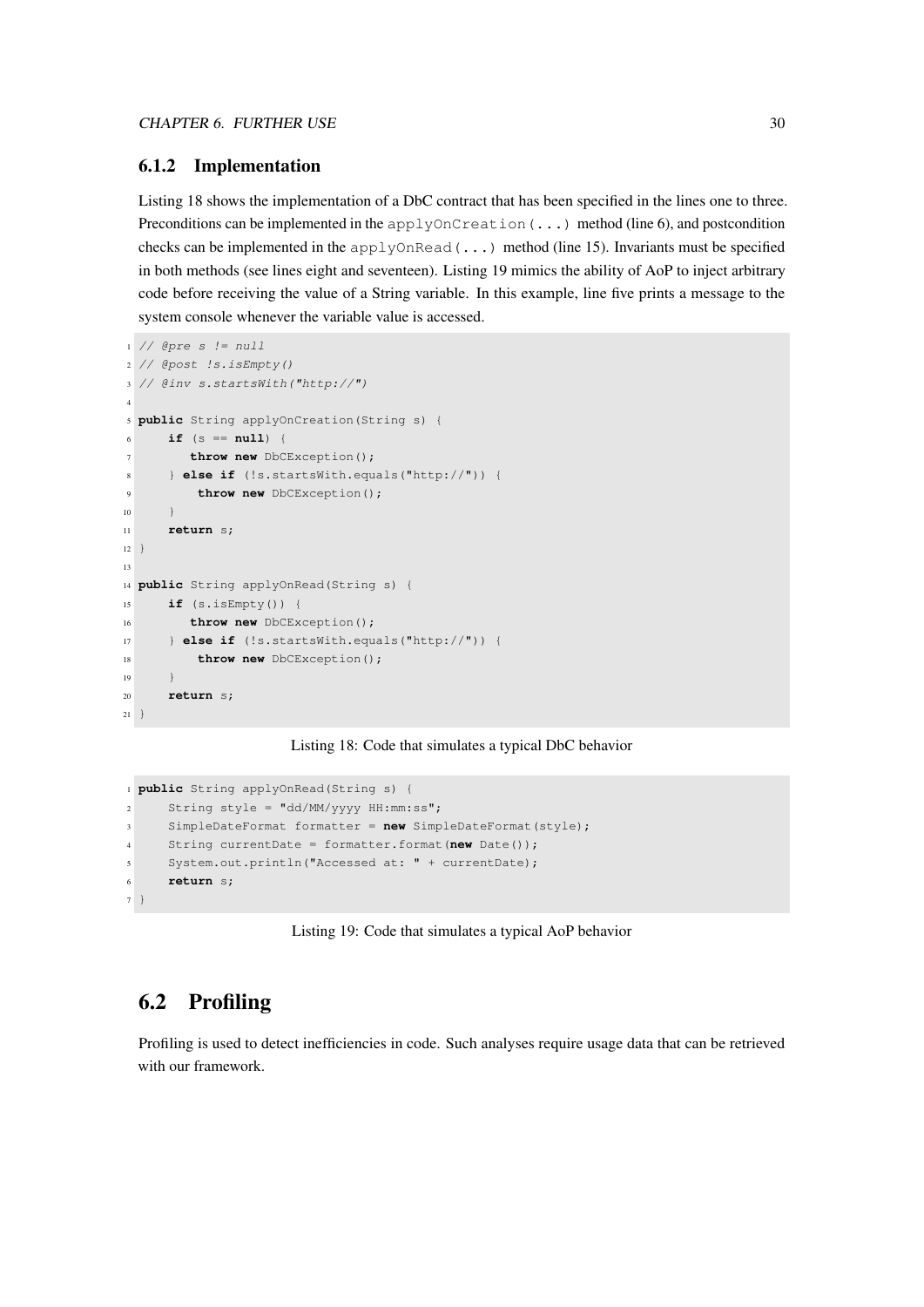#### <span id="page-35-0"></span>6.2.1 Motivation

Long strings that are involved in complex String operations may degrade system performance, because a String is immutable and must be recreated if it is changed. Therefore, it may be reasonable to gather accurate knowledge about the length of the used string values to apply further system optimizations, *e.g.*, the use of StringBuffer instances whenever long strings are modified.

#### <span id="page-35-1"></span>6.2.2 Implementation

The behavior presented in [Listing 20](#page-35-5) can log the lengths of the used strings. That is, the method  $applyOnCreating(...)$  collects the current context (line four) and stores the length and the context to the log file (line five) before it proceeds with the normal execution (line six). The resulting data in the log file will reveal the string lengths that are used in a specific class, package, or application.

```
1 public class CollectStringLengthBehavior implements IStringBehavior {
2 @Override
    3 public String applyOnCreation(String s) {
       4 StackTraceElement[] context = Thread.currentThread().getStackTrace();
       5 StringLengthLog.addCreated(s.length(), context);
6 return s;
7 }
8 }
```
Listing 20: A behavior that can report string lengths

#### <span id="page-35-2"></span>6.3 E-Mail Notifications

Emails are convenient for notifications, because they represent commonly used communication channels and can be targeted to a particular person or group, *e.g.*, lead developers or security engineers.

#### <span id="page-35-3"></span>6.3.1 Motivation

If a behavior detects a particular problem, an email can be sent to the relevant people that timely informs them about the issue in their system. An example of such an email is shown in [Figure 6.1.](#page-36-0)

#### <span id="page-35-4"></span>6.3.2 Implementation

Whenever a problem is detected in a behavior, a custom email send routine can be called within the String instance. For less urgent problems it may be reasonable to collect the incidents and report them periodically. However, its user must be aware of the implications: if implemented incorrectly, for frequent problems thousands of emails could be sent in a very short time. [Listing 21](#page-36-1) shows the simplified implementation of such a behavior. First, sensitive packages are defined (lines two and three) and the current context is evaluated (lines seven to ten, and lines seventeen and eighteen). An error is reported immediately by email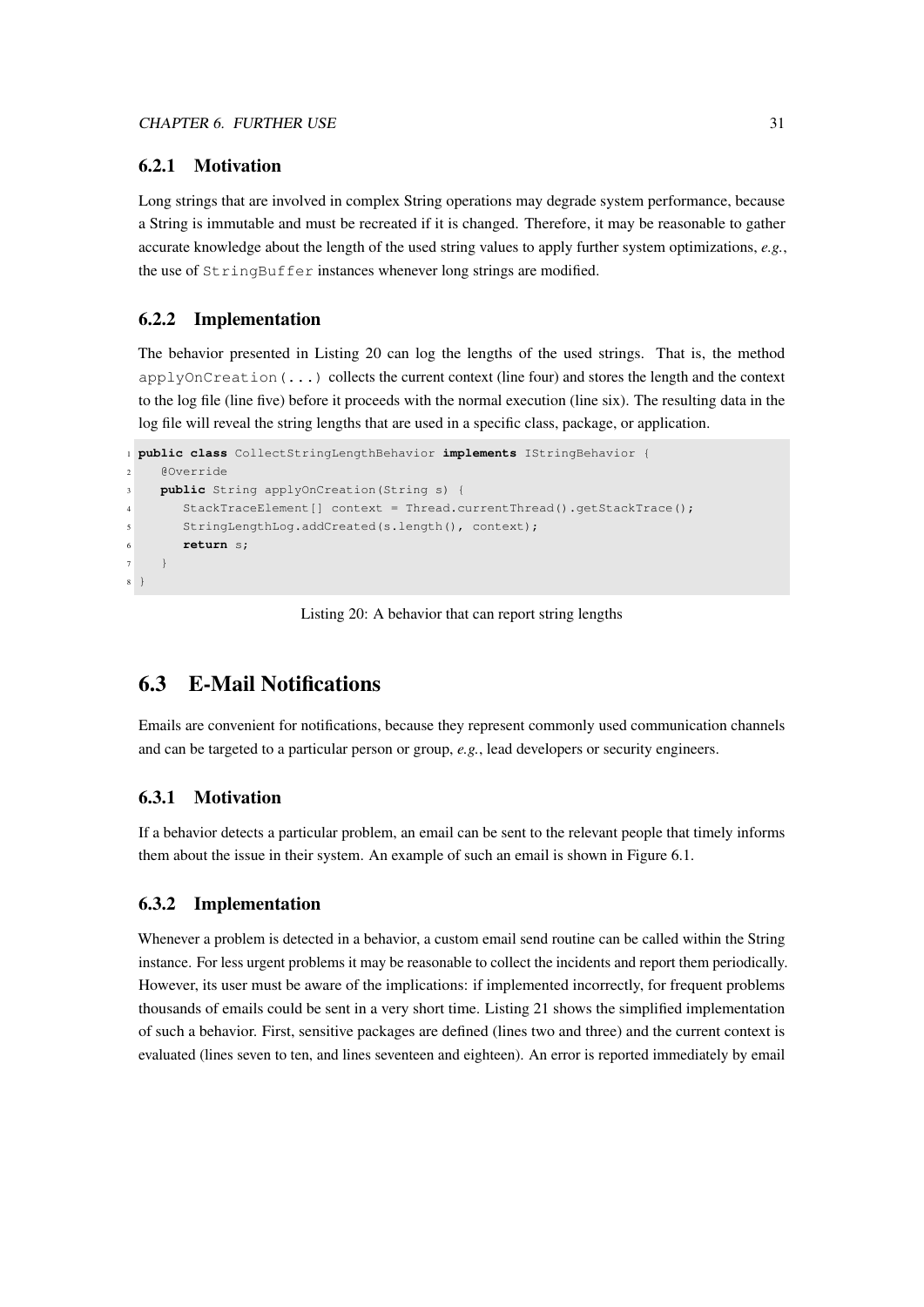

Figure 6.1: Example email notification for a critical problem that has been sent from a behavior

<span id="page-36-0"></span>(lines eleven to thirteen), whereas a warning is queued and sent periodically (lines nineteen to twenty-one). The entire working implementation can be found in the appendix in [Listing 24](#page-52-1) and in [Listing 25.](#page-54-0)

```
1 public class SendMailBehavior implements IStringBehavior {
2 private String[] criticalPackages = { "java.net" };
    private String[] warningPackages = { "java.io" };
4
5 @Override
6 public String applyOnRead(String s) {
7 StackTraceElement[] contexts = Thread.currentThread().getStackTrace();
8 for(int i = 1; i < contexts.length; i++) {
9 for(String errorPackageName: criticalPackages) {
10 if(contexts[i].getClassName().startsWith(errorPackageName)) {
11 MailAgent.sendError(
12 "Sensitive data was leaked at:\n"
13 + stackTraceToString(contexts)
14 ); \qquad \qquad );
15 }
16 }
17 for(String warningPackageName: warningPackages) {
18 if(contexts[i].getClassName().startsWith(warningPackageName)) {
19 MailAgent.queueWarning(
20 "Data was stored to disk at:\n"
21 + stackTraceToString(contexts)
22 );
23 }
\begin{tabular}{c} 24 \\ \hline \end{tabular}25 }
26 return s;
27 }
28 }
```
Listing 21: A behavior that can report issues by email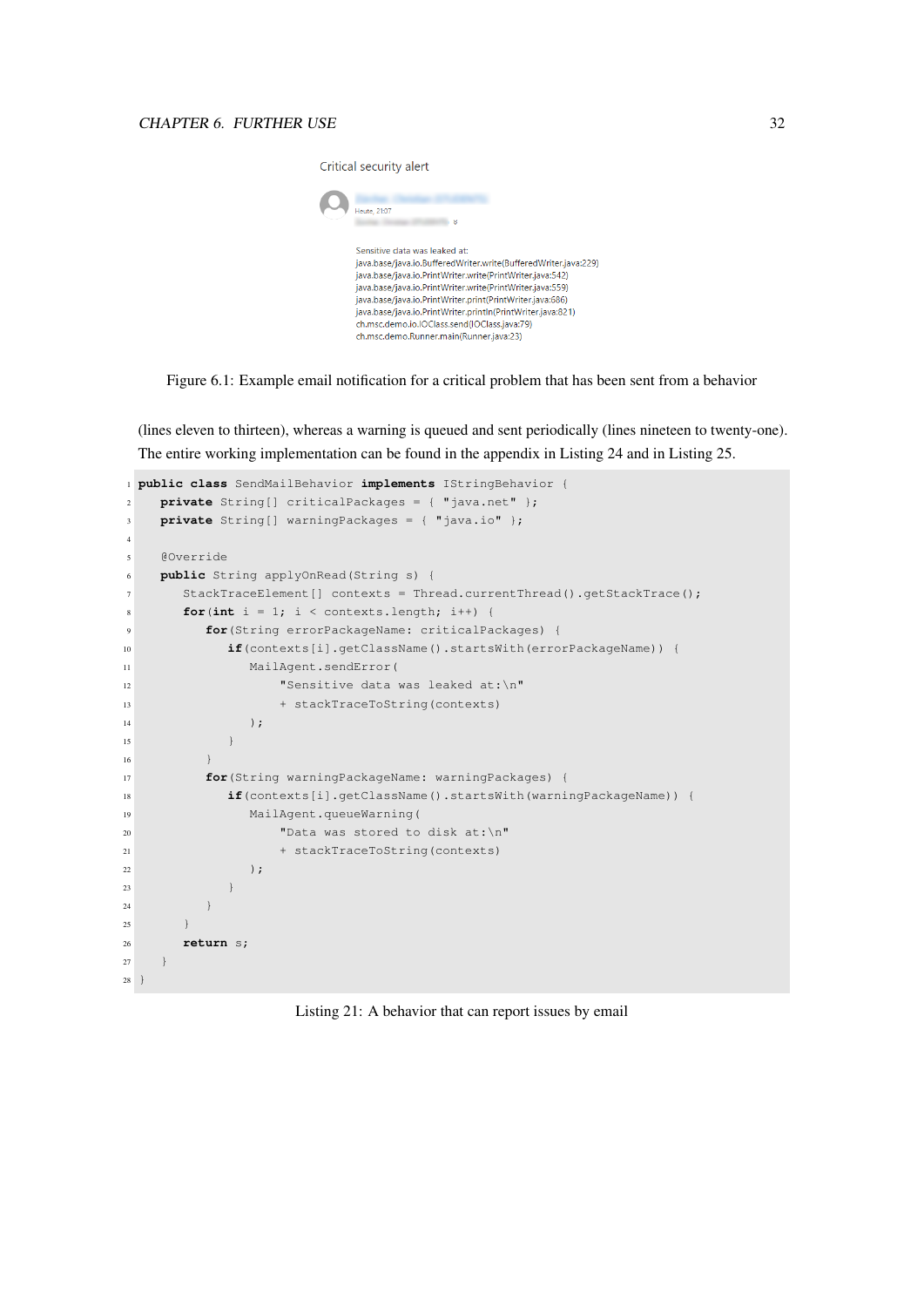## **7** Related Work

<span id="page-37-0"></span>We discuss work which is related, but cannot easily be replicated with our tool for various reasons, or is out of scope for this work.

#### <span id="page-37-1"></span>7.1 Language Enhancements

In general, a language enhancement refines the existing syntax or behavior to improve a particular scenario, and its use is optional to maintain compatibility with existing code. Examples are language extensions, traits, specialized classes, and island grammars.

#### <span id="page-37-2"></span>7.1.1 Language Extensions

A language extension introduces new language constructs by providing keywords and leveraging the existing type system to support, for instance, polytypic functions such as Java's generics [\[8,](#page-43-8) [22\]](#page-44-8). Another typical use case is providing tool support for embedded languages such as SQL within Java code by using attribute grammars [\[24,](#page-44-9) [40\]](#page-45-8). Our framework cannot replicate language extensions, because such extensions change the language specification, but we have to obey them.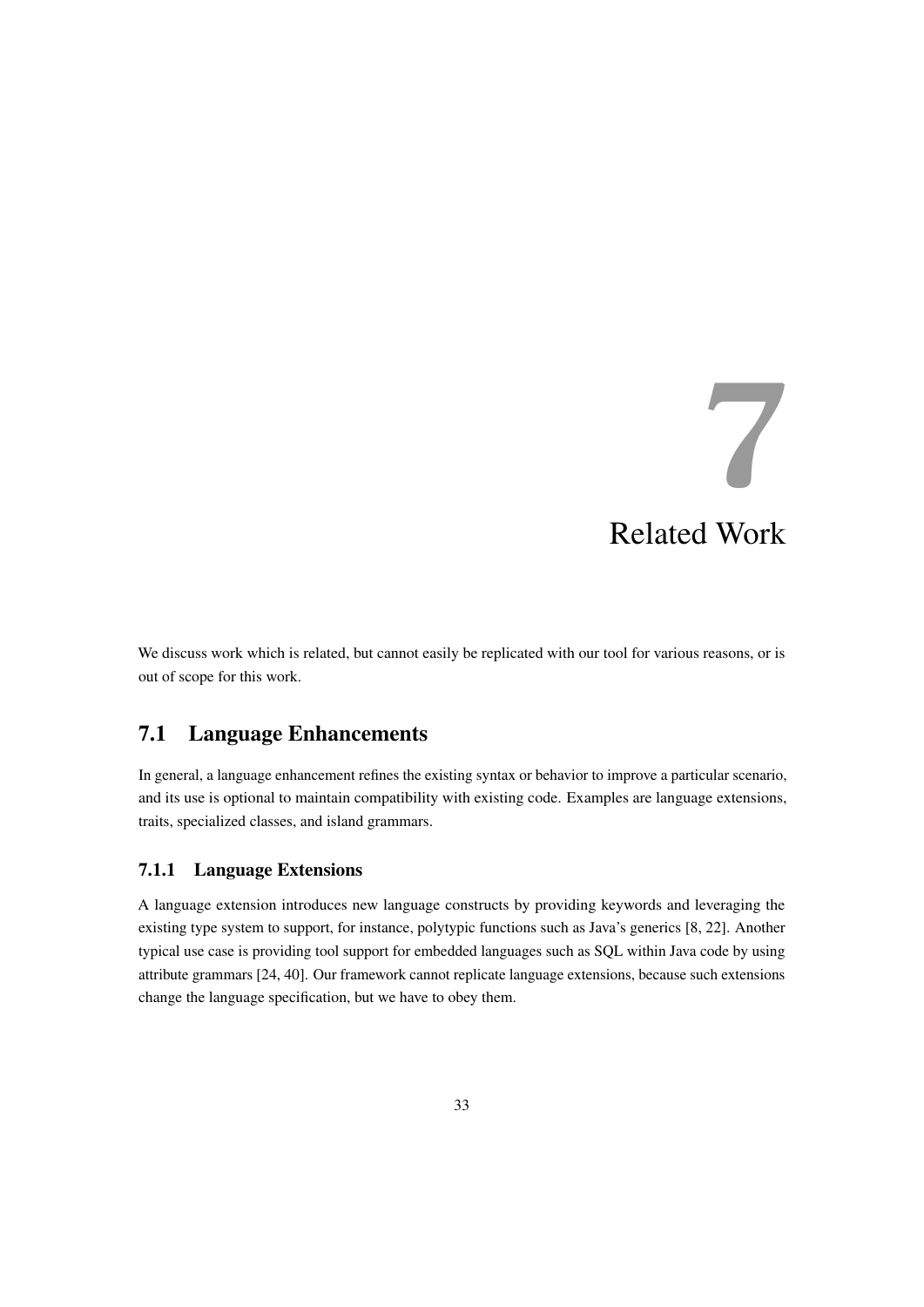#### <span id="page-38-0"></span>7.1.2 Sealed Classes

A sealed class is a class that restricts the classes that may extend it [\[6\]](#page-43-9) and many popular programming languages support this feature, e.g., Java<sup>[1](#page-38-4)</sup> and C#.<sup>[2](#page-38-5)</sup> Besides sealed classes, there exist sealed interfaces, which introduce similar constraints for their implementors. A sealed type or interface supports any type or interface, whereas we focus solely on the String class.

#### <span id="page-38-1"></span>7.1.3 Specialized Classes

A specialized class reifies existing classes, *e.g.*, by using meta objects, mutable or protected strings, *etc.* Meta objects were used to expand logic, *e.g.*, meta classes have been added to the Java base library [\[38\]](#page-45-9) and to the String class [\[20\]](#page-44-10) to offer tainting functionality. Beyond the support for tainting, researchers identified a problem with existing String implementations, which either favor static read-only data that never changes, or dynamic write-only data that always changes. According to them, many workloads in existing applications show a balanced behavior, which requires occasional reads and writes. Therefore, they proposed a *MutableString*, which combines the efficiency of String with the changability of the StringBuffer class [\[7\]](#page-43-10). Since specialized classes usually introduce entirely new data types, we cannot fully replicate their features. Moreover, our implementation was not designed to increase efficiency, but to add configurable security when using a String instance.

#### <span id="page-38-2"></span>7.1.4 Traits

A trait describes a set of methods, which can be used to extend the utility of a class [\[12\]](#page-43-11). In other words, classes with a specific trait can leverage the corresponding methods. This concept has been widely adapted by industry, *e.g.*, Java 6 supports default methods that share some properties of traits, and by academia, *e.g.*, Pharo Smalltalk natively supports them [\[35\]](#page-45-10). Traits work, contrary to our approach, beyond class boundaries. Therefore, we cannot replicate this particular functionality.

#### <span id="page-38-3"></span>7.2 Island Grammars

An island grammar is a simplified grammar, which can only describe a subset of the underlaying language syntax. Therefore, it is mainly used to parse and extract certain data from rather complex languages. Researchers used such grammars with success on strings to reason about embedded languages, or fragments that need further processing [\[28\]](#page-45-11). An island grammar could be used within a behavior implementation, however we did not further explore this domain.

<span id="page-38-4"></span><sup>1</sup>[https://docs.oracle.com/en/java/javase/15/language/sealed-classes-and-interfaces.](https://docs.oracle.com/en/java/javase/15/language/sealed-classes-and-interfaces.html) [html](https://docs.oracle.com/en/java/javase/15/language/sealed-classes-and-interfaces.html), accessed on 09-FEB-2022

<span id="page-38-5"></span><sup>2</sup><https://docs.microsoft.com/en-us/dotnet/csharp/language-reference/keywords/sealed>, accessed on 09-FEB-2022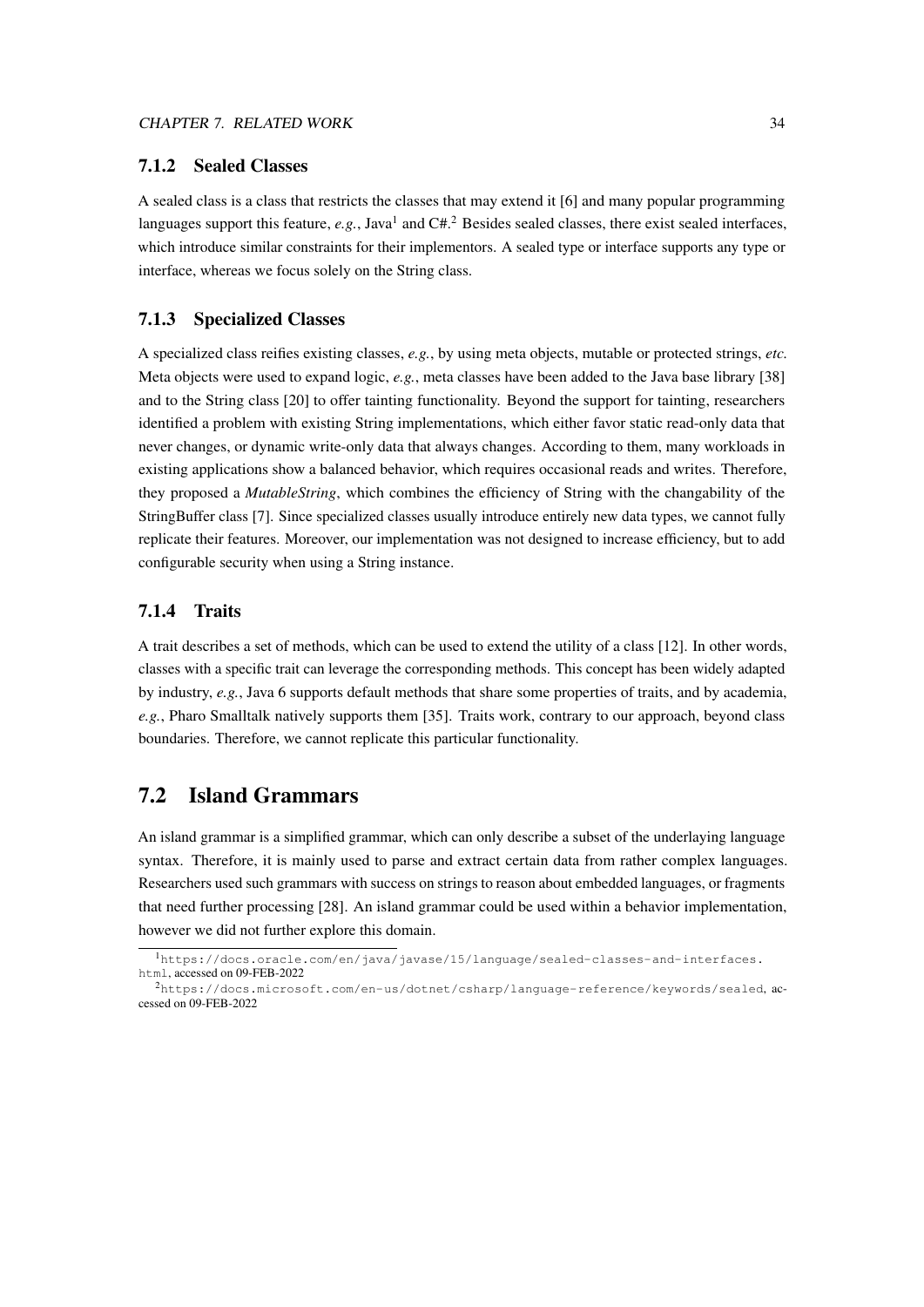#### <span id="page-39-0"></span>7.3 Symbolic Execution

Symbolic code execution is the reasoning about input values and their impact on different code paths, which has applications in model checking. Such tools generate a symbolic execution tree before they apply constraint solving algorithms to identify input sequences, which can lead to error reports. A typical example is "Symbolic PathFinder" from Pasareanu *et al.* that supports the automated test case generation and error detection for compiled Java applications [\[32\]](#page-45-12). In particular, it supports constraint solving algorithms for mixed numeric and string values. Since symbolic reasoning involves knowledge about application logic, we cannot offer this feature with our framework.

#### <span id="page-39-1"></span>7.4 Deduplication

In Java and other languages strings are immutable, *e.g.*, to simplify caching and reuse, or to ensure thread safety, integrity, and security. However, researchers have found room for improvement in existing implementations. Kawachiya *et al.* delayed literal instantiations and allowed the garbage collector to erradicate duplicated strings [\[25\]](#page-44-11). On top of that, Horie *et al.* developed a tool, which can detect string duplicates across different JVMs by using a read-only memory mapped file that contains the string value mappings [\[21\]](#page-44-12). They achieved a 27% reduction of allocated string data and a 9% reduction for char arrays on the Apache DayTrader benchmark suite with only little impact on real-world applications. Deduplication could be implemented using our framework, however the potential overhead would most probably be much higher than the actual gains, because our framework operates on higher levels of abstraction compared to the existing or proposed implementations that use native code.

#### <span id="page-39-2"></span>7.5 Network Data Monitoring

Instead of selectively track data within apps, a more comprehensive approach is to monitor all data sent from or to a specific application through network sockets. Sekar *et al.* proposed a technique that is conceptually similar to *Intrusion Detection and Prevention (IDP)* appliances as it searches for patterns in the transmitted data, which indicate malicious intentions [\[36\]](#page-45-13). Contrary to IDP devices, the upstream or downstream processors must not break the used encryption since an application usually terminates the secure connection and therefore has access to the clear text. The analysis of String-related network traffic is out of scope for this work.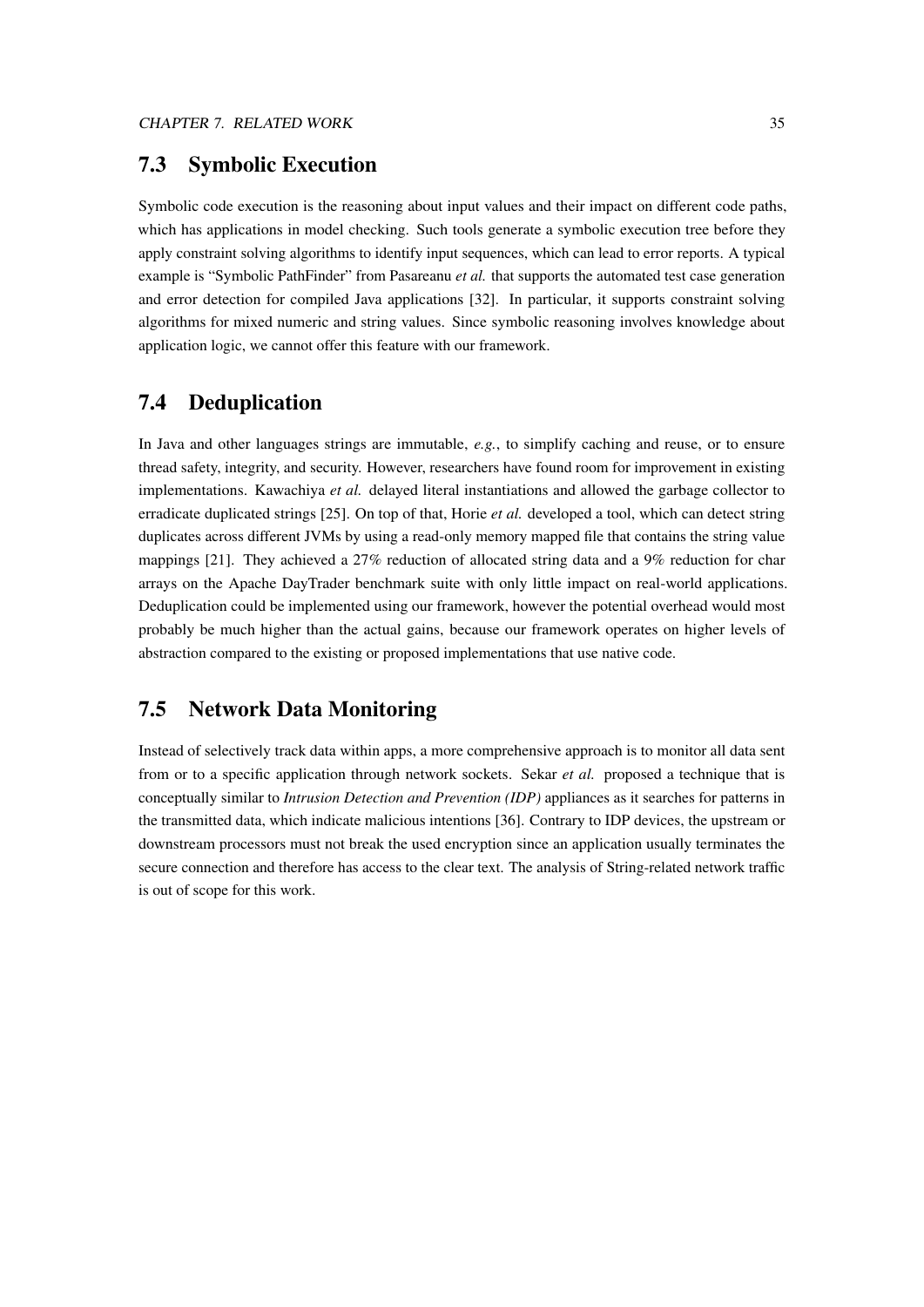# <span id="page-40-0"></span>**8** Threats to Validity

In this section we discuss the threats to validity that might affected our results.

*The generalization of our implementation might be limited.* Our framework currently only offers support for String-related classes and we do not genuinely know whether such functionality can be provided for other programming languages or classes since their implementation may differ. This is an inherent threat, because we cannot guarantee that the proposed approach can be generalized beyond what we have presented. To reduce the impact of this threat, we applied only few changes to the Java classes to avoid unnecessary dependencies and side-effects.

*We introduced arbitrary decisions during the implementation and evaluation of our work.* We selected the String-related classes in our work, because they are used very frequently and can hold credentials unlike numeric types that can only hold numbers. However, other value types may still be valuable for some developers, and we expect that an instrumentation of  $Ob$  ject would allow more flexibility. For the evaluation, we randomly chose top listed libraries from the Maven repository, which may not represent well the libraries used in practice. We tried limit the impact of this threat by selecting popular classes and libraries that are very likely representative of the current development practices.

*The applicability of our results might be limited.* We did not test our framework in large-scale and distributed applications and thus we cannot predict the performance and reliability for such applications. Thread-safety is not yet provided. However, we expect that a well-defined scope can effectively reduce the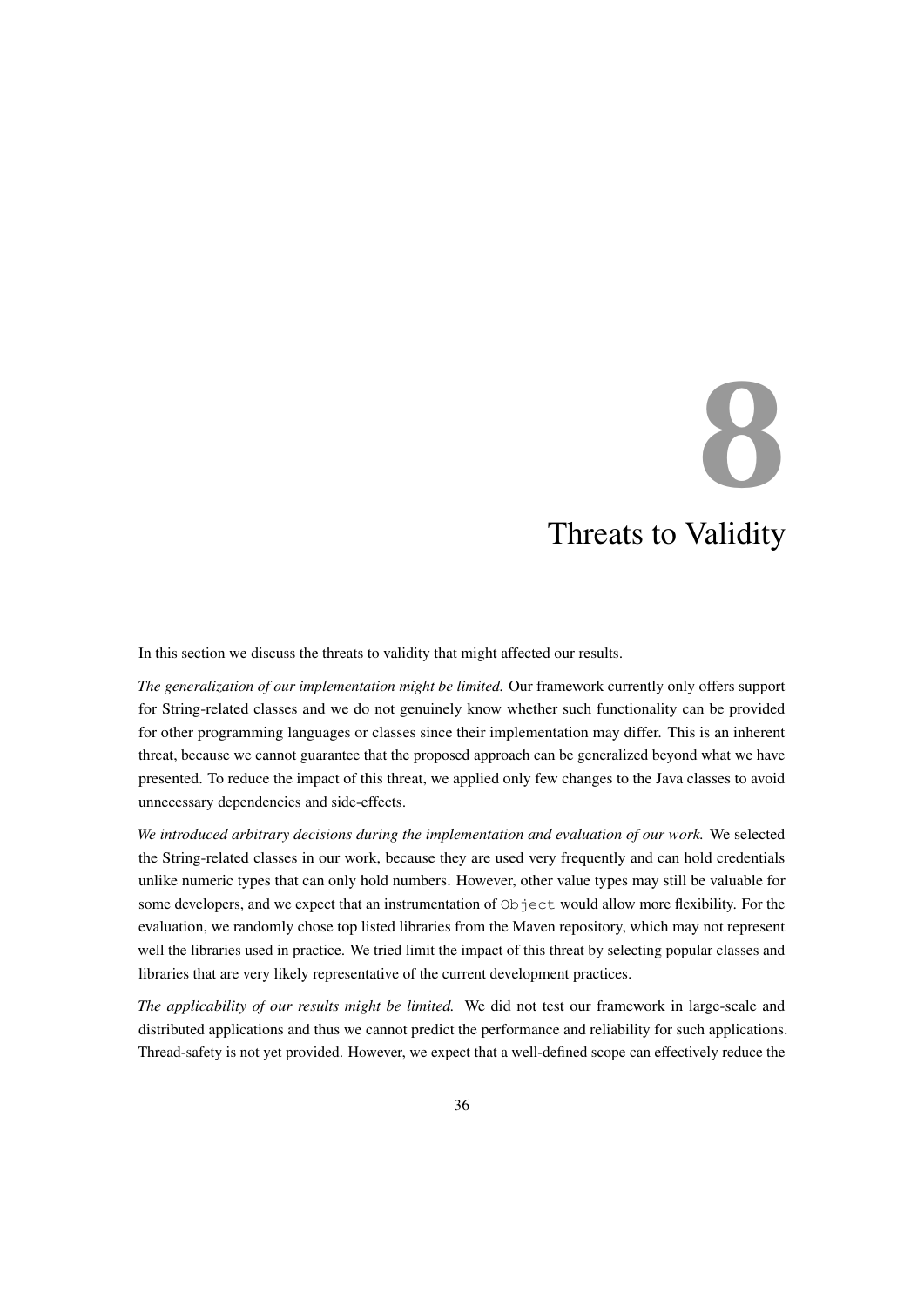#### CHAPTER 8. THREATS TO VALIDITY 37

#### performance overhead.

*The literature survey could lack important publications.* We searched for literature related to the String class, types, and code analysis. However, we might have missed important literature that would contribute to our work. We tried to overcome this threat by iteratively searching in the citations and the cited papers for relevant works.

*The authors have carried the work themselves.* Finally, the fact that the literature survey and the evaluation is performed by the authors is a threat to construct validity through potential bias in experimenter expectancy.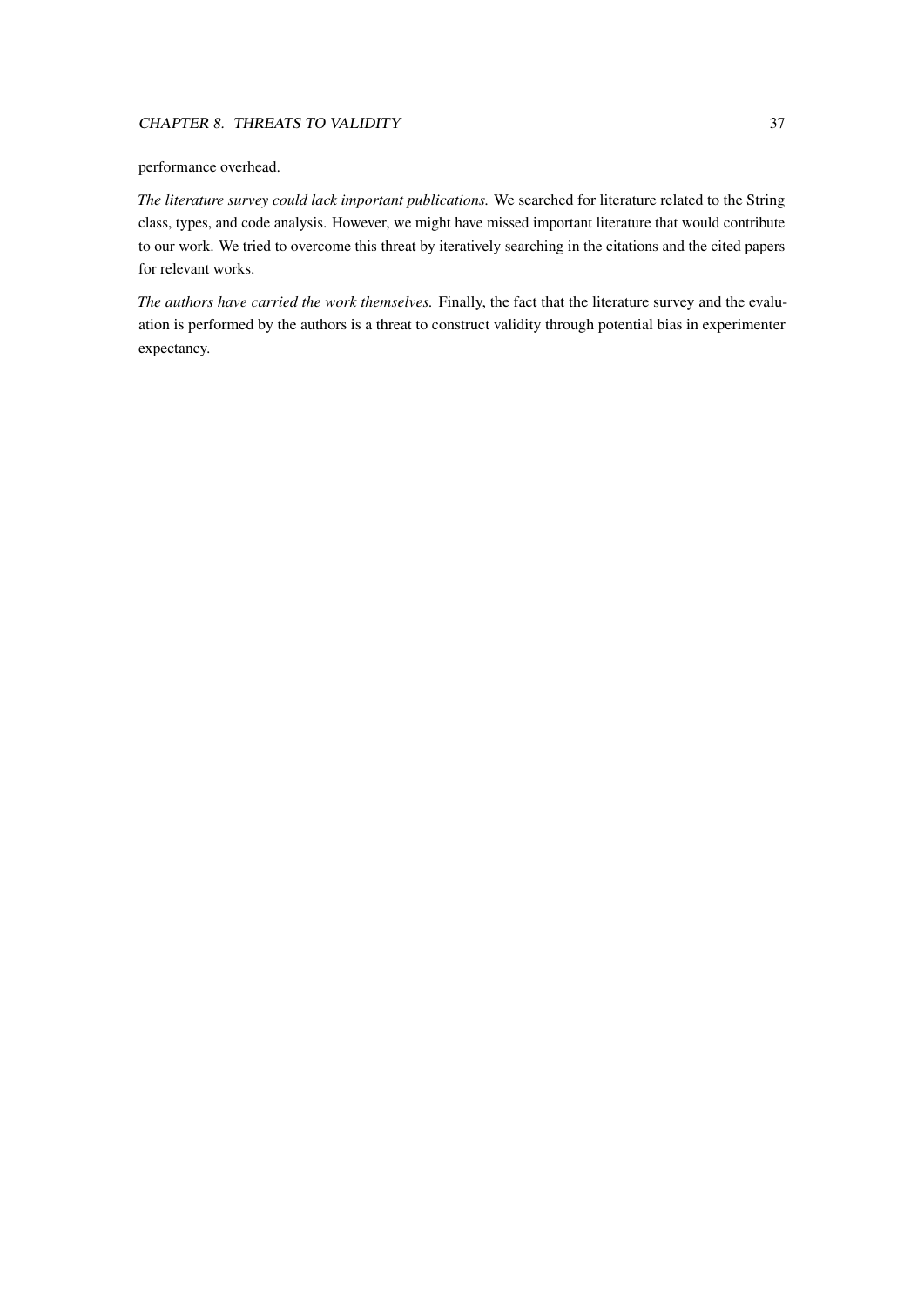## **9** Conclusion

<span id="page-42-0"></span>In this work, we modified the String class of a recent OpenJDK release to enable the execution of arbitrary Java code whenever a value is assigned to, or read from a String object. This new interface enables the adoption of several existing security concepts that have been proposed by numerous researchers such as linear and refinement types, or taint and data flow analyses. Moreover, it supports more complex use cases that are hardly possible without such a framework, *e.g.*, transparent in-memory or off-memory data encryption, email notifications, *etc.* Since the implemented behaviors consist of regular Java code, they can be easily integrated into existing development processes and even used beyond a single project. Therefore, such an API would greatly enhance the capabilities of existing Java VMs, and the corresponding behaviors could increase application security at a reasonable cost. We conclude that the proposed framework provides obvious benefits and should be adapted to other languages that use a particular entity to represent text strings.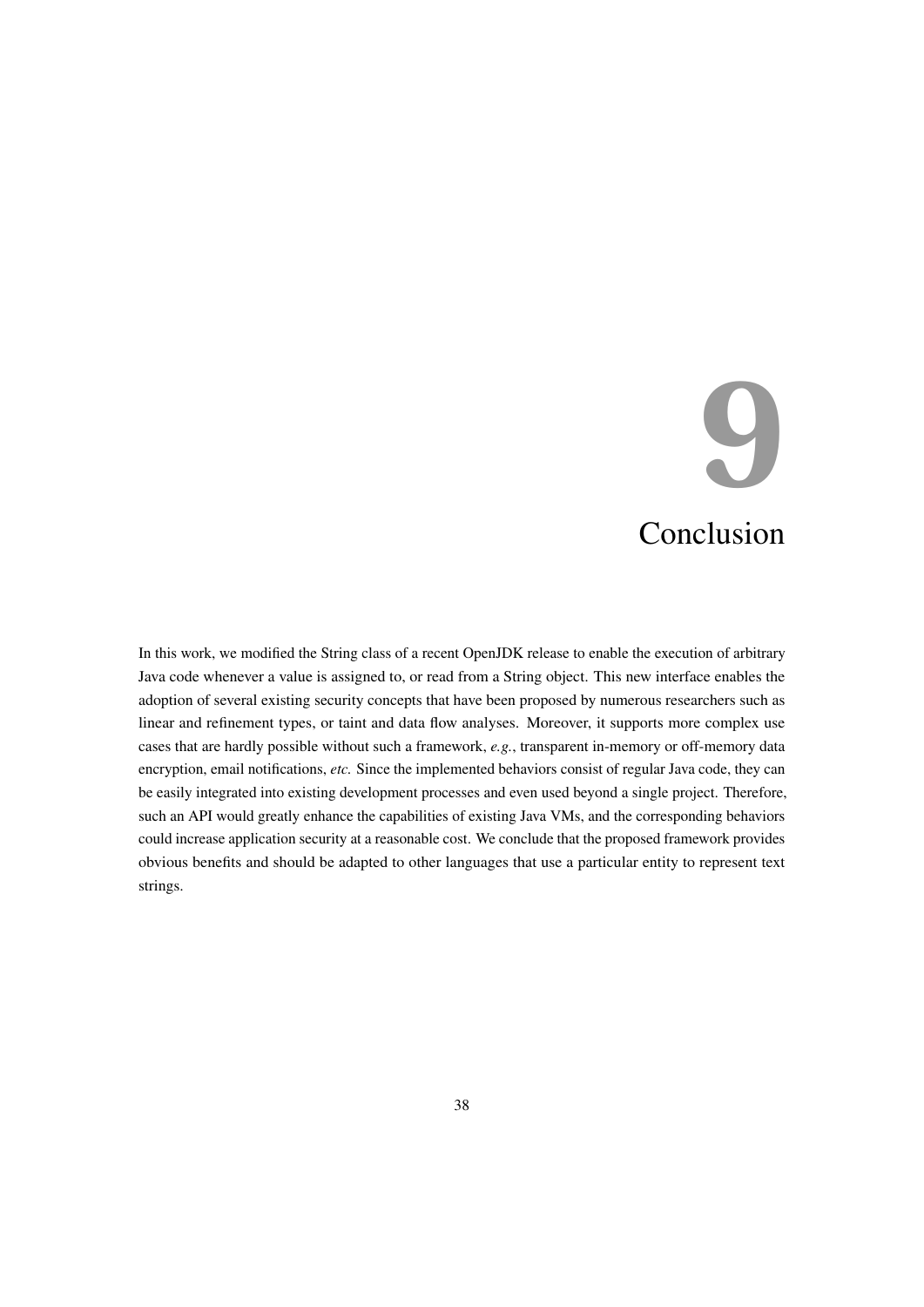### Bibliography

- <span id="page-43-3"></span>[1] K. Amrichová and T. Mézešová. A secure String class compliant with PCI DSS. In *Proceedings of the Third Central European Cybersecurity Conference*, pages 1–5, 2019.
- <span id="page-43-0"></span>[2] C. Anderson, F. Barbanera, and M. Dezani-Ciancaglini. Alias and union types for delegation. *Ann. Math., Comput. & Teleinformatics*, 1(1), 2003.
- <span id="page-43-7"></span>[3] S. Arzt, S. Rasthofer, C. Fritz, E. Bodden, A. Bartel, J. Klein, Y. Le Traon, D. Octeau, and P. McDaniel. FlowDroid: Precise context, flow, field, object-sensitive and lifecycle-aware taint analysis for Android apps. *Acm Sigplan Notices*, 49(6):259–269, 2014.
- <span id="page-43-4"></span>[4] J. Bell and G. Kaiser. Phosphor: Illuminating dynamic data flow in commodity JVMs. *ACM Sigplan Notices*, 49(10):83–101, 2014.
- <span id="page-43-1"></span>[5] J.-P. Bernardy, M. Boespflug, R. R. Newton, S. Peyton Jones, and A. Spiwack. Linear Haskell: practical linearity in a higher-order polymorphic language. *Proceedings of the ACM on Programming Languages*, 2(POPL):1–29, 2017.
- <span id="page-43-9"></span>[6] M. Biberstein, V. C. Sreedhar, and A. Zaks. A case for sealing classes in Java. In *Israeli Workshop on Programming Languages & Development Environments*. Citeseer, 2002.
- <span id="page-43-10"></span>[7] P. Boldi and S. Vigna. Mutable strings in Java: design, implementation and lightweight text-search algorithms. *Science of Computer Programming*, 54(1):3–23, 2005. Principles and Practice of Prgramming in Java (PPPJ 2003).
- <span id="page-43-8"></span>[8] G. Bracha. Generics in the Java programming language, 2004.
- <span id="page-43-2"></span>[9] G. Bracha. Pluggable type systems. In *OOPSLA Workshop on Revival of Dynamic Languages*, 2004.
- <span id="page-43-5"></span>[10] B. Chess and J. West. Dynamic taint propagation: Finding vulnerabilities without attacking. *Information Security Technical Report*, 13(1):33–39, 2008.
- <span id="page-43-6"></span>[11] E. Chin and D. Wagner. Efficient character-level taint tracking for Java. In *Proceedings of the 2009 ACM workshop on Secure web services*, pages 3–12, 2009.
- <span id="page-43-11"></span>[12] G. Curry, L. Baer, D. Lipkie, and B. Lee. Traits: An approach to multiple-inheritance subclassing. In *Proceedings of the SIGOA conference on Office information systems*, pages 1–9, 1982.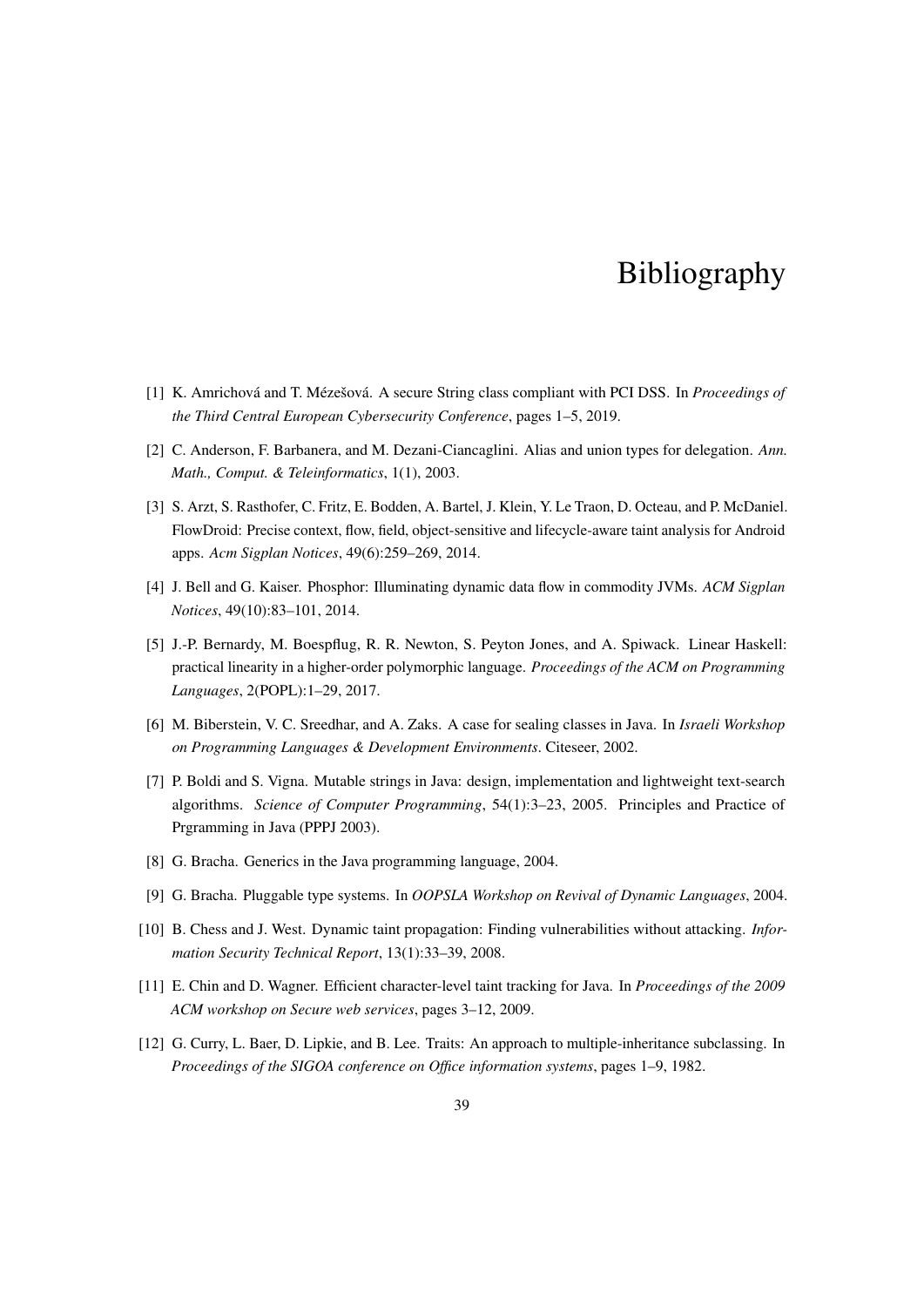- <span id="page-44-5"></span>[13] G. Fahrnberger. Computing on encrypted character strings in clouds. In *International Conference on Distributed Computing and Internet Technology*, pages 244–254. Springer, 2013.
- [14] G. Fahrnberger. A second view on SecureString 2.0. In *International Conference on Distributed Computing and Internet Technology*, pages 239–250. Springer, 2014.
- <span id="page-44-6"></span>[15] G. Fahrnberger and K. Heneis. SecureString 3.0. In *International Conference on Distributed Computing and Internet Technology*, pages 331–334. Springer, 2015.
- <span id="page-44-7"></span>[16] A. Feldthaus and A. Møller. The big manual for the Java String Analyzer. *Department of Computer Science, Aarhus University*, 2009.
- <span id="page-44-2"></span>[17] T. Freeman and F. Pfenning. Refinement types for ML. In *Proceedings of the ACM SIGPLAN 1991 conference on Programming language design and implementation*, pages 268–277, 1991.
- <span id="page-44-0"></span>[18] J.-Y. Girard. Linear logic. *Theoretical computer science*, 50(1):1–101, 1987.
- <span id="page-44-4"></span>[19] N. Haldiman, M. Denker, and O. Nierstrasz. Practical, pluggable types. In *Proceedings of the 2007 international conference on Dynamic languages: in conjunction with the 15th International Smalltalk Joint Conference 2007*, pages 183–204, 2007.
- <span id="page-44-10"></span>[20] W. G. Halfond, A. Orso, and P. Manolios. Using positive tainting and syntax-aware evaluation to counter SQL injection attacks. In *Proceedings of the 14th ACM SIGSOFT international symposium on Foundations of software engineering*, pages 175–185, 2006.
- <span id="page-44-12"></span>[21] M. Horie, K. Ogata, K. Kawachiya, and T. Onodera. String deduplication for Java-based middleware in virtualized environments. In *Proceedings of the 10th ACM SIGPLAN/SIGOPS International Conference on Virtual Execution Environments*, VEE '14, page 177–188, New York, NY, USA, 2014. Association for Computing Machinery.
- <span id="page-44-8"></span>[22] P. Jansson and J. Jeuring. PolyP—a polytypic programming language extension. In *Proceedings of the 24th ACM SIGPLAN-SIGACT symposium on Principles of Programming Languages*, pages 470–482, 1997.
- <span id="page-44-3"></span>[23] R. Jhala and N. Vazou. Refinement types: A tutorial. *ArXiv*, abs/2010.07763, 2020.
- <span id="page-44-9"></span>[24] T. Kaminski, L. Kramer, T. Carlson, and E. Van Wyk. Reliable and automatic composition of language extensions to C: the ableC extensible language framework. *Proceedings of the ACM on Programming Languages*, 1(OOPSLA):1–29, 2017.
- <span id="page-44-11"></span>[25] K. Kawachiya, K. Ogata, and T. Onodera. Analysis and reduction of memory inefficiencies in Java strings. *SIGPLAN Not.*, 43(10):385–402, Oct. 2008.
- <span id="page-44-1"></span>[26] N. Kobayashi. Quasi-linear types. In *Proceedings of the 26th ACM SIGPLAN-SIGACT symposium on Principles of programming languages*, pages 29–42, 1999.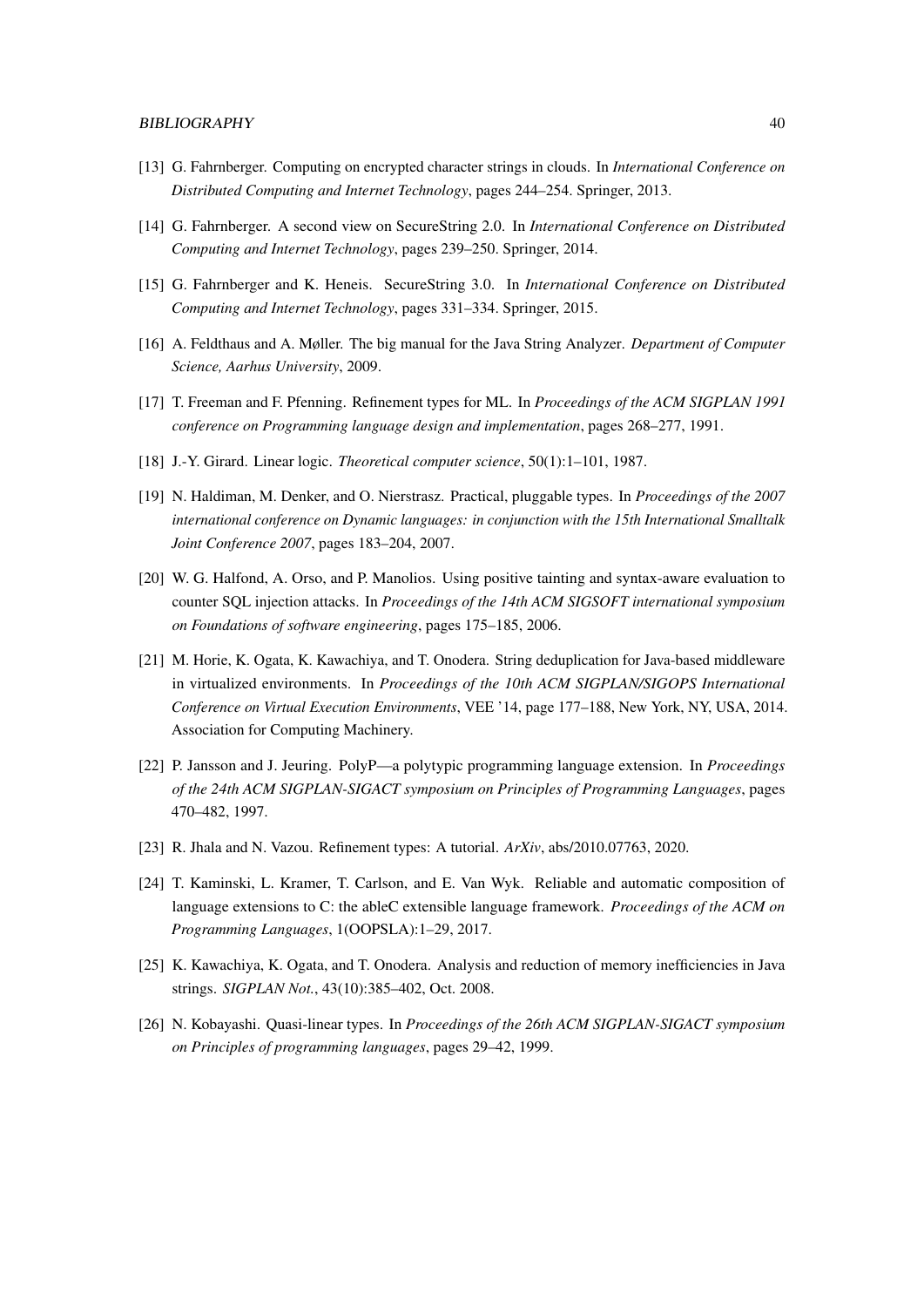- <span id="page-45-6"></span>[27] V. B. Livshits and M. S. Lam. Finding security vulnerabilities in Java applications with static analysis. In *USENIX security symposium*, volume 14, pages 18–18, 2005.
- <span id="page-45-11"></span>[28] L. Moonen. Generating robust parsers using island grammars. In *Proceedings eighth working conference on reverse engineering*, pages 13–22. IEEE, 2001.
- <span id="page-45-4"></span>[29] A. Nguyen-Tuong, S. Guarnieri, D. Greene, J. Shirley, and D. Evans. Automatically hardening web applications using precise tainting. In *IFIP International Information Security Conference*, pages 295–307. Springer, 2005.
- <span id="page-45-0"></span>[30] M. Odersky. Observers for linear types. In *European Symposium on Programming*, pages 390–407. Springer, 1992.
- <span id="page-45-3"></span>[31] M. M. Papi, M. Ali, T. L. Correa Jr, J. H. Perkins, and M. D. Ernst. Practical pluggable types for Java. In *Proceedings of the 2008 international symposium on Software testing and analysis*, pages 201–212, 2008.
- <span id="page-45-12"></span>[32] C. S. Păsăreanu, W. Visser, D. Bushnell, J. Geldenhuys, P. Mehlitz, and N. Rungta. Symbolic PathFinder: integrating symbolic execution with model checking for Java bytecode analysis. *Automated Software Engineering*, 20(3):391–425, 2013.
- <span id="page-45-5"></span>[33] T. Pietraszek and C. V. Berghe. Defending against injection attacks through context-sensitive string evaluation. In *International Workshop on Recent Advances in Intrusion Detection*, pages 124–145. Springer, 2005.
- <span id="page-45-2"></span>[34] P. M. Rondon. Liquid types. In *PLDI '08*, 2008.
- <span id="page-45-10"></span>[35] N. Schärli, S. Ducasse, O. Nierstrasz, and A. P. Black. Traits: Composable units of behaviour. In *European Conference on Object-Oriented Programming*, pages 248–274. Springer, 2003.
- <span id="page-45-13"></span>[36] R. Sekar. An efficient black-box technique for defeating web application attacks. In *NDSS*. Citeseer, 2009.
- <span id="page-45-1"></span>[37] F. Smith, D. Walker, and G. Morrisett. Alias types. In *European Symposium on Programming*, pages 366–381. Springer, 2000.
- <span id="page-45-9"></span>[38] M. Tatsubori, S. Chiba, M.-O. Killijian, and K. Itano. OpenJava: A class-based macro system for Java. In *Workshop on Reflection and Software Engineering*, pages 117–133. Springer, 1999.
- <span id="page-45-7"></span>[39] R. Vallée-Rai, P. Co, E. Gagnon, L. Hendren, P. Lam, and V. Sundaresan. Soot: A Java bytecode optimization framework. In *CASCON First Decade High Impact Papers*, pages 214–224. ACM New York, NY, USA, 2010.
- <span id="page-45-8"></span>[40] E. Van Wyk, L. Krishnan, D. Bodin, and A. Schwerdfeger. Attribute grammar-based language extensions for Java. In *European Conference on Object-Oriented Programming*, pages 575–599. Springer, 2007.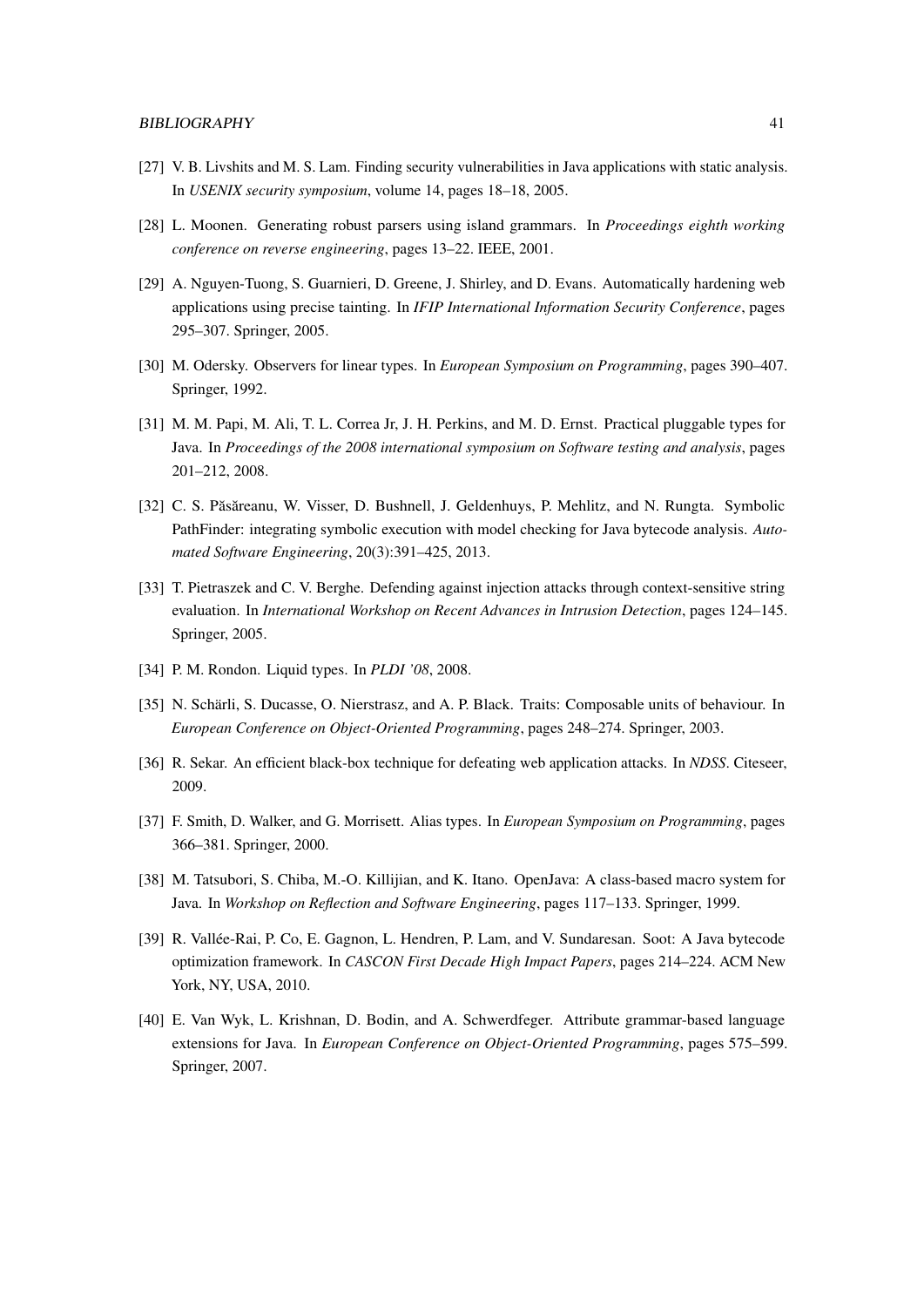- <span id="page-46-0"></span>[41] P. Wadler. Linear types can change the world! In *Programming concepts and methods*, page 5. Citeseer, 1990.
- <span id="page-46-2"></span>[42] C.-W. Wang, S. W. Shieh, et al. DROIT: Dynamic alternation of dual-level tainting for malware analysis. *J. Inf. Sci. Eng.*, 31(1):111–129, 2015.
- <span id="page-46-1"></span>[43] K. Weitz, S. Srisakaokul, G. Kim, and M. D. Ernst. A format string checker for Java. In *Proceedings of the 2014 International Symposium on Software Testing and Analysis*, pages 441–444, 2014.
- <span id="page-46-3"></span>[44] W. Xu, S. Bhatkar, and R. Sekar. Taint-enhanced policy enforcement: A practical approach to defeat a wide range of attacks. In *USENIX Security Symposium*, pages 121–136, 2006.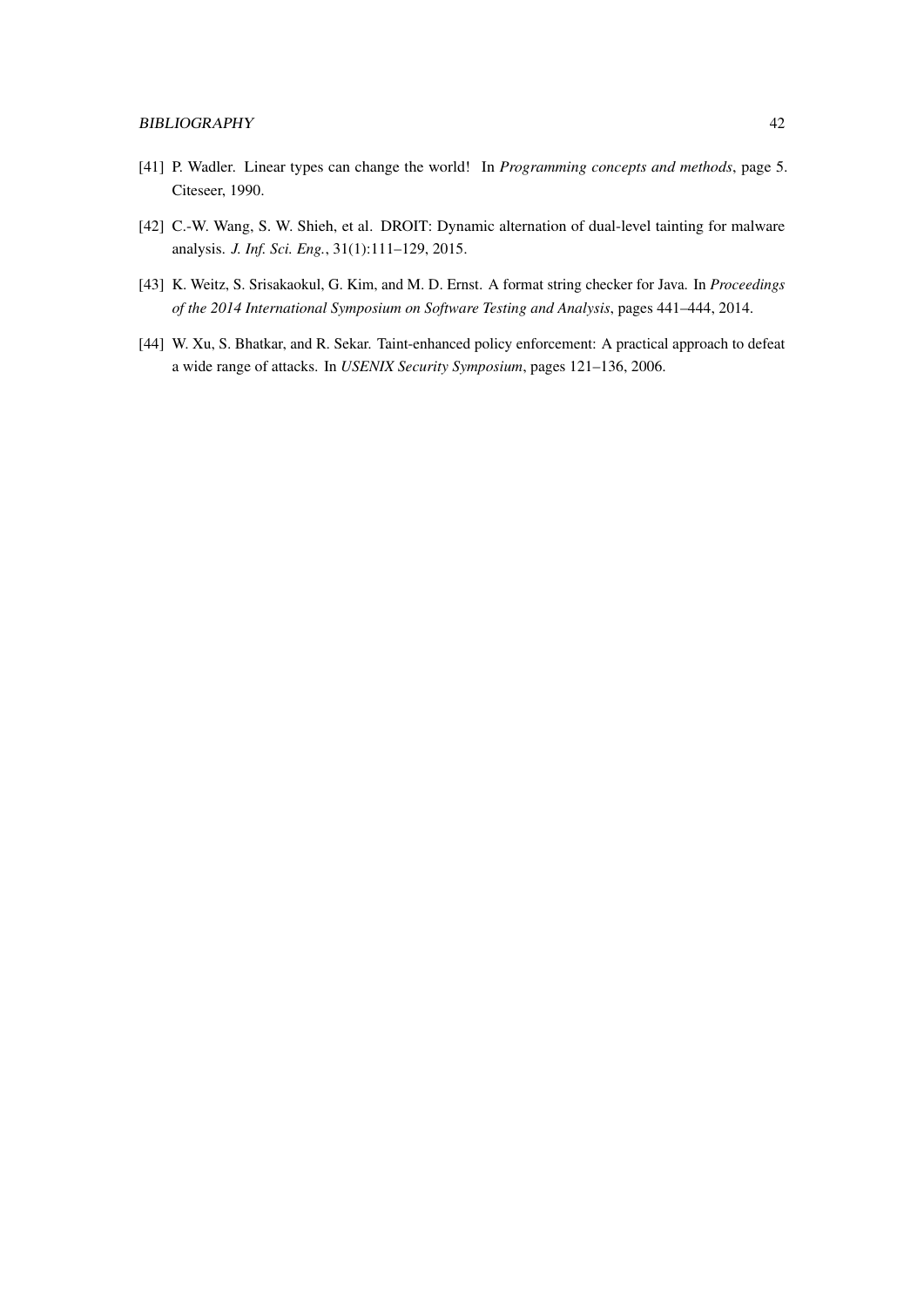# **A**

### Code Examples

<span id="page-47-0"></span>In this appendix we list the working code examples for the more complex behaviors, *i.e.*, the in-memory encryption, the off-memory encryption, and the email notifications.

#### <span id="page-47-1"></span>A.1 In-memory Encryption

The behavior InMemoryEncryptionBehavior encrypts the provided string during its initialization to ensure it is encrypted in memory. For every access it checks if the context matches a package that has been specified in the ioPackages array. This check can also be adapted to check for specific classes or methods. If the current context matches, the string is returned in its decrypted form, and otherwise it remains encrypted in memory.

```
1 import java.util.Arrays;
2 import java.util.List;
3 import java.util.Random;
4
5 import javax.crypto.Cipher;
6 import javax.crypto.KeyGenerator;
7 import javax.crypto.SecretKey;
8 import javax.crypto.spec.IvParameterSpec;
9
```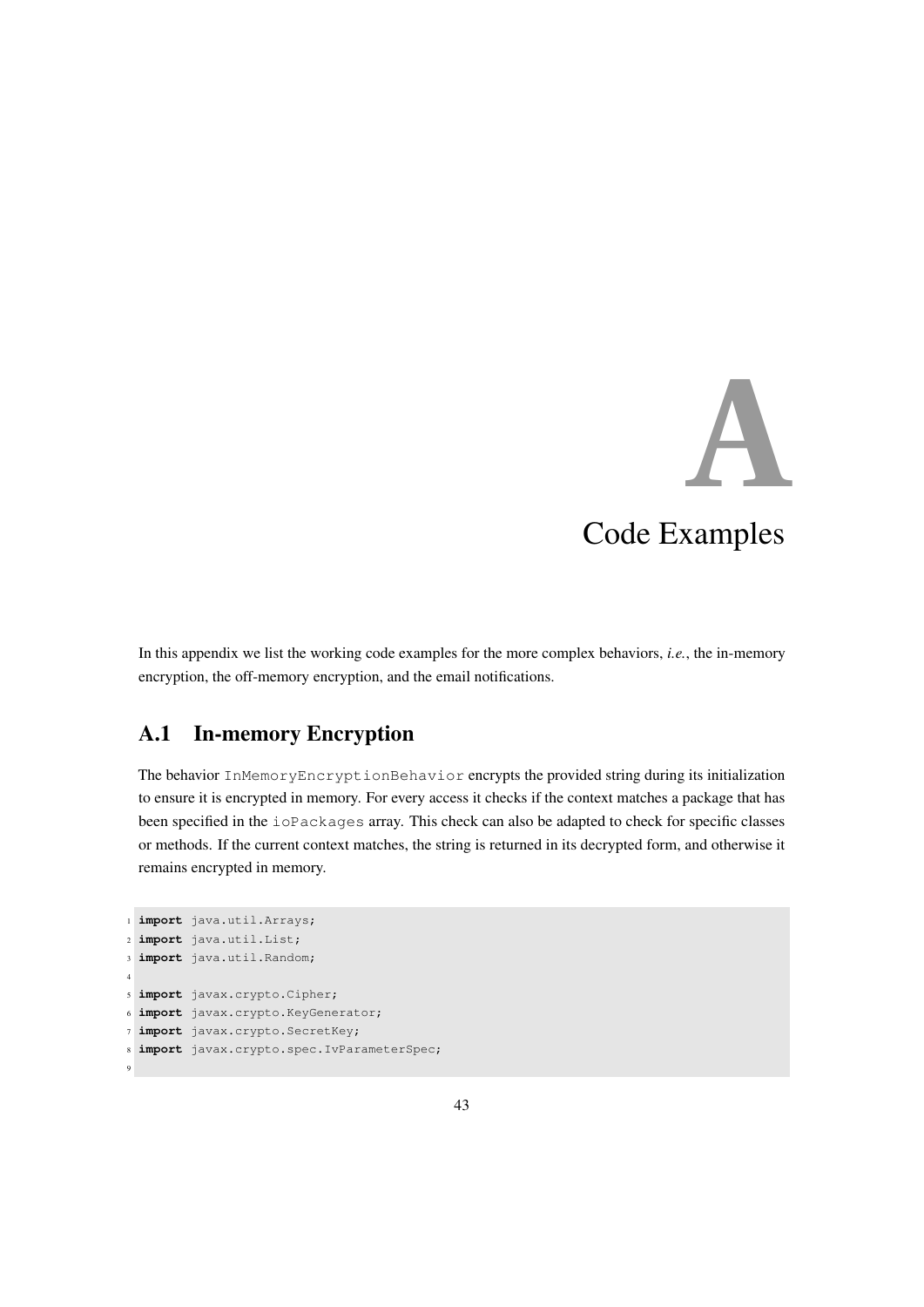```
10 public class InMemoryEncryptionBehavior implements IStringBehavior {
11 // variables required for encryption
12 private SecretKey key;
13 private IvParameterSpec iv;
14 private Random rnd = new Random();
15
16 // packages that can trigger the behavior
17 private String[] ioPackages = { "java.net", "java.io" };
18
19 /**
20 * Initialization of cryptographic tools.
21 \star/22 public InMemoryEncryptionBehavior() {
23 try{
24 key = KeyGenerator.getInstance("DES").generateKey();
25 byte[] ivBytes = new byte[8];
26 rnd.nextBytes(ivBytes);
27 iv = new IvParameterSpec(ivBytes);
28 } catch(Exception e) {
29 e.printStackTrace();
30 }
31 }
32
33 @Override
34 public String applyOnCreation(String original) {
35 // encrypt created String and store result in memory
36 return encrypt(original);
37 }
38
39 @Override
40 public String applyOnRead(String encryptedStringInMemory) {
41 // check if data is leaked
42 StackTraceElement[] contexts = Thread.currentThread().getStackTrace();
43 for(int i = 1; i < contexts.length; i++) {
44 for(String ioPackageName: ioPackages) {
45 if(contexts[i].getClassName().startsWith(ioPackageName)) {
46 // if data is leaked return the encrypted string
47 return encryptedStringInMemory;
48 }
49 }
50 }
51 // if data is not leaked, decrypt and return result
52 return decrypt(encryptedStringInMemory);
53 }
54
55 @Override
56 public boolean applyDerivationRule(DerivationRule dr) {
57 // all derived strings must have this behavior, so we
58 // have to return true regardless of the DerivationRule
```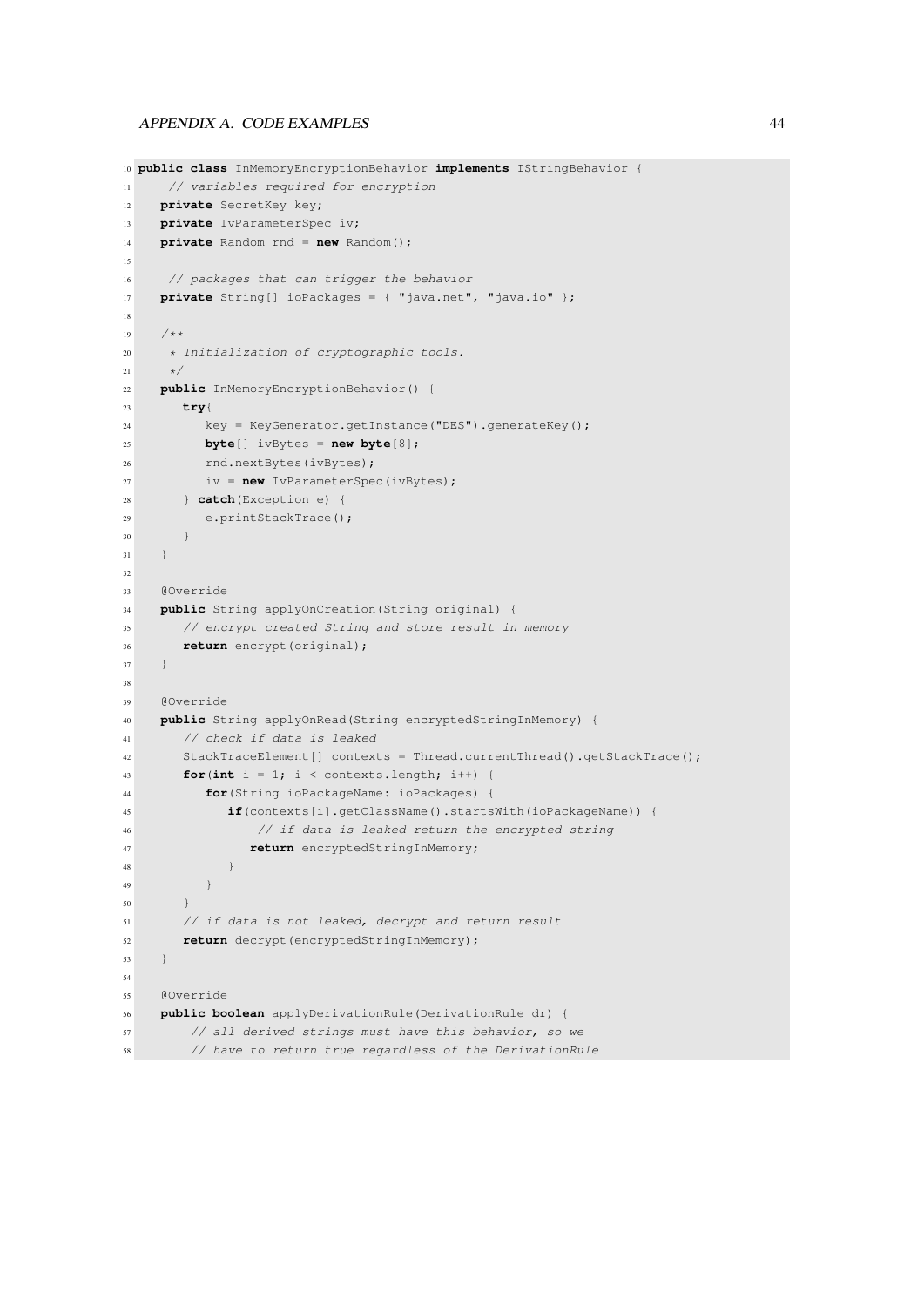```
59 return true;
60 }
61
62 @Override
63 public boolean recordHistory() {
64 // we do not require a history tree for these strings; we return false
65 return false;
66 }
67
68 @Override
69 public String description() {
70 return "A behavior that performs in-memory encryption.";
71 }
72
73 /*74 * Helper method that takes a plain text string and encrypts it.
75 \star/76 private String encrypt(String s) {
77 try{
78 Cipher enCipher = Cipher.getInstance("DES/CBC/PKCS5Padding");
79 enCipher.init(Cipher.ENCRYPT_MODE, key, iv);
80 return new String(enCipher.doFinal(s.getBytes()));
81 } catch(Exception e) {
82 e.printStackTrace();
83 }
84 return new String(value);
85 }
86
87 /*88 * Helper method that takes an encrypted string and decrypts it.
89 \star/90 private String decrypt(String s) {
91 try{
92 Cipher deCipher = Cipher.getInstance("DES/CBC/PKCS5Padding");
93 deCipher.init(Cipher.DECRYPT_MODE, key, iv);
94 return new String(deCipher.doFinal(s.getBytes()));
95 } catch(Exception e) {
96 e.printStackTrace();
97 }
98 return s;
99 }
100 \, }
```
Listing 22: Working implementation of an in-memory encryption behavior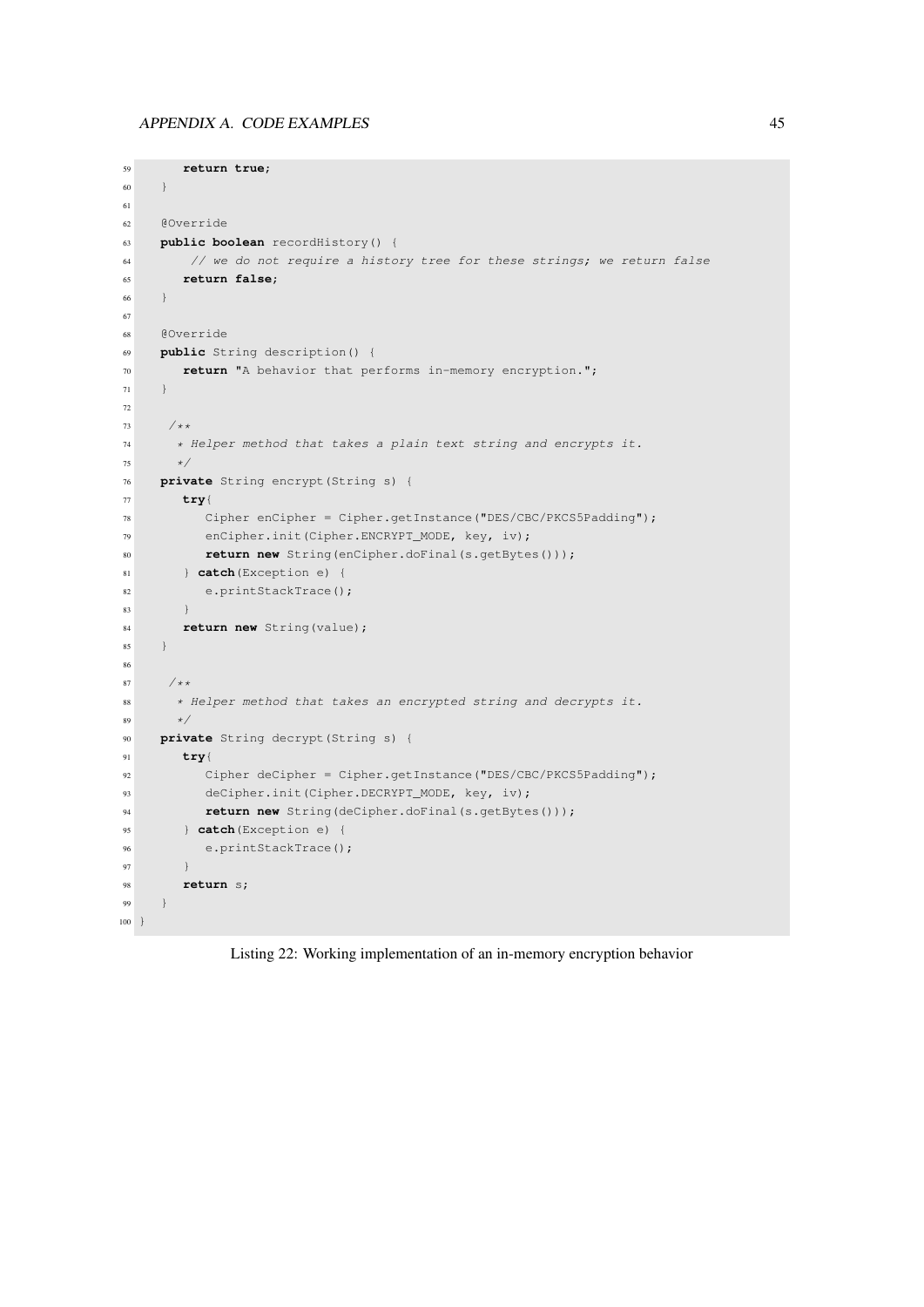#### <span id="page-50-0"></span>A.2 Off-memory Encryption

The behavior OffMemoryEncryptionBehavior encrypts the provided string if it is accessed from classes in untrusted packages. Therefore, it checks if the string is leaked to a class that is in a package that has been specified in the ioPackages array. This check can also be adapted for specific classes or methods. If the current context matches, the string is encrypted, and otherwise it remains decrypted in memory.

```
1 import java.util.Arrays;
2 import java.util.List;
3 import java.util.Random;
 4
5 import javax.crypto.Cipher;
6 import javax.crypto.KeyGenerator;
7 import javax.crypto.SecretKey;
8 import javax.crypto.spec.IvParameterSpec;
 9
10 public class OffMemoryEncryptionBehavior implements IStringBehavior {
11 // variables required for encryption
12 private SecretKey key;
13 private IvParameterSpec iv;
14 private Random rnd = new Random();
15
16 // packages that can trigger the behavior
17 private String[] ioPackages = { "java.net", "java.io" };
18
19 /**
20 * Initialization of cryptographic tools.
21 \star/22 public OffMemoryEncryptionBehavior() {
23 try{
24 key = KeyGenerator.getInstance("DES").generateKey();
25 byte[] ivBytes = new byte[8];
26 rnd.nextBytes(ivBytes);
27 iv = new IvParameterSpec(ivBytes);
28 } catch(Exception e) {
29 e.printStackTrace();
30 }
31 }
32
33 @Override
34 public String applyOnCreation(String s) {
35 // we do not require any code here and use the default implementation
36 return s;
37 };
38
39 @Override
40 public String applyOnRead(String s) {
```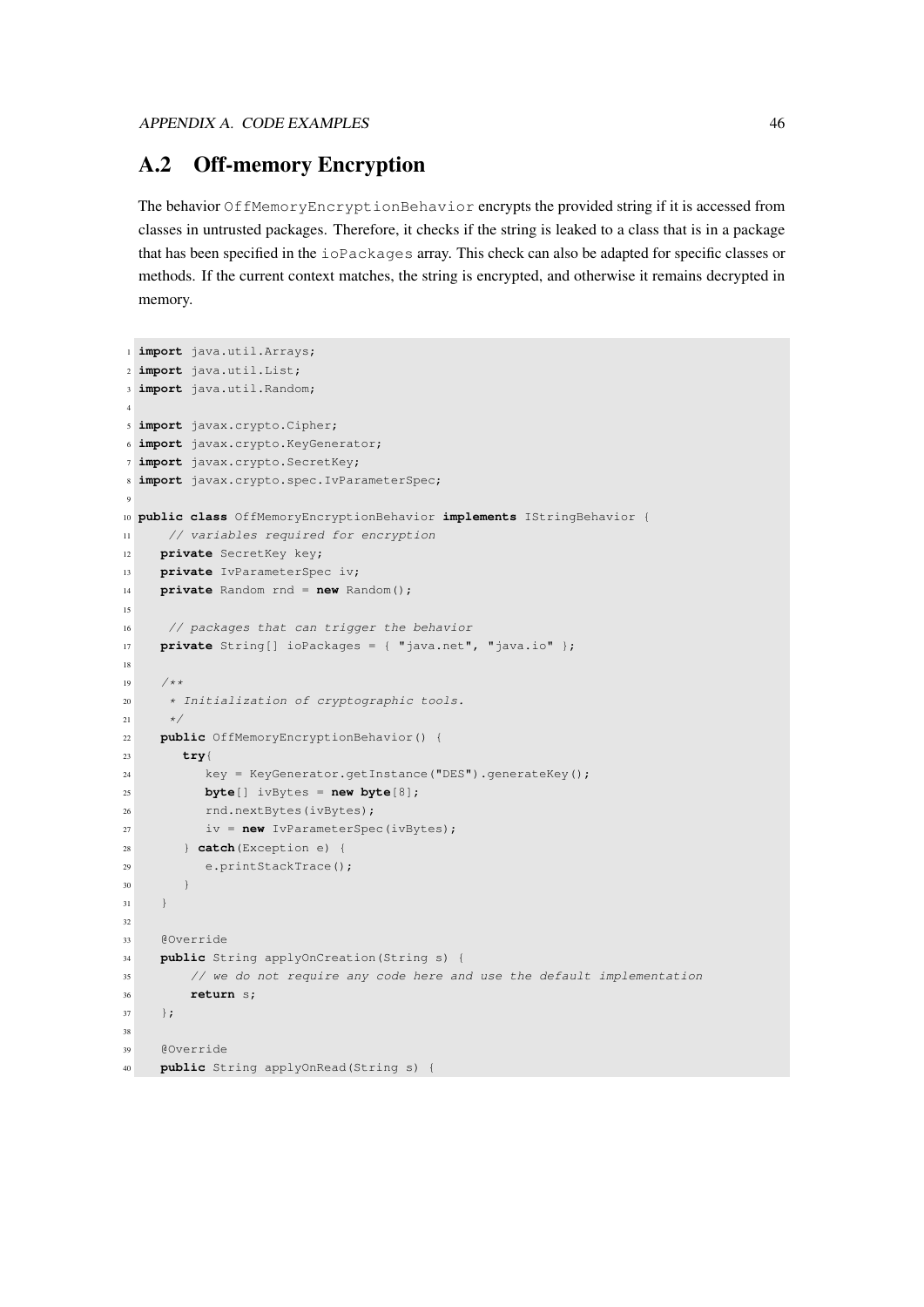```
41 // check if data is leaked
42 StackTraceElement[] contexts = Thread.currentThread().getStackTrace();
43 for(int i = 1; i < contexts.length; i++) {
44 for(String ioPackageName: ioPackages) {
45 if(contexts[i].getClassName().startsWith(ioPackageName)) {
46 // if harmful package is detected, return encrypted string
47 return encrypt(s);
\begin{picture}(180,10) \put(0,0){\dashbox{0.5}(10,0){ }} \put(10,0){\dashbox{0.5}(10,0){ }} \put(10,0){\dashbox{0.5}(10,0){ }} \put(10,0){\dashbox{0.5}(10,0){ }} \put(10,0){\dashbox{0.5}(10,0){ }} \put(10,0){\dashbox{0.5}(10,0){ }} \put(10,0){\dashbox{0.5}(10,0){ }} \put(10,0){\dashbox{0.5}(10,0){ }} \put(10,0){\dashbox{0.5}(10,0){ }} \put(10,0){\dashbox49 }
50 }
51 // if no harmful package detected, return the decrypted string
52 return s;
53 }
54
55 @Override
56 public boolean applyDerivationRule(DerivationRule dr) {
57 // all derived strings must receive this behavior, so we
58 // have to return true regardless of the DerivationRule
59 return true;
60 }
61
62 @Override
63 public boolean recordHistory() {
64 // we do not require a history tree for these strings, so we return false
65 return false;
66 }
67
68 @Override
69 public String description() {
70 return "A behavior that performs off-memory encryption.";
71 }
72
73 /**
74 * Helper method that takes a plain text string and encrypts it.
75 \star/76 private String encrypt(String s) {
77 try{
78 Cipher enCipher = Cipher.getInstance("DES/CBC/PKCS5Padding");
79 enCipher.init(Cipher.ENCRYPT_MODE, key, iv);
80 return new String(enCipher.doFinal(s.getBytes()));
81 } catch(Exception e) {
82 e.printStackTrace();
83 }
84 return new String(value);
85 }
86 }
```
Listing 23: Working implementation of an off-memory encryption behavior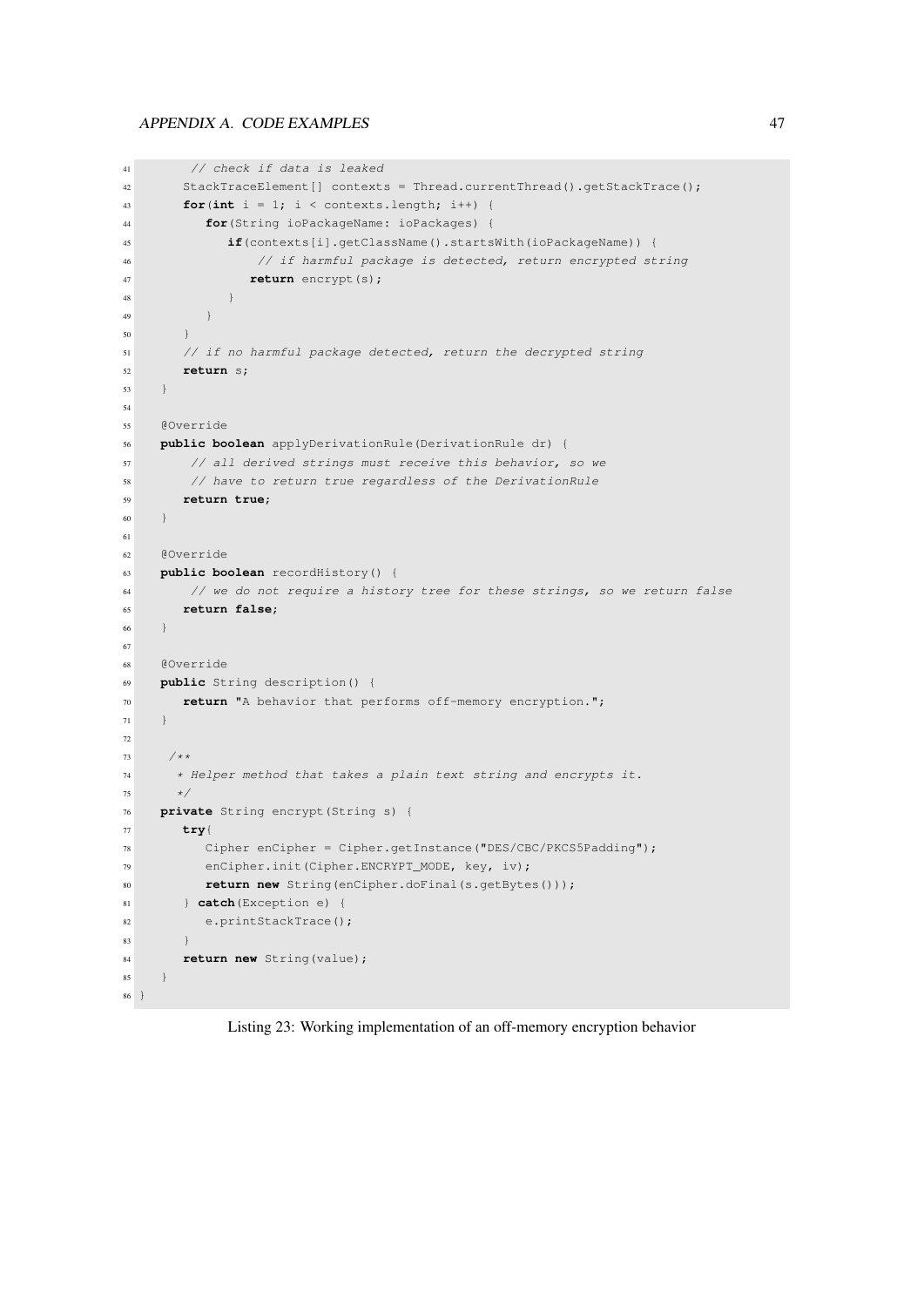#### <span id="page-52-0"></span>A.3 Email Notifications

The implementation of this behavior is split in two parts: the behavior itself, *i.e.*, SendMailBehavior and the email agent, *i.e.*, MailAgent. The behavior is rather simple and only checks if the stack trace contains any occurrences of warning or critical packages. If a match occurs, it performs the specified actions, *i.e.*, it immediately sends an email if a critical leak was detected, and it queues warnings whose reports are only periodically sent by email. As before, this check can easily be modified to support specific classes and methods.

```
1 import java.util.Arrays;
2 import java.util.List;
3 import java.util.StringJoiner;
4
5 // importing the mail agent
6 import MailAgent;
7
8 public class SendMailBehavior implements IStringBehavior {
9 // packages that can trigger the behavior
10 private String[] criticalPackages = { "java.net" };
11 private String[] warningPackages = { "java.io" };
12
13 @Override
14 public String applyOnCreation(String s) {
15 // we do not require any code here and use the default implementation
16 return s;
17 \t} } ;
18
19 @Override
20 public String applyOnRead(String s) {
21 // check if data is leaked
22 StackTraceElement[] contexts = Thread.currentThread().getStackTrace();
23 for(int i = 1; i < contexts.length; i+1) {
24 for(String errorPackageName: criticalPackages) {
25 if(contexts[i].getClassName().startsWith(errorPackageName)) {
26 // if data is leaked in a critical package:
27 // immediately send an email notification
28 MailAgent.sendError(
29 "Sensitive data was leaked at:\n"
30 + stackTraceToString(contexts)
31 );
32 }
33 }
34 for(String warningPackageName: warningPackages) {
35 if(contexts[i].getClassName().startsWith(warningPackageName)) {
36 // if data is accessed in a warning package:
37 // add message to a buffer that is periodically sent as report
38 MailAgent.queueWarning(
```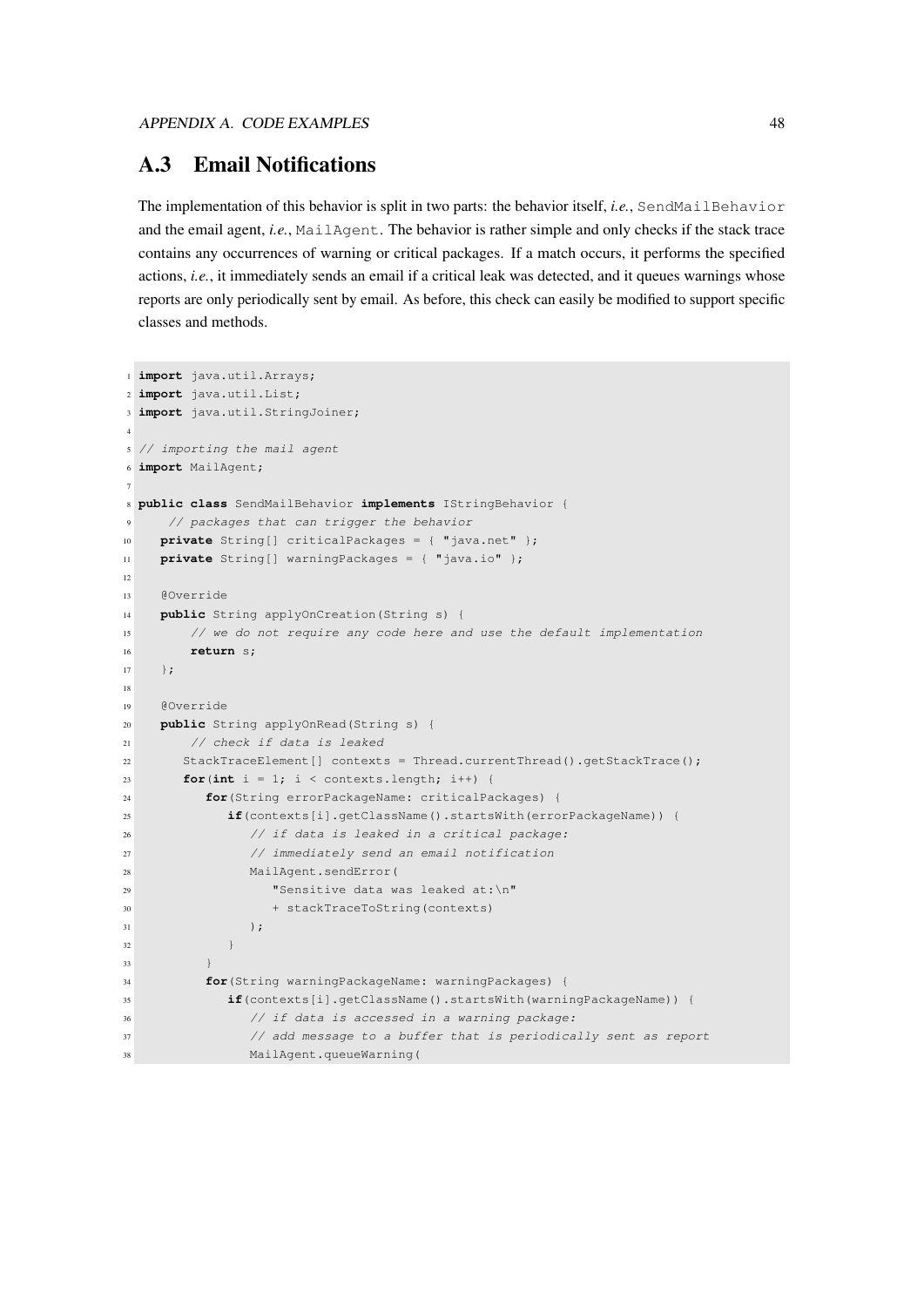```
39 "Data was stored to disk at:\n"
40 + stackTraceToString(contexts)
41 );
42 }
43 }
44 }
45 // continue execution without altering the string value
46 return s;
47 }
48
49 @Override
50 public boolean applyDerivationRule(DerivationRule dr) {
51 // all derived strings must get this behavior, so we
52 // have to return true regardless of the DerivationRule
53 return true;
54 }
55
56 @Override
57 public boolean recordHistory() {
58 // we do not require a history tree for the strings, so we return false
59 return false;
60 }
61
62 @Override
63 public String getDescription() {
64 return "A behavior that can send emails when issues are detected.";
65 }
66
67 /\star68 * Helper method to transform StackTraceElement[] to a multiline string.
69 \star/70 private static String stackTraceToString(StackTraceElement[] context) {
71 StringJoiner sj = new StringJoiner("\n");
72 for(int i = 5; i < context.length; i+1}{
73 sj.add(context[i].toString());
74 }
75 return sj.toString();
76 \qquad }
77 }
```
Listing 24: Working implementation of a behavior that supports email reports

The main purpose of the MailAgent class is the submission of emails. In addition, it can aggregate warnings into reports that it can send periodically. In order to make it work, it must be configured with valid credentials, *i.e.*, a user name and password as well as a sender and receiver email address, and the SMTP server parameters of the email server. It is further possible to specify a time interval that will be used for the periodical reports.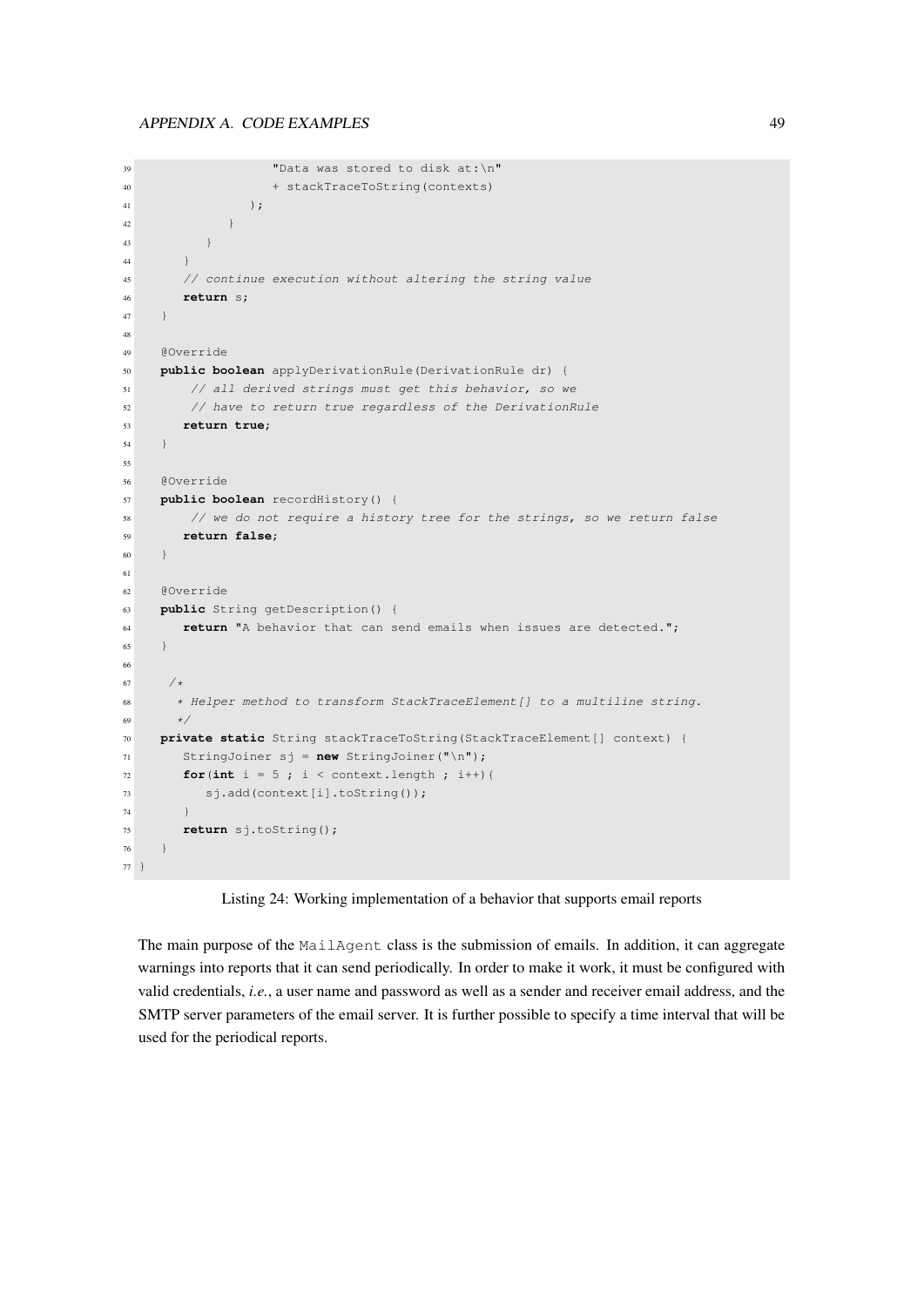```
1 import java.util.ArrayList;
2 import java.util.List;
3 import java.util.Properties;
4 import java.util.StringJoiner;
5
6 import javax.mail.Authenticator;
7 import javax.mail.Message;
8 import javax.mail.MessagingException;
9 import javax.mail.Multipart;
10 import javax.mail.PasswordAuthentication;
11 import javax.mail.Session;
12 import javax.mail.Transport;
13 import javax.mail.internet.InternetAddress;
14 import javax.mail.internet.MimeBodyPart;
15 import javax.mail.internet.MimeMessage;
16 import javax.mail.internet.MimeMultipart;
17
18 public class MailAgent {
19 // sender and receiver email addresses
20 private final String receiverEmail = "admin@some.domain.com";
21 private final String senderEmail = "server@some.domain.com";
2223 // default report interval is 24 hours
24 private final int reportIntervalInSeconds = 60*60*24;
25
26 // list of collected warnings since last report
27 private List<String> warningList = new ArrayList<>();
28
29 /**
30 * Initializes a new thread that handles the periodic report submission.
31 *
32 \times /33 public MailAgent() {
34 new Thread() {
35 public void run() {
36 try {
37 Thread.sleep(reportIntervalInSeconds * 1000);
38
39 // if any warnings are queued for the report
40 if(!warningList.isEmpty()){
41 // collect all warnings into one String
42 StringJoiner sj = new StringJoiner("\n\n");
43 for(String warningMessage: warningList)
44 sj.add(warningMessage);
45
46 // send the report
47 sendMessage("Warning report", sj.toString());
\overline{48} }
49 } catch (InterruptedException e) {
```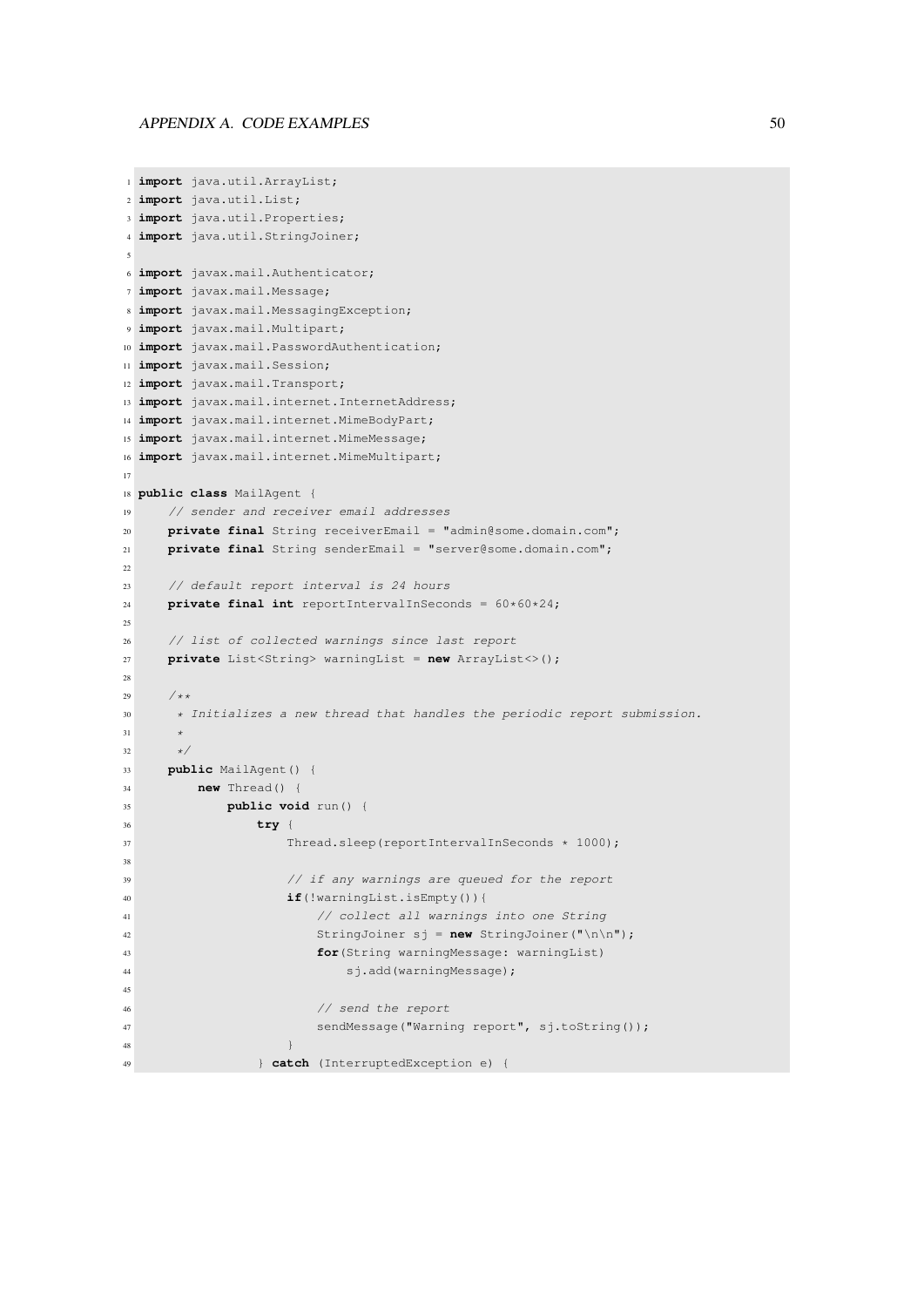```
50 e.printStackTrace();
51 }
52 }
53 }.start(); // start the report thread
54 }
55
56 /**57 * Gets email server properties.
58 \star/59 private Properties getProps() {
60 Properties props = new Properties();
61 props.put("mail.smtp.auth", true);
62 props.put("mail.smtp.starttls.enable", "true");
63 props.put("mail.smtp.host", "smtp.mailtrap.io");
64 props.put("mail.smtp.port", "25");
65 props.put("mail.smtp.ssl.trust", "*");
66 return props;
67 }
68
69 /**
70 * Creates a session to the email server.
71 \times72 private Session getSession() {
73 Session session = Session.getInstance(getProps(), new Authenticator() {
74 @Override
75 protected PasswordAuthentication getPasswordAuthentication() {
76 return new PasswordAuthentication(senderEmail, "password");
77 }
78 });
79 return session;
80 }
81
82 /**
83 * Adds a warning message to the report queue.
84 \star /
85 public void queueWarning(String warningDescription){
86 warningList.add(warningDescription);
87 }
88
89 /**
90 * Sends error emails immediately.
91 \qquad \qquad \star/92 public boolean sendError(String errorDescription){
93 return sendMessage("Critical security alert", errorDescription);
94 }
95
96 /**
97 * Sends an email with the specified title and content.
98 \star/
```